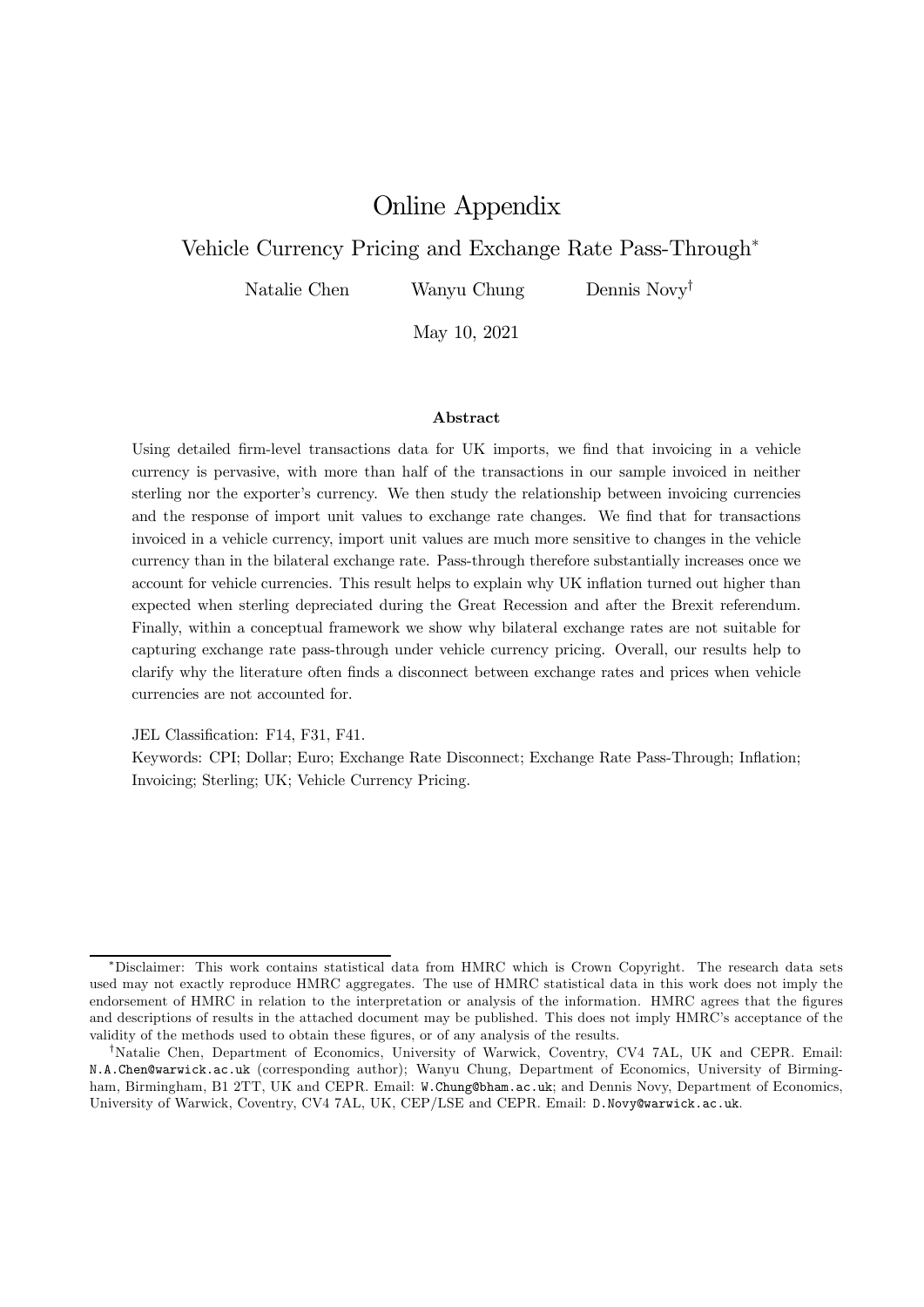# Contents

|   | A Reconciling Coefficients with Population-Weighted Averages | 3  |
|---|--------------------------------------------------------------|----|
|   | B Omitted Variable Bias in Standard Pass-Through Regressions | 6  |
|   | C Passive Exchange Rate Pass-Through                         | 8  |
|   | D Robustness                                                 | 10 |
|   |                                                              | 10 |
|   |                                                              | 10 |
|   |                                                              | 11 |
|   |                                                              | 12 |
|   |                                                              | 12 |
|   |                                                              | 13 |
|   |                                                              | 14 |
|   |                                                              | 14 |
|   |                                                              | 16 |
|   |                                                              | 16 |
|   |                                                              | 17 |
|   |                                                              | 17 |
|   |                                                              | 18 |
|   |                                                              | 19 |
| E | <b>Export Unit Values</b>                                    | 20 |
|   | E.1                                                          | 20 |
|   | E.2                                                          | 21 |
| F | <b>Import and Export Quantities</b>                          | 24 |
|   | <b>G</b> Import Price Inflation                              | 25 |
|   |                                                              | 25 |
|   | G.2                                                          | 26 |
|   | G.3                                                          | 26 |
|   | G.4                                                          | 28 |
|   | G.5                                                          | 29 |
|   | G.6                                                          | 30 |
|   | G.6.1                                                        | 30 |
|   | G.6.2                                                        | 32 |
|   | Table G4: EU Referendum – Out-of-Sample Predictions<br>G.6.3 | 34 |
|   | H A Conceptual Framework for Vehicle Currency Pass-Through   | 37 |
|   | References                                                   | 40 |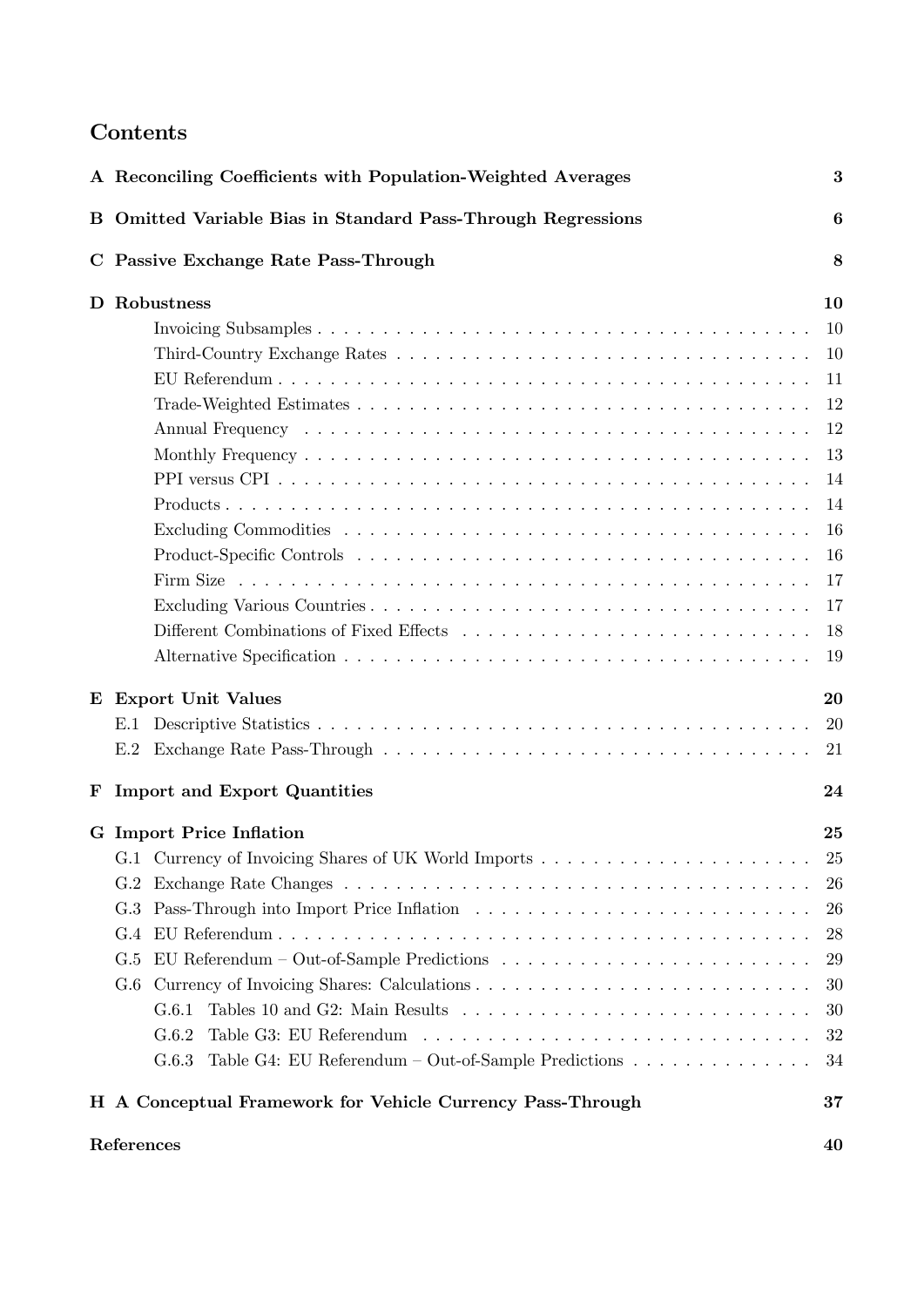### A Reconciling Coefficients with Population-Weighted Averages

A referee asked whether the bilateral exchange rate coefficient in column  $(1)$  of Table 5 (equal to 0.179) should be a population-weighted average of the bilateral exchange rate coefficients estimated separately for the PCP, LCP, and VCP transactions in column (2). If we use full-sample population weights (based on the data in Table 2), the weighted average is equal to 0.229 (and equal to 0.226 based on population weights that exclude the singletons which are omitted from the regressions). The weighted average is thus close but not equal to the  $0.179$  estimate in column  $(1)$ . Where does the difference come from?

Let us consider a simple example where we compare two generic regressions:

$$
y_{i,t} = \alpha_0 + \alpha_1 x_{i,t} + \gamma D_i + \epsilon_{i,t}, \tag{A1}
$$

$$
y_{i,t} = \beta_0 + \beta_1 x_{i,t} + \beta_2 D_i x_{i,t} + \psi D_i + \varepsilon_{i,t}.
$$
 (A2)

In (A1), the effect of  $x_{i,t}$  is constrained to be the same for all observations. This is similar to column (1) of Table 5 where the effect of the bilateral exchange rate is the same for all transactions. In  $(A2)$ , we instead let the effect of  $x_{i,t}$  vary between two groups of observations by interacting  $x_{i,t}$  with a dummy variable  $D_i$  which is equal to one for the observations of group 2. This specification is comparable to column  $(2)$  of Table 5 where we let the effect of the bilateral exchange rate vary between three invoicing choices. But for simplicity, we only consider two groups of observations instead of three.<sup>1</sup> The effect of  $x_{i,t}$  is equal to  $\beta_1$  for group 1 and  $(\beta_1 + \beta_2)$  for group 2. To make equations (A1) and (A2) comparable, we also include in  $(A1)$  the  $D<sub>i</sub>$  dummy variable (in column 1 of Table 5, we find that adding invoicing choice fixed effects leaves the bilateral exchange rate coefficient unchanged at  $0.179$ .

When we define  $M_{D_i=0}$  and  $M_{D_i=1}$  as the number of observations in the subsamples for which  $D_i = 0$  and  $D_i = 1$ , and  $M = M_{D_i=0} + M_{D_i=1}$  as the total number of observations in the sample, is the estimate  $\widehat{\alpha}_1$  a population-weighted average of  $\widehat{\beta}_1$  and  $(\widehat{\beta}_1 + \widehat{\beta}_2)$ ) with weights equal to  $M_{D_i=0}/M$ and  $M_{D_i=1}/M$ , respectively?

To answer this question, let us assume that (A2) is the "true" model while (A1) can be viewed as suffering from an omitted variable bias (as  $D_i x_{i,t}$  is omitted from the regression). We then have:

$$
E(\widehat{\alpha}_{1}) = \widehat{\beta}_{1} + \widehat{\beta}_{2} \frac{\operatorname{cov}(x_{i,t}, D_{i}x_{i,t})}{\operatorname{var}(x_{i,t})},
$$
  
= 
$$
\left(1 - \frac{\operatorname{cov}(x_{i,t}, D_{i}x_{i,t})}{\operatorname{var}(x_{i,t})}\right) \widehat{\beta}_{1} + \frac{\operatorname{cov}(x_{i,t}, D_{i}x_{i,t})}{\operatorname{var}(x_{i,t})} (\widehat{\beta}_{1} + \widehat{\beta}_{2}),
$$
(A3)

where  $cov(x_{i,t}, D_i x_{i,t}) > 0$ . The estimate  $\hat{\alpha}_1$  is thus a weighted average of  $\hat{\beta}_1$  and  $(\hat{\beta}_1 + \hat{\beta}_2)$ ). But the weights depend on  $cov(x_{i,t}, D_i x_{i,t})$  and  $var(x_{i,t})$ , not on population sizes.

 $1$ Our argument extends to more than one interaction term.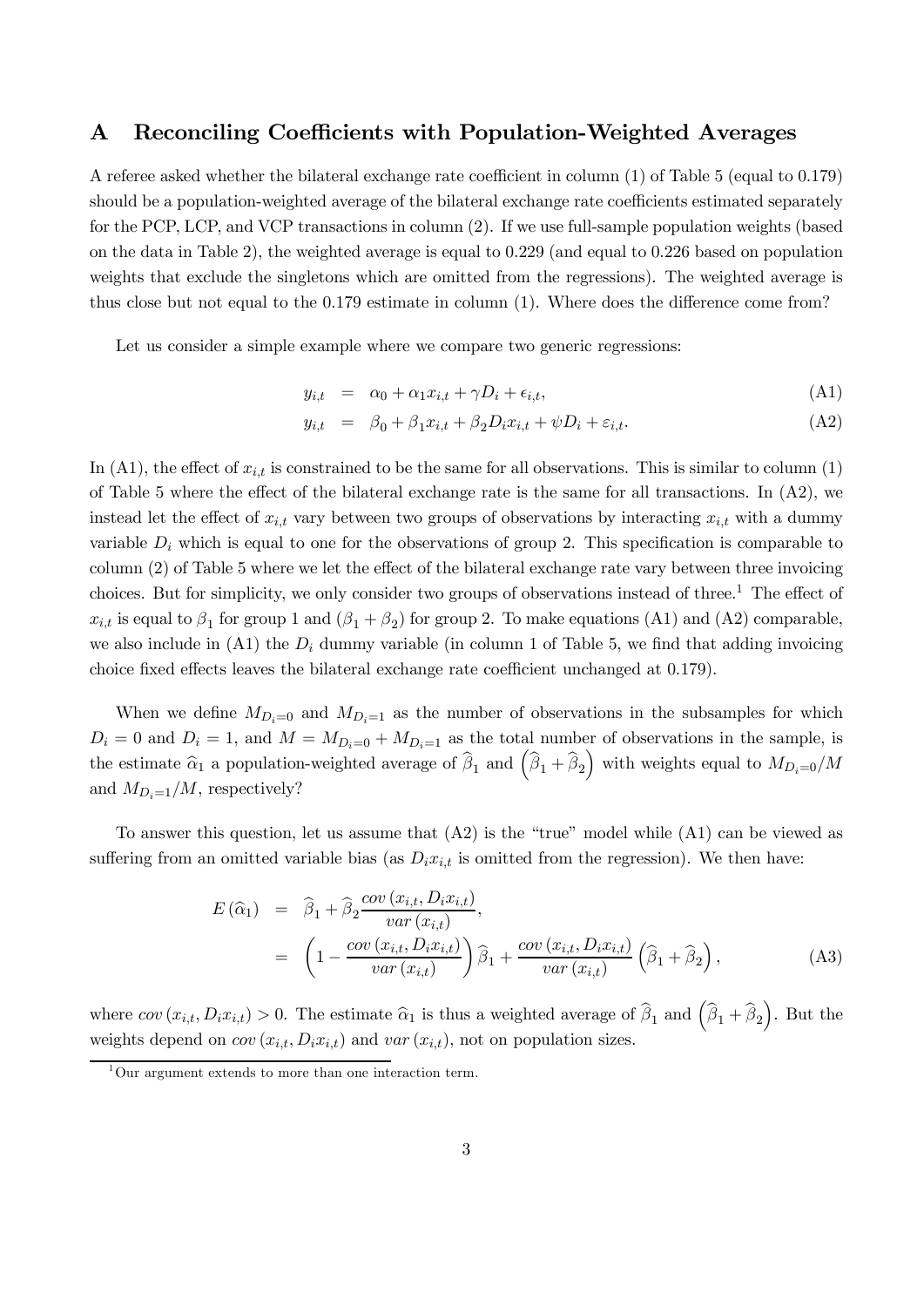How can we economically interpret equation (A3) in relation to our estimates in columns (1) and (2) of Table  $5$ ?<sup>2</sup> As a hypothetical benchmark, suppose that invoicing choices are random. Under this assumption we would have  $\frac{1}{M_{D_i=1}}\sum_{i,t|D_i=1}x_{i,t} = \frac{1}{M}\sum_{i,t}x_{i,t} \equiv \overline{x}$ . That is, the mean of  $x_{i,t}$  in the subsample would be the same as the mean in the full sample. We would also have  $var_{D_i=1} (x_{i,t}) =$  $var(x_{i,t})$ , i.e., the variance in the subsample would be the same as the variance in the full sample. By definition we would obtain:

$$
cov(x_{i,t}, D_i x_{i,t}) = \frac{1}{M} \sum_{i,t} \left( x_{i,t} - \frac{1}{M} \sum_{i,t} x_{i,t} \right) \left( D_i x_{i,t} - \frac{1}{M} \sum_{i,t} D_i x_{i,t} \right)
$$
  
= 
$$
\frac{1}{M} \sum_{i,t} (x_{i,t} - \overline{x}) \left( D_i x_{i,t} - \frac{M_{D_i=1}}{M} \overline{x} \right).
$$

It would follow:

$$
cov(x_{i,t}, D_i x_{i,t}) = \frac{1}{M} \sum_{i,t} \left( x_{i,t} D_i x_{i,t} - x_{i,t} \frac{M_{D_i=1}}{M} \overline{x} - \overline{x} D_i x_{i,t} + \frac{M_{D_i=1}}{M} \overline{x}^2 \right)
$$
  
\n
$$
= \frac{1}{M} \sum_{i,t} x_{i,t} D_i x_{i,t} - \frac{M_{D_i=1}}{M} \overline{x}^2
$$
  
\n
$$
= \frac{M_{D_i=1}}{M} \left( \frac{1}{M_{D_i=1}} \sum_{i,t} x_{i,t} D_i x_{i,t} - \overline{x}^2 \right)
$$
  
\n
$$
= \frac{M_{D_i=1}}{M} var_{D_i=1} (x_{i,t}) = \frac{M_{D_i=1}}{M} var(x_{i,t}).
$$

Equation (A3) would therefore become:

$$
E(\widehat{\alpha}_1) = \frac{M - M_{D_i=1}}{M} \widehat{\beta}_1 + \frac{M_{D_i=1}}{M} \left( \widehat{\beta}_1 + \widehat{\beta}_2 \right).
$$

That is, under the assumption of random invoicing choices the weights in equation (A3) would correspond to population weights.

The fact that the coefficients in columns  $(1)$  and  $(2)$  of Table 5 deviate from this hypothetical benchmark suggests that the conditions for random invoicing choices are not met and that invoicing choices may be endogenous.<sup>3</sup> Specifically, the estimated coefficients in the data imply:

$$
\left(1-\frac{cov(x_{i,t},D_ix_{i,t})}{var(x_{i,t})}\right)\widehat{\beta}_1+\frac{cov(x_{i,t},D_ix_{i,t})}{var(x_{i,t})}\left(\widehat{\beta}_1+\widehat{\beta}_2\right)<\frac{M-M_{D_i=1}}{M}\widehat{\beta}_1+\frac{M_{D_i=1}}{M}\left(\widehat{\beta}_1+\widehat{\beta}_2\right),
$$

which is equivalent to:

$$
\frac{cov(x_{i,t}, D_i x_{i,t})}{var(x_{i,t})}\widehat{\beta}_2 < \frac{M_{D_i=1}}{M}\widehat{\beta}_2.
$$

<sup>&</sup>lt;sup>2</sup>We are indebted to the referee for this type of interpretation.

 $3$ This observation is consistent with the finding in Figure 1 showing that pass-through rates across invoicing choices do not converge in the long run.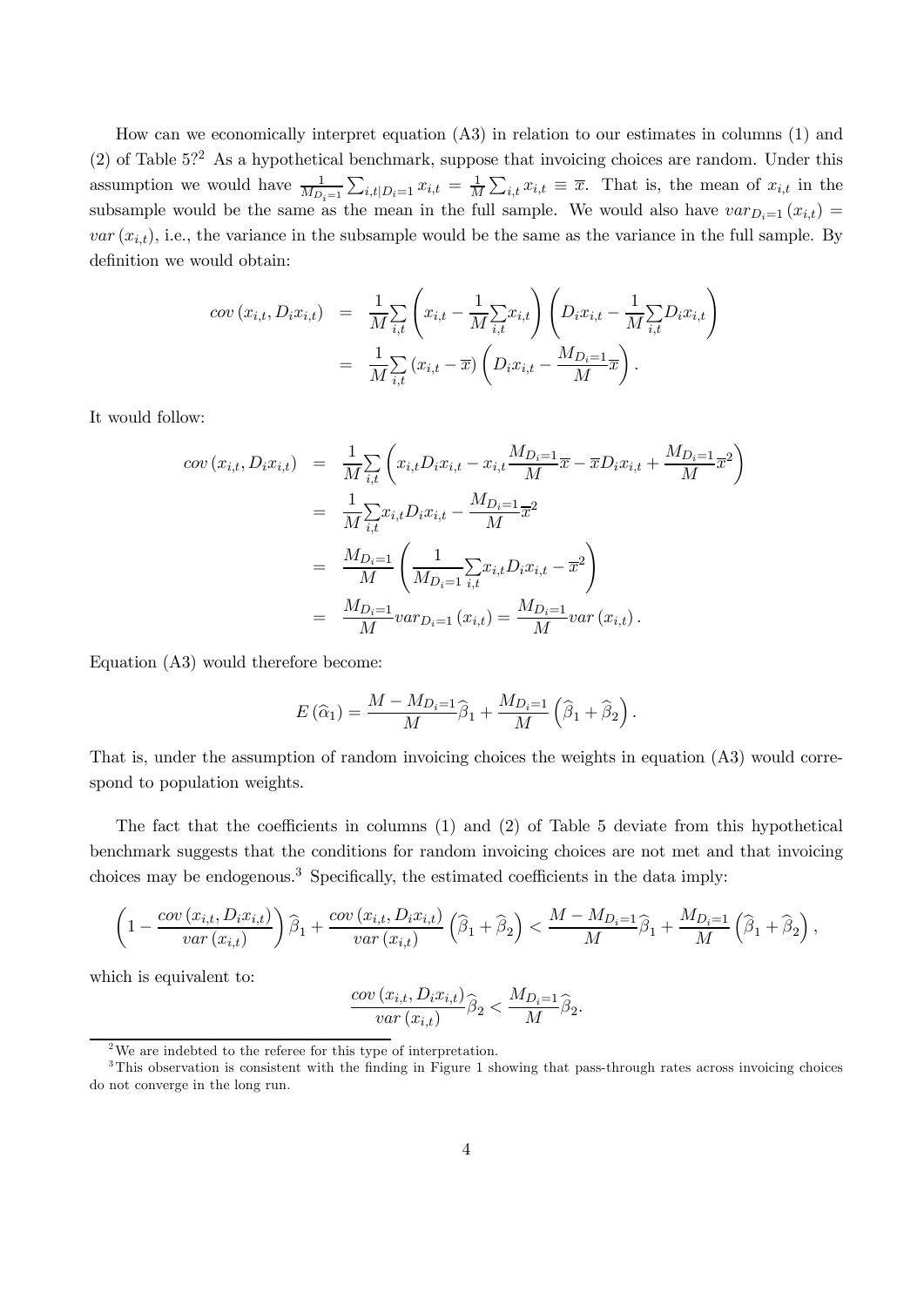If group 1 captures transactions in producer and vehicle currencies  $(D<sub>i</sub> = 0)$  and group 2 captures transactions in local currency  $(D_i = 1)$ , we have  $\beta_2 < 0$  since the local currency pass-through coefficient in column (2) of Table 5 is smaller. It follows:

$$
\frac{cov(x_{i,t}, D_i x_{i,t})}{var(x_{i,t})} > \frac{M_{D_i=1}}{M}.
$$

Given that  $cov(x_{i,t}, D_i x_{i,t}) = var(x_{i,t}) - cov(x_{i,t}, (1 - D_i) x_{i,t})$  it also follows:

$$
\frac{\operatorname{cov}\left(x_{i,t},\left(1-D_i\right)x_{i,t}\right)}{\operatorname{var}\left(x_{i,t}\right)} < \frac{M_{D_i=0}}{M}.
$$

That is, compared to the hypothetical benchmark of random invoicing choices, all else being equal local currency invoicing (in sterling) is more likely when the bilateral exchange rate is volatile relative to the full sample, i.e., the ratio  $cov(x_{i,t}, D_i x_{i,t})/var(x_{i,t})$  is comparatively high. Producer and vehicle currency invoicing (in non-sterling currencies) are more likely when the bilateral exchange rate exhibits low volatility relative to the full sample. This conclusion is consistent with Devereux, Engel, and Storgaard (2004) and Engel (2006).

| Table A1: Reconciling Coefficients with Population-Weighted Averages |  |  |
|----------------------------------------------------------------------|--|--|
|----------------------------------------------------------------------|--|--|

|                                               | $\left(1\right)$      | (2)              | $\left( 3\right)$     | (4)                   | $\left( 5\right)$     |
|-----------------------------------------------|-----------------------|------------------|-----------------------|-----------------------|-----------------------|
| $\Delta \ln e_{ij,t}$                         | $0.696***$<br>(0.107) | 0.059<br>(0.040) | $0.123***$<br>(0.033) |                       | $0.162***$<br>(0.027) |
| $\Delta \ln e_{ij,t} \times D_{PCP}$          |                       |                  |                       | $0.696***$<br>(0.106) |                       |
| $\Delta \ln e_{ij,t} \times D_{LCP}$          |                       |                  |                       | 0.059<br>(0.040)      |                       |
| $\Delta \ln e_{ij,t} \times D_{VCP}$          |                       |                  |                       | $0.123***$<br>(0.033) |                       |
| Invoicing currency                            | <b>PCP</b>            | <b>LCP</b>       | <b>VCP</b>            | All                   | All                   |
| Firm-quarter fixed effects                    | Yes                   | Yes              | Yes                   | N <sub>o</sub>        | N <sub>o</sub>        |
| Origin-product fixed effects                  | Yes                   | Yes              | Yes                   | N <sub>o</sub>        | N <sub>o</sub>        |
| Firm-quarter-invoicing choice fixed effects   | No                    | No               | N <sub>o</sub>        | Yes                   | Yes                   |
| Origin-product-invoicing choice fixed effects | No                    | No               | No                    | Yes                   | Yes                   |
| Observations                                  | 1,272,714             | 1,065,852        | 2,599,543             | 4,938,109             | 4,938,109             |
| R-squared                                     | 0.186                 | 0.206            | 0.176                 | 0.184                 | 0.184                 |

Notes: Contemporaneous and eight lags of the origin country's quarterly inflation rate are included in  $(1)$  to  $(3)$ , while their interactions with invoicing choice fixed effects are included in  $(4)$  and  $(5)$ . Eight lags of the log change in each exchange rate are also included in all columns (not reported). Robust standard errors adjusted for clustering at the country-year level are reported in parentheses.  $***$  indicates significance at the  $1\%$  level. The dependent variable is the quarterly log change import unit value (in sterling per kilogram). Source: HMRC administrative data sets.

Further evidence is provided in Table A1. Columns (1) to (3) estimate equation (1) separately on subsamples of import transactions invoiced in producer, local, and vehicle currencies (also reported in Table D1 in Online Appendix D). In column (4) we estimate equation (1) on the full sample of import transactions, but unlike in Table 5 we interact the bilateral exchange rates, the foreign in‡ation rates, and the fixed effects with invoicing choice dummy variables (due to the larger number of fixed effects the sample size is therefore smaller than in Table 5). The pass-through rates in column (4) are identical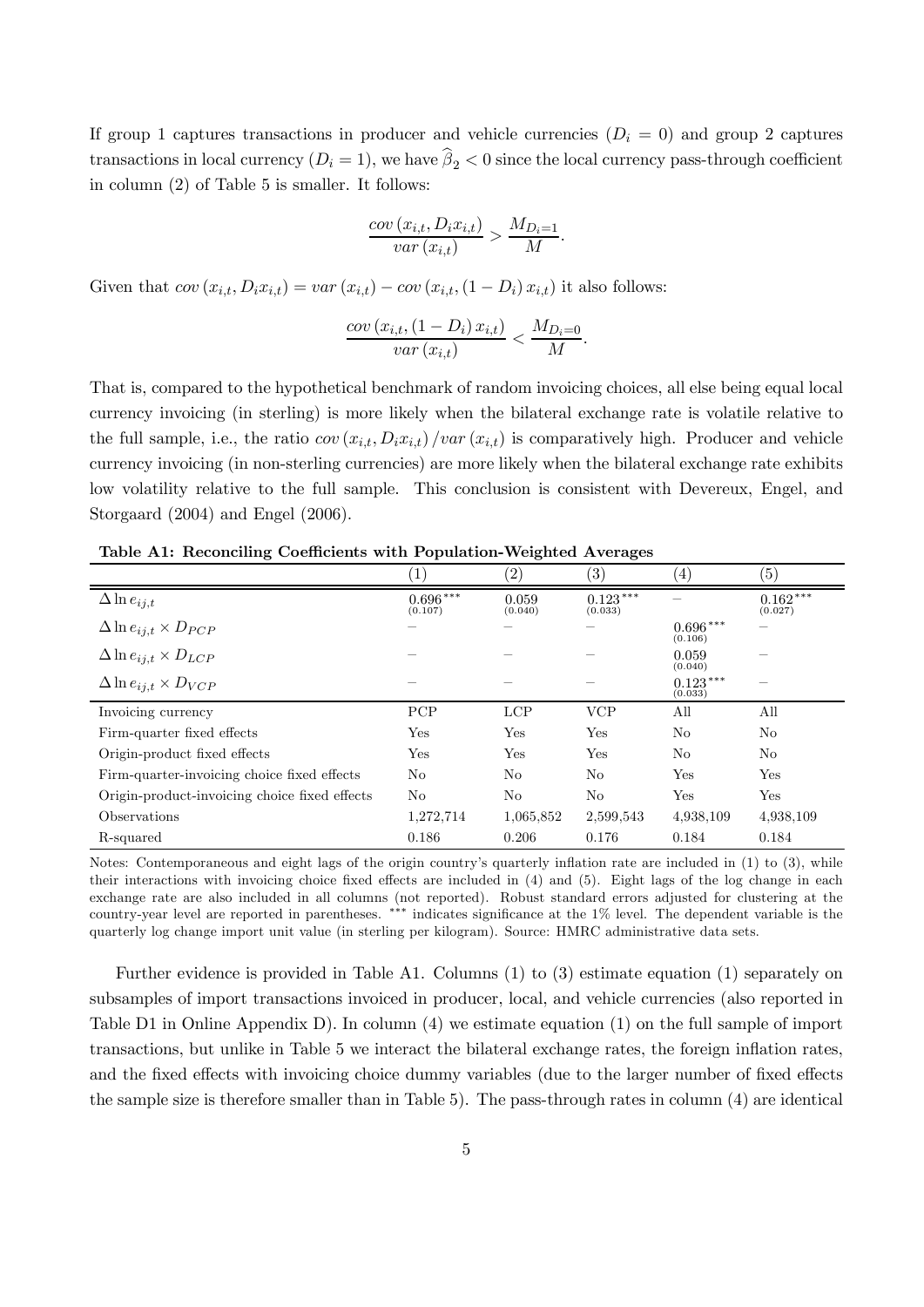to the ones in columns (1) to (3) because the two approaches estimate the same model by allowing for the same slope coefficients and intercepts.

Similarly to column  $(4)$ , column  $(5)$  lets the coefficients on the inflation rates and the fixed effects vary by invoicing choice, but the effect of the bilateral exchange rate is now constrained to be the same across invoicing currencies. According to the above analysis, the pass-through elasticity (equal to 0.162) is not necessarily the same as the population-weighted average of the bilateral exchange rate coefficients reported in column  $(4)$ . In fact, the population-weighted average is equal to 0.263 if we use full sample weights, and to  $0.258$  with weights that exclude the singletons.

### B Omitted Variable Bias in Standard Pass-Through Regressions

A referee was concerned that the pass-through elasticity for the PCP transactions in column (2) of Table 5 jumps from 0.445 to 0.620 in column (4) once we let the unit values of the VCP transactions depend on vehicle currency exchange rates. As we argue below, the  $0.445$  estimate in column  $(2)$  suffers from a negative omitted variable bias that results from the negative correlation between bilateral exchange rates interacted with the PCP dummy variable, and vehicle currency exchange rates interacted with the VCP dummy variable (which are omitted from the regression). The two variables are correlated as 81% and 89% of the PCP and VCP transactions are priced in US dollars.

Let us consider a generic two-variable example of the omitted variable bias problem:

$$
y_t = \beta_0 + \beta_1 x_t + \beta_2 z_t + \epsilon_t, \tag{B1}
$$

$$
y_t = \alpha_0 + \alpha_1 x_t + \eta_t. \tag{B2}
$$

The true model is (B1) while (B2) suffers from an omitted variable bias as  $z_t$  is omitted from the regression. We have:

$$
E(\widehat{\alpha}_1) = \widehat{\beta}_1 + \widehat{\beta}_2 \frac{\operatorname{cov}(x_t, z_t)}{\operatorname{var}(x_t)},
$$
\n(B3)

where  $\beta_1$  is the "true" coefficient and  $cov(x_t, z_t) / var(x_t)$  is the coefficient we obtain if we regress the excluded variable  $z_t$  on the included variable  $x_t$ . The bias is given by  $\beta_2$  (cov  $(x_t, z_t)$ )  $var(x_t)$ ).

Our aim is to demonstrate that the PCP elasticity in column  $(2)$  of Table 5 suffers from an omitted variable bias (i.e.,  $cov(x_t, z_t) / var(x_t) \neq 0$ ), and to calculate the value of the bias according to (B3).<sup>4</sup> Assuming that column (4) of Table 5 is the "true" model, we proceed in three steps to make the problem tractable:

1. First, in contrast to equations  $(B1)$  and  $(B2)$  above, the specifications in columns  $(2)$  and  $(4)$ of Table 5 are not directly comparable: rather than including one more variable than in column

<sup>&</sup>lt;sup>4</sup>In equations (B1) and (B2),  $y_t$  therefore corresponds to  $\Delta \ln UV_{ijk,t}$ ,  $x_t$  corresponds to  $\Delta \ln e_{ij,t} \times D_{PCP}$ , and  $z_t$ corresponds to  $\Delta \ln e_{iV,t} \times D_{VCP}$ .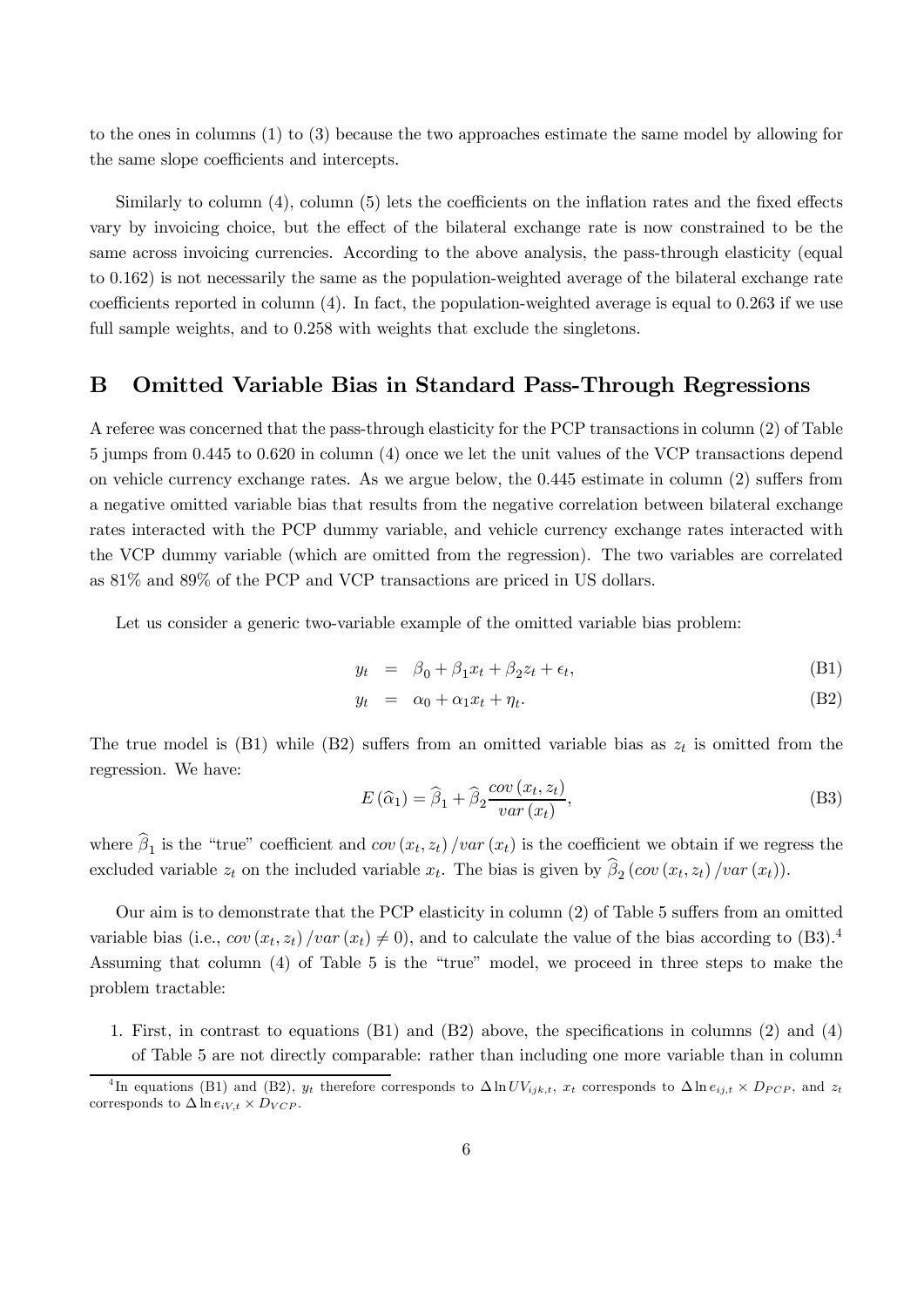(2), column (4) *replaces*, for the VCP transactions, bilateral exchange rates with vehicle currency exchange rates. As the two models need to be comparable to calculate the bias in (B3), we therefore add to the specification in column  $(4)$  of Table 5 a control for bilateral exchange rates when explaining the unit values of VCP transactions.

- 2. Second, compared to column  $(4)$ , column  $(2)$  omits not one but nine different variables (i.e., the vehicle currency exchange rates and their lags). As the expression in (B3) only applies to the case of one omitted variable, we perform the exercise below without lagged regressors.
- 3. Third, in addition to exchange rates, our regressions also include fixed effects and the foreign inflation rates. To calculate the bias in  $(B3)$ , we therefore rely on partitioned regressions as they allow us to reduce our model with many controls to one with two variables only.

In column  $(1)$  of Table B1 we estimate the specification of column  $(2)$  in Table 5 without lags. The results are very similar to the ones of Table 5. Pass-through is relatively high for PCP transactions, low for VCP transactions, and negative but very small for LCP transactions. In column (2) we add vehicle currency exchange rates to explain the VCP transactions. Pass-through for the PCP transactions rises from 47.9% to 74.3%. Pass-through for the VCP transactions is high at 66.4% when vehicle currency exchange rates change, and low at 9.9% when bilateral exchange rates change.

|                                      | $\left  \right $         | $\left( 2\right)$     |
|--------------------------------------|--------------------------|-----------------------|
| $\Delta \ln e_{ij,t} \times D_{PCP}$ | $0.479***$<br>(0.048)    | $0.743***$<br>(0.045) |
| $\Delta \ln e_{ij,t} \times D_{LCP}$ | $-0.083**$<br>(0.041)    | 0.049<br>(0.037)      |
| $\Delta \ln e_{ij,t} \times D_{VCP}$ | $0.270***$<br>(0.031)    | $0.099***$<br>(0.032) |
| $\Delta \ln e_{iV,t} \times D_{VCP}$ | $\overline{\phantom{a}}$ | $0.664***$<br>(0.056) |
| Firm-quarter fixed effects           | Yes                      | Yes                   |
| Origin-product fixed effects         | Yes                      | Yes                   |
| Invoicing choice fixed effects       | Yes                      | Yes                   |
| Observations                         | 5,212,592                | 5,212,592             |
| R-squared                            | 0.146                    | 0.146                 |

Table B1: Omitted Variable Bias in Standard Pass-Through Regressions

Notes: The origin country's quarterly inflation rate is also included (not reported). Robust standard errors adjusted for clustering at the country-year level are reported in parentheses. \*\*\* and \*\* indicate significance at the  $1\%$  and  $5\%$  levels, respectively. The dependent variable is the quarterly log change import unit value (in sterling per kilogram). Source: HMRC administrative data sets.

To calculate the bias in the pass-through coefficient for PCP transactions in column  $(1)$  of Table B1, we rely on partitioned regressions (without lags). In a first step we estimate three regressions:

$$
\Delta \ln Y_{ijk,t} = \lambda \Delta \ln e_{ij,t} \times D_{LCP} + \theta \Delta \ln e_{ij,t} \times D_{VCP} + \chi \pi_{j,t}^{*} + D_{i,t} + D_{jk} + D_{PCP} + D_{VCP} + \varepsilon_{ijk,t}, \quad (B4)
$$

where the dependent variables are  $\Delta \ln Y_{ijk,t} = \{\Delta \ln UV_{ijk,t}, \Delta \ln e_{ij,t} \times D_{PCP}, \Delta \ln e_{iV,t} \times D_{VCP}\}\$  and the residuals are saved as  $\varepsilon_{ijk,t}^{UV}, \varepsilon_{ijk,t}^{ePCP}$ , and  $\varepsilon_{ijk,t}^{eVCP}$ , respectively. The residuals capture the variation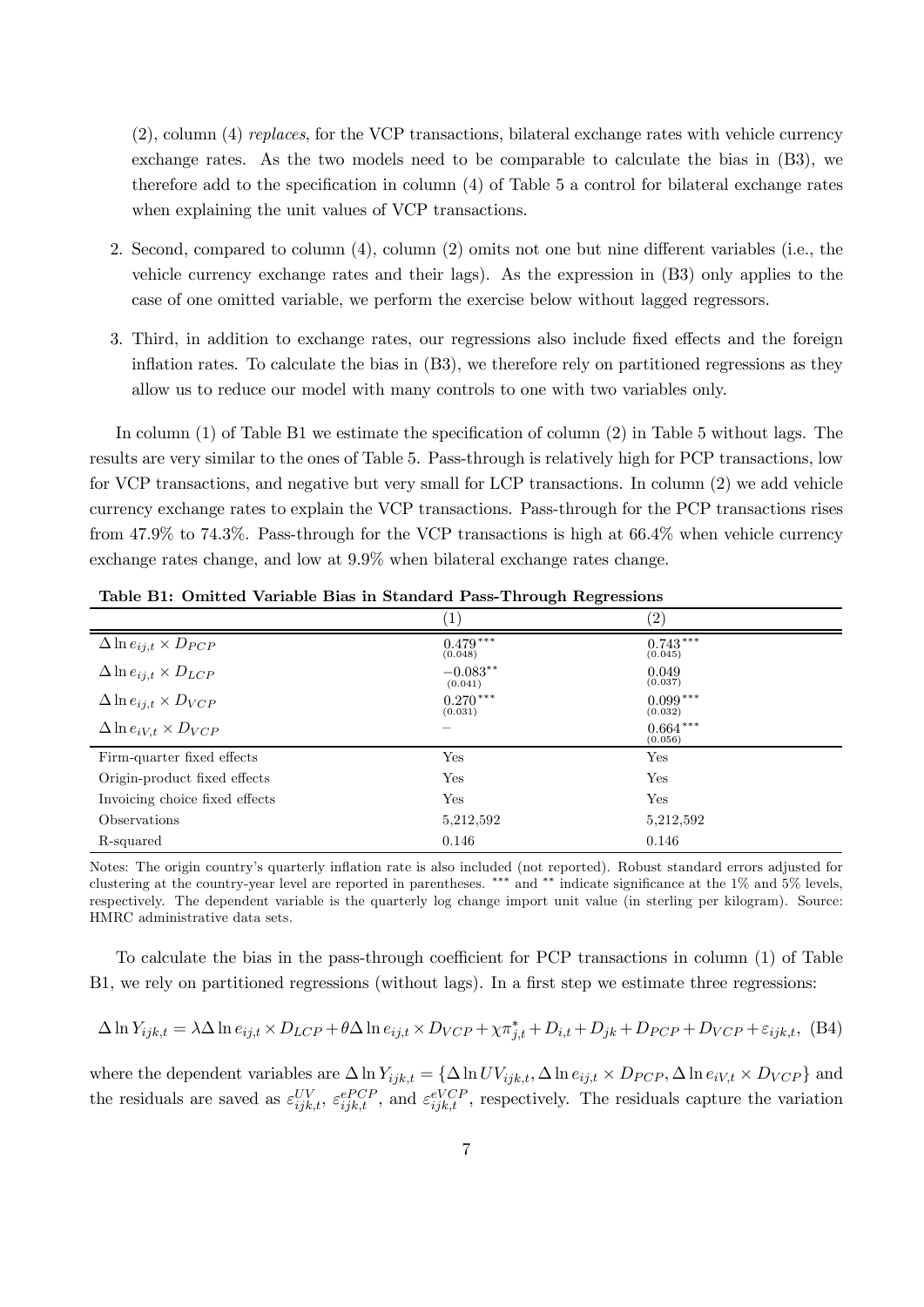in each dependent variable (the unit values, bilateral exchange rates for PCP transactions, and vehicle currency exchange rates for VCP transactions) "purged" from the effects of all the controls in the model (bilateral exchange rates for LCP and VCP transactions, inflation rates, and the fixed effects), with the exception of bilateral exchange rates for PCP transactions and vehicle currency exchange rates for VCP transactions (which are the two variables we are interested in).

In a second step, we regress the (purged) unit values on the (purged) bilateral exchange rates for PCP transactions:

$$
\varepsilon_{ijk,t}^{UV} = \gamma_0 \varepsilon_{ijk,t}^{ePCP} + \iota_{ijk,t},\tag{B5}
$$

and we obtain  $\hat{\gamma}_0 = 0.479$ , i.e., the coefficient for PCP transactions in column (1) of Table B1.

In a third step, we regress the (purged) unit values on the (purged) bilateral exchange rates for PCP transactions and the (purged) vehicle currency exchange rates for VCP transactions:

$$
\varepsilon_{ijk,t}^{UV} = \gamma_1 \varepsilon_{ijk,t}^{ePCP} + \gamma_2 \varepsilon_{ijk,t}^{eVCP} + \nu_{ijk,t},\tag{B6}
$$

and we find  $\hat{\gamma}_1 = 0.743$  and  $\hat{\gamma}_2 = 0.664$ , i.e., the coefficients on bilateral exchange rates for PCP transactions and vehicle currency exchange rates for VCP transactions in column (2) of Table B1.

As we have reduced our main regression to a model with two variables only, and assuming that equation  $(B5)$  suffers from an omitted variable bias while  $(B6)$  is the "true" model, the bias between the "true"  $\hat{\gamma}_1$  and the biased coefficient  $\hat{\gamma}_0$  can be recovered based on (B3) as:

$$
E(\widehat{\gamma}_0) = \widehat{\gamma}_1 + \widehat{\gamma}_2 \frac{cov\left(\varepsilon_{ijk,t}^{ePCP}, \varepsilon_{ijk,t}^{eVCP}\right)}{var\left(\varepsilon_{ijk,t}^{ePCP}\right)},
$$
  
= 0.743 + 0.664 (-0.397) = 0.479,

where  $cov\left(\varepsilon_{ijk,t}^{ePCP},\varepsilon_{ijk,t}^{eVCP}\right)$  $\int \sqrt{var\left(\varepsilon_{ijk,t}^{ePCF}\right)}$  $= -0.397$  is the coefficient we obtain by regressing  $\varepsilon_{ijk,t}^{eVCP}$  on  $\varepsilon_{ijk,t}^{ePCP}$ . The negative omitted variable bias therefore results from the negative correlation between the (purged) bilateral exchange rates for PCP transactions and the (purged) vehicle currency exchange rates for VCP transactions.

### C Passive Exchange Rate Pass-Through

Exchange rate pass-through is "passive" if it results from mechanical changes in sterling unit values when invoicing is in foreign currency. This would arise if exporters set a contract price in a given currency and do not adjust this price in response to exchange rate movements.

To check whether pass-through is passive, we estimate the following regression on a sample that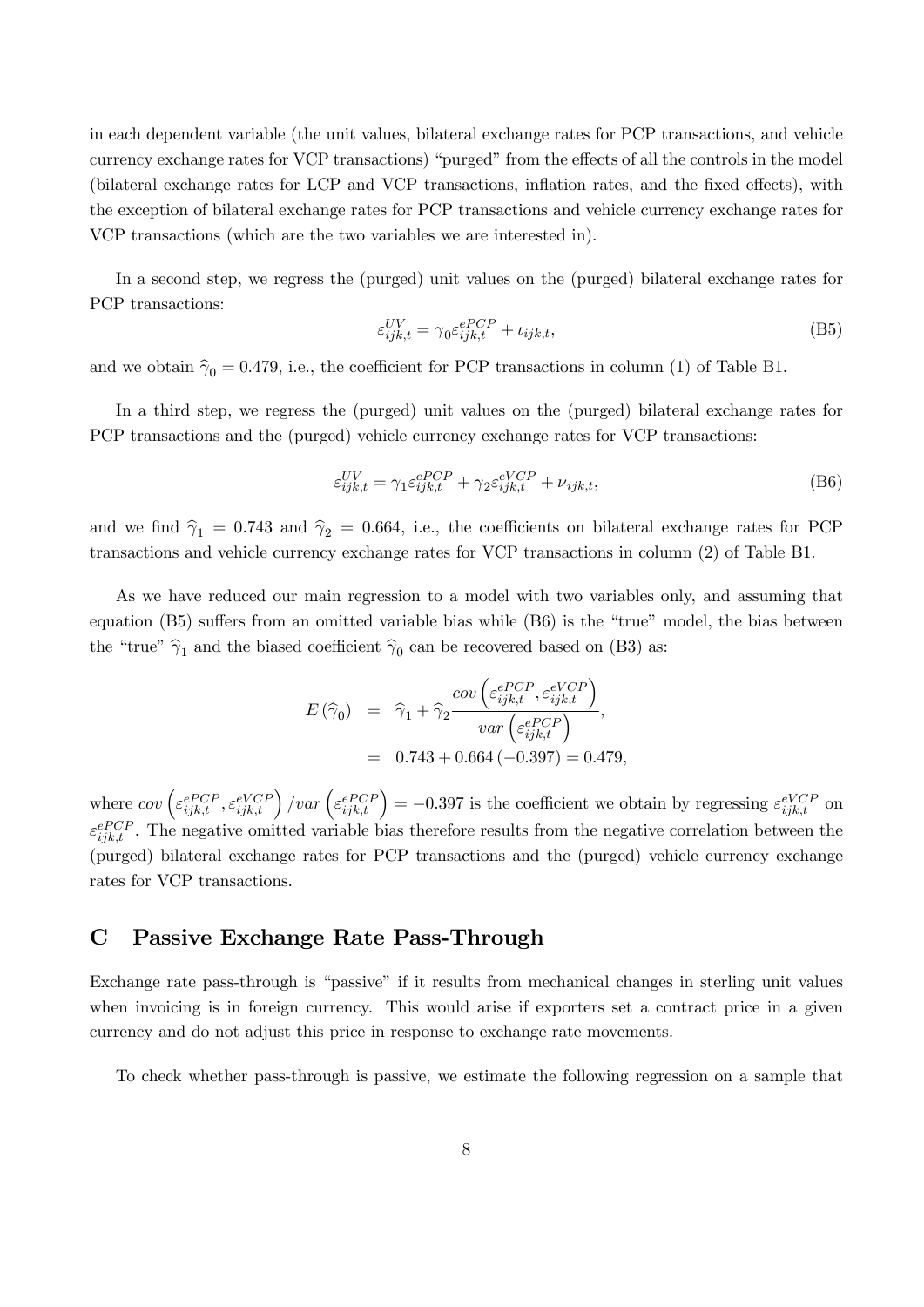for simplicity excludes vehicle currency transactions priced in non-US dollars:

$$
\Delta \ln UV_{ijk,t} = \sum_{n=0}^{N} \beta_{1,n} \Delta \ln e_{i\$,t-n} \times D_{PCP} + \sum_{n=0}^{N} \beta_{2,n} \Delta \ln e_{\$j,t-n} \times D_{PCP} \n+ \sum_{n=0}^{N} \beta_{3,n} \Delta \ln e_{i\$,t-n} \times D_{LCP} + \sum_{n=0}^{N} \beta_{4,n} \Delta \ln e_{\$j,t-n} \times D_{LCP} \n+ \sum_{n=0}^{N} \beta_{5,n} \Delta \ln e_{i\$,t-n} \times D_{VCP} + \sum_{n=0}^{N} \beta_{6,n} \Delta \ln e_{\$j,t-n} \times D_{VCP} \n+ \sum_{n=0}^{N} \Pi_n \pi_{j,t-n}^* + D_{i,T} + D_{jk} + D_{PCP} + D_{VCP} + \iota_{ijk,t},
$$
\n(C1)

where for all invoicing choices we decompose the bilateral exchange rate into the sterling to US dollar exchange rate  $e_{i\$ bf{s},t} and the US dollar to origin country exchange rate  $e_{\$j,t}$ . As  $e_{i\$,t}$  is perfectly collinear with firm-quarter fixed effects, we control for firm-year fixed effects  $D_{i,T}$  instead. If pass-through is passive, we would expect  $\beta_{1,0} = \beta_{2,0} = \beta_{5,0} \approx 1$ ,  $\beta_{3,0} = \beta_{4,0} = \beta_{6,0} \approx 0$ , and the coefficients on all exchange rate lags should be jointly insignificant.

|                                                     | $\left(1\right)$      | $\left( 2\right)$     |
|-----------------------------------------------------|-----------------------|-----------------------|
| $\Delta \ln e_{i\$,t} \times D_{PCP} (\beta_{1,0})$ | $0.820***$<br>(0.073) | $0.764***$<br>(0.045) |
| $\Delta \ln e_{\$j,t} \times D_{PCP} (\beta_{2,0})$ | $0.708***$<br>(0.072) | $0.758***$<br>(0.062) |
| $\Delta \ln e_{i\$,t} \times D_{LCP} (\beta_{3,0})$ | $0.175***$<br>(0.047) | $0.234***$<br>(0.042) |
| $\Delta \ln e_{\$j,t} \times D_{LCP} (\beta_{4,0})$ | 0.039<br>(0.032)      | $0.105***$<br>(0.028) |
| $\Delta \ln e_{i\$,t} \times D_{VCP} (\beta_{5,0})$ | $0.839***$<br>(0.054) | $0.782***$<br>(0.031) |
| $\Delta \ln e_{\$j,t} \times D_{VCP} (\beta_{6.0})$ | 0.038<br>(0.060)      | $0.123***$<br>(0.044) |
| Lags included                                       | No                    | Yes                   |
| Firm-year fixed effects                             | Yes                   | Yes                   |
| Origin-product fixed effects                        | Yes                   | Yes                   |
| Invoicing choice fixed effects                      | Yes                   | Yes                   |
| Observations                                        | 5,328,761             | 5,328,761             |
| R-squared                                           | 0.053                 | 0.053                 |

Table C1: Passive Exchange Rate Pass-Through

Notes: The origin country's quarterly inflation rate is also included, contemporaneously in column (1), and contemporaneously and with eight lags in column (2) (not reported). Robust standard errors adjusted for clustering at the country-year level are reported in parentheses. \*\*\* indicates significance at the  $1\%$  level. The dependent variable is the quarterly log change import unit value (in sterling per kilogram). Source: HMRC administrative data sets.

Column (1) in Table C1 only includes contemporaneous exchange rate changes, while column (2) includes up to eight lags (but we only report the contemporaneous elasticities). In column  $(2)$  we find that  $\beta_{1,0}, \beta_{2,0}$ , and  $\beta_{5,0}$  are large but significantly lower than unity (at the 1% level). The coefficients  $\beta_{3,0}, \beta_{4,0}$ , and  $\beta_{6,0}$  are small but significantly larger than zero. In addition, we can reject (at the  $1\%$  level) the hypothesis that the coefficients on all exchange rate lags are jointly insignificant. These results confirm that pass-through is not passive.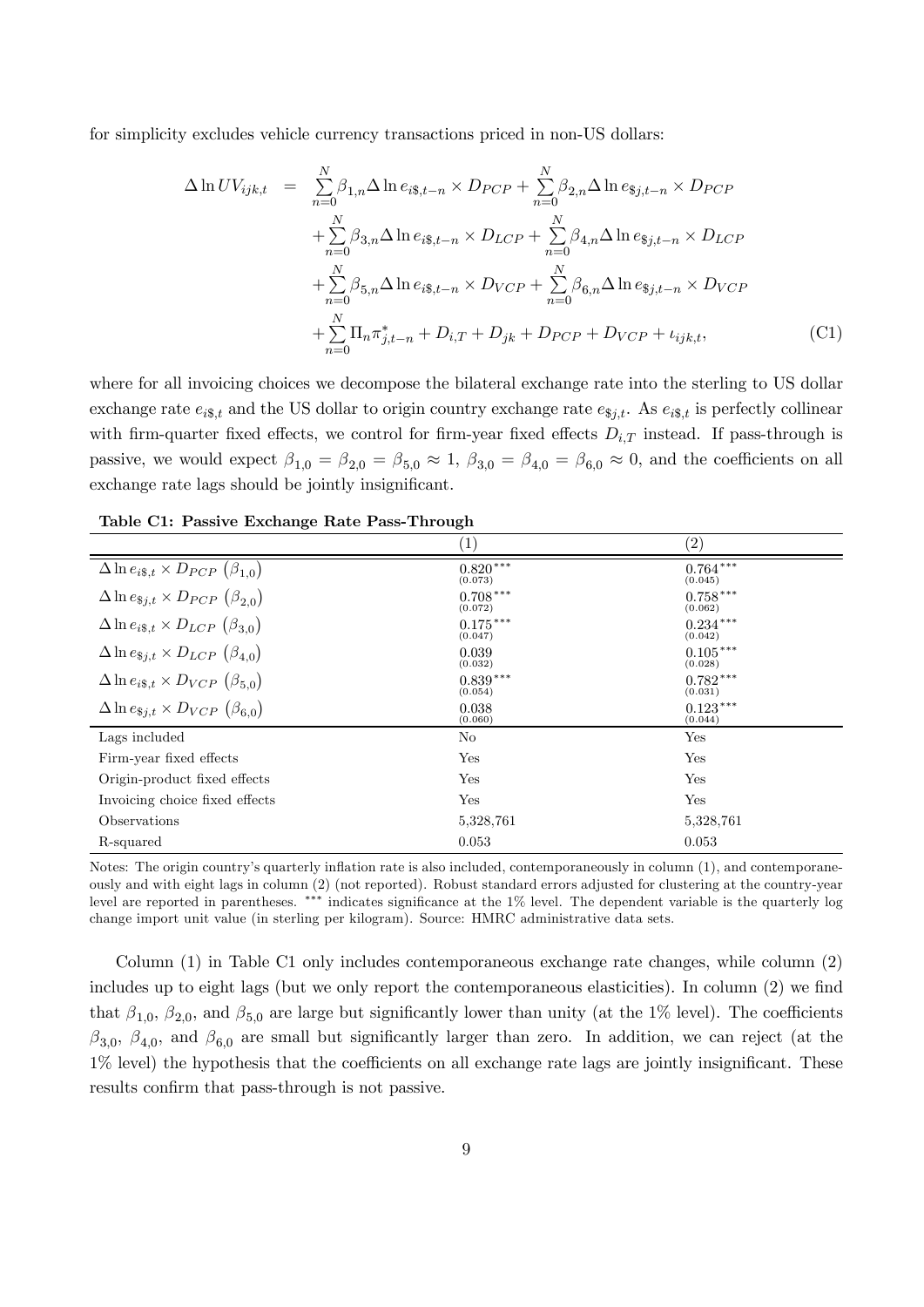## D Robustness

To ensure the robustness of our findings, we provide sensitivity checks. For simplicity we only report contemporaneous pass-through estimates. The long-run elasticities are available upon request.

Invoicing Subsamples In columns (1) to (3) of Table D1 we estimate equation (1) separately on three subsamples of import transactions invoiced in producer, local, and vehicle currencies. Columns (4) and (5) estimate equation (3) for vehicle currency transactions only (the exchange rate between the vehicle currency and the origin country's currency is omitted in column 5). As the coefficients on the foreign inflation rates and the fixed effects vary across invoicing choices, the pass-through estimates differ from those in Table 5 but our conclusions remain similar.<sup>5</sup>

|                              | $\mathbf{1}$             | $\left( 2\right)$ | $\overline{\phantom{a}}$<br>$\left( 3\right)$ | $\overline{4}$        | (5)                      |
|------------------------------|--------------------------|-------------------|-----------------------------------------------|-----------------------|--------------------------|
| $\Delta \ln e_{ij,t}$        | $0.696***$<br>(0.107)    | 0.059<br>(0.040)  | $0.123***$<br>(0.033)                         |                       | $\overline{\phantom{a}}$ |
| $\Delta \ln e_{iV,t}$        |                          |                   |                                               | $0.612***$<br>(0.149) | $0.535***$<br>(0.155)    |
| $\Delta \ln e_{Vj,t}$        | $\overline{\phantom{a}}$ |                   |                                               | $0.094***$<br>(0.035) | $\overline{\phantom{a}}$ |
| Invoicing currency           | PCP                      | <b>LCP</b>        | <b>VCP</b>                                    | <b>VCP</b>            | <b>VCP</b>               |
| Firm-quarter fixed effects   | Yes                      | Yes               | Yes                                           | Yes                   | Yes                      |
| Origin-product fixed effects | Yes                      | Yes               | Yes                                           | Yes                   | Yes                      |
| Observations                 | 1,272,714                | 1,065,852         | 2,599,543                                     | 2,599,543             | 2,599,543                |
| R-squared                    | 0.186                    | 0.206             | 0.176                                         | 0.176                 | 0.176                    |

Table D1: Robustness – Pass-Through for Invoicing Subsamples

Notes: Contemporaneous and eight lags of the origin country's quarterly inflation rate, as well as eight lags of the log change in each exchange rate are also included (not reported). Robust standard errors adjusted for clustering at the country-year level are reported in parentheses.  $***$  indicates significance at the  $1\%$  level. The dependent variable is the quarterly log change import unit value (in sterling per kilogram). Source: HMRC administrative data sets.

Third-Country Exchange Rates As pointed out by Gopinath and Itskhoki (2011), strategic complementarities in price setting at the firm level may affect exchange rate pass-through. To account for strategic complementarities, we control for the quarterly trade-weighted nominal exchange rate of the UK economy in our regressions (International Financial Statistics of the International Monetary Fund). Movements in the trade-weighted exchange rate may indeed capture the extent of competition that a firm faces against the exporters of other (third) countries. They may also impact the prices of a firm if it imports intermediate inputs from the rest of the world.

In Table D2 we estimate the same specifications as in Table 5 but we further control for the change in the trade-weighted exchange rate that we purge from movements in the bilateral or vehicle currency exchange rates included in each regression (Gopinath and Itskhoki, 2011; Gopinath and Rigobon, 2008). To do so, in a first step we regress the change in the trade-weighted exchange rate on the change in

 ${}^5$ Note that columns  $(3)$  to  $(5)$  of Table D1 are the same as columns  $(2)$ ,  $(5)$ , and  $(3)$  of Table 11. Also, columns  $(1)$  to (3) of Table D1 are the same as columns (1) to (3) of Table A1 in Online Appendix A.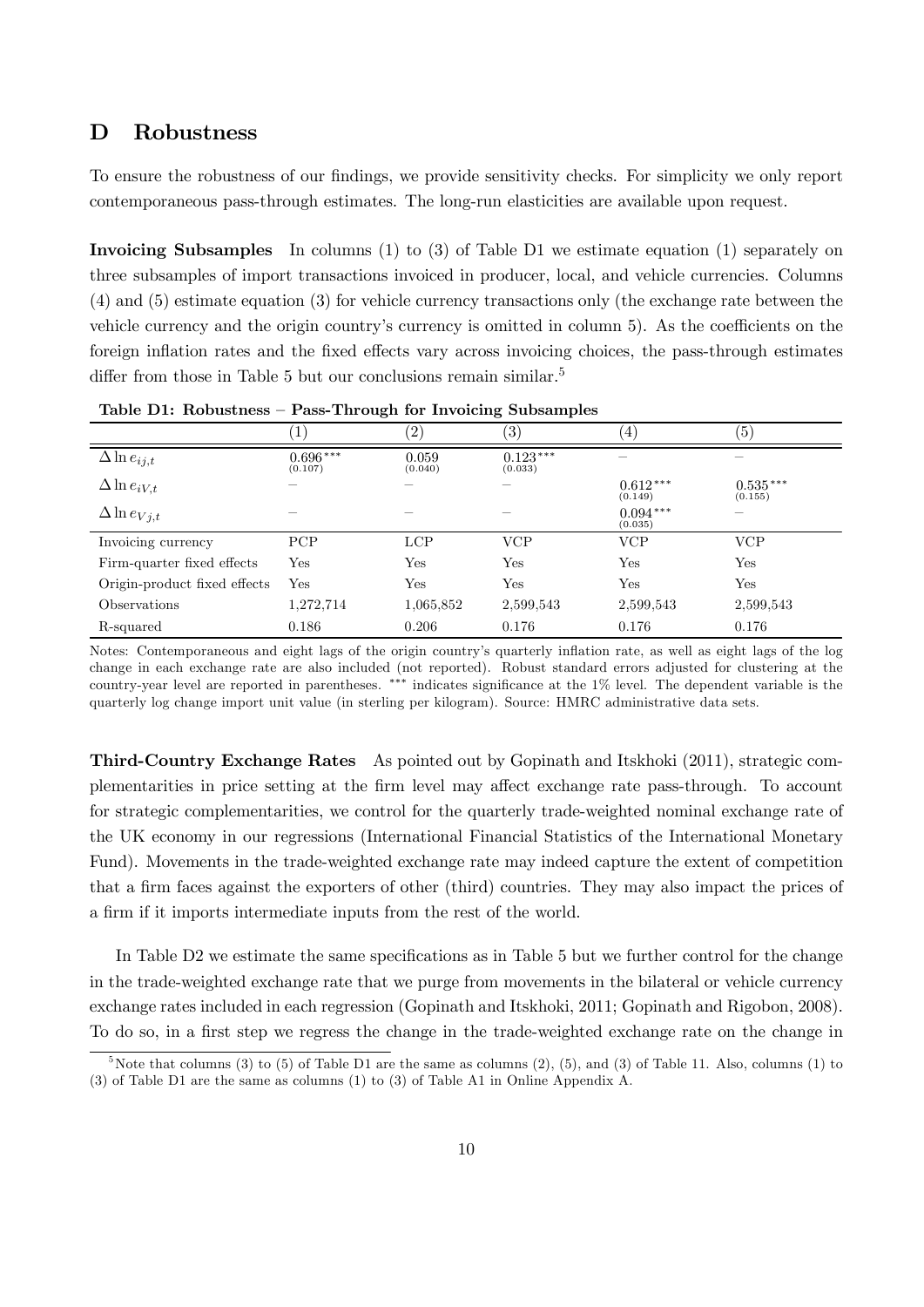|                                      | $\left(1\right)$        | $\left( 2\right)$          | $\left( 3\right)$     | $\left( 4\right)$     |
|--------------------------------------|-------------------------|----------------------------|-----------------------|-----------------------|
| $\Delta \ln e_{ij,t}$                | $0.346\,***$<br>(0.032) |                            |                       |                       |
| $\Delta \ln e_{ij,t} \times D_{PCP}$ |                         | $0.603^{\,***}$<br>(0.042) | $0.710***$<br>(0.040) | $0.683***$<br>(0.042) |
| $\Delta \ln e_{ij,t} \times D_{LCP}$ |                         | $0.054*$<br>(0.030)        | $0.103***$<br>(0.027) | $0.076***$<br>(0.028) |
| $\Delta \ln e_{ij,t} \times D_{VCP}$ |                         | $0.408***$<br>(0.044)      |                       |                       |
| $\Delta \ln e_{iV,t} \times D_{VCP}$ |                         |                            | $0.727***$<br>(0.032) | $0.664***$<br>(0.038) |
| $\Delta \ln e_{Vj,t} \times D_{VCP}$ |                         |                            | $0.177***$<br>(0.027) |                       |
| residuals                            | $0.114***$<br>(0.052)   | $0.120**$<br>(0.050)       | 0.057<br>(0.045)      | $0.076*$<br>(0.045)   |
| Firm-year fixed effects              | Yes                     | Yes                        | Yes                   | Yes                   |
| Origin-product fixed effects         | Yes                     | Yes                        | Yes                   | Yes                   |
| Invoicing choice fixed effects       | No                      | Yes                        | Yes                   | Yes                   |
| Observations                         | 5,674,778               | 5,674,778                  | 5,674,778             | 5,674,778             |
| R-squared                            | 0.051                   | 0.051                      | 0.051                 | 0.051                 |

Table D2: Robustness – Pass-Through and Third-Country Exchange Rates

Notes: Contemporaneous and eight lags of the origin country's quarterly in‡ation rate, as well as eight lags of the log change in each exchange rate and the residuals are also included (not reported). Robust standard errors adjusted for clustering at the country-year level are reported in parentheses. \*\*\*, \*\*, and \* indicate significance at the  $1\%$ ,  $5\%$ , and 10% levels, respectively. The dependent variable is the quarterly log change import unit value (in sterling per kilogram). Source: HMRC administrative data sets.

the bilateral or vehicle currency exchange rates and calculate the residuals.<sup>6</sup> The residuals capture movements in the trade-weighted exchange rate which are orthogonal to changes in the bilateral or vehicle currency exchange rates. In a second step we regress the change in import unit values on the change in each exchange rate and the corresponding residuals. To avoid collinearity we control for firm-year as opposed to firm-quarter fixed effects, and we include eight lags on each exchange rate and the residuals. Compared to Table 5 the magnitude of the contemporaneous pass-through elasticities is on average larger, and the elasticity for local currency transactions becomes significant. But overall, our results continue to hold.

EU Referendum As the depreciation of sterling against all major currencies following the EU referendum of June 2016 can be considered as permanent/long-lasting (by the time of writing the value of sterling had not returned to its pre-referendum levels), we investigate whether our results differ between the pre- and post-referendum periods.

In Table D3 we estimate the specifications reported in Table 5 but we interact all exchange rates with a dummy for the pre-  $(2010Q1-2016Q2)$  and a dummy for the post-referendum  $(2016Q3-2017Q4)$ period. The coefficients tend to be slightly smaller in the post- than in the pre-referendum period (the

<sup>&</sup>lt;sup>6</sup>In Table D2 the residuals are obtained from regressing the change in the trade-weighted exchange rate on the change in the bilateral exchange rate in columns (1) and (2), the change in the bilateral exchange rate for PCP and LCP transactions and the change in the sterling to vehicle and vehicle to origin country's currency exchange rates for VCP transactions in column (3), and the change in the bilateral exchange rate for PCP and LCP transactions and the change in the sterling to vehicle currency exchange rate for VCP transactions in column (4).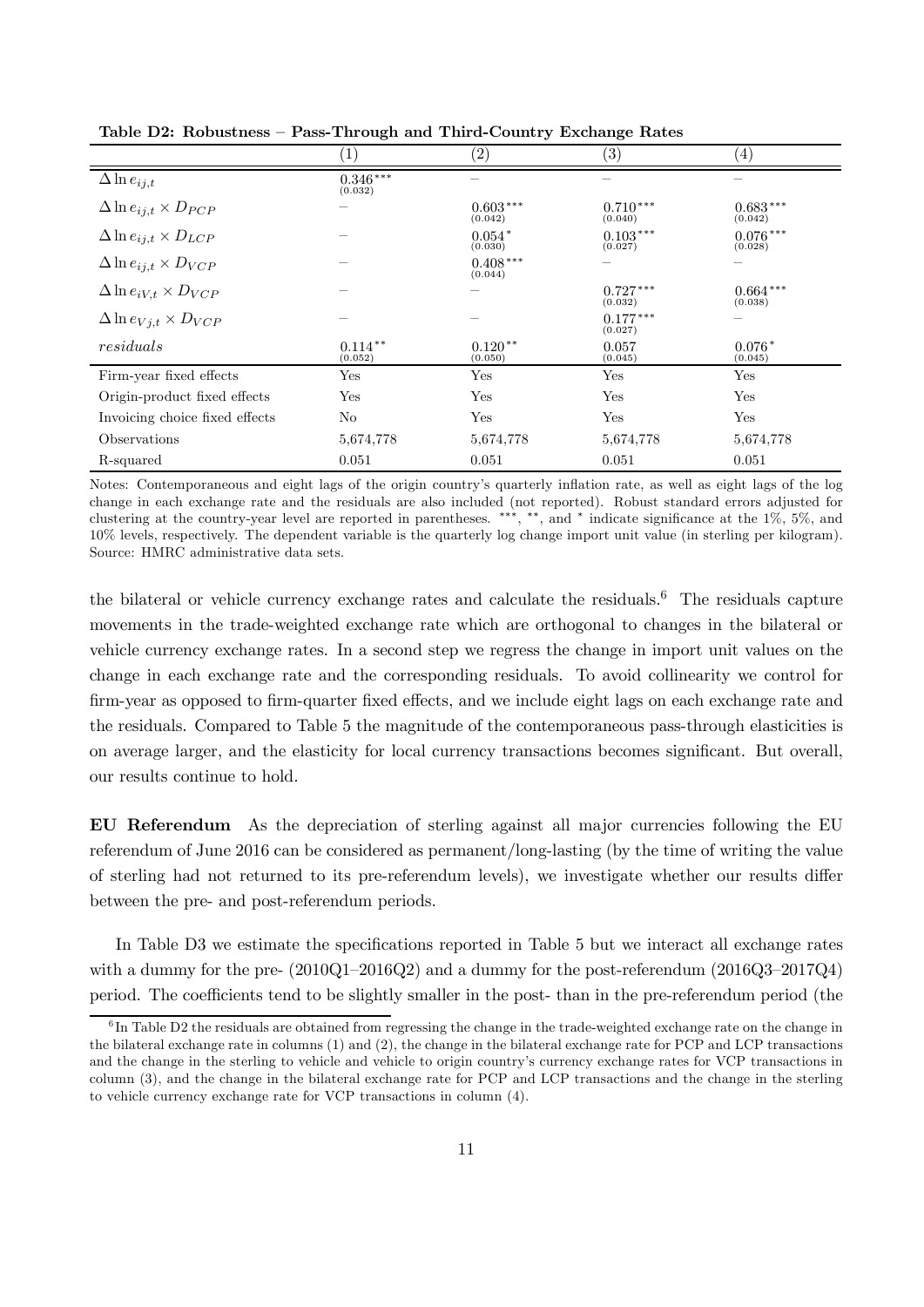sample is also shorter as it spans six quarters only). But we cannot reject the hypothesis that the coefficients remain the same in the two periods. We therefore conclude that our results remain robust to the depreciation of sterling following the EU referendum.

|                                                      | (1)                   | (2)                     | $\left( 3\right)$     | (4)                   |
|------------------------------------------------------|-----------------------|-------------------------|-----------------------|-----------------------|
| $\Delta \ln e_{ij,t} \times D_{pre}$                 | $0.191***$<br>(0.035) |                         |                       |                       |
| $\Delta \ln e_{ij,t} \times D_{post}$                | $0.132***$<br>(0.034) |                         |                       |                       |
| $\Delta \ln e_{ij,t} \times D_{PCP} \times D_{pre}$  |                       | $0.496***$<br>(0.055)   | $0.682***$<br>(0.059) | $0.659***$<br>(0.060) |
| $\Delta \ln e_{ij,t} \times D_{PCP} \times D_{post}$ |                       | $0.383\,***$<br>(0.089) | $0.590***$<br>(0.118) | $0.584***$<br>(0.120) |
| $\Delta \ln e_{ij,t} \times D_{LCP} \times D_{pre}$  |                       | $-0.069$<br>(0.049)     | 0.031<br>(0.044)      | 0.004<br>(0.044)      |
| $\Delta \ln e_{ij,t} \times D_{LCP} \times D_{post}$ |                       | 0.010<br>(0.058)        | $0.120*$<br>(0.063)   | $0.107*$<br>(0.064)   |
| $\Delta \ln e_{ij,t} \times D_{VCP} \times D_{pre}$  |                       | $0.257***$<br>(0.039)   |                       |                       |
| $\Delta \ln e_{ij,t} \times D_{VCP} \times D_{post}$ |                       | $0.159***$<br>(0.043)   |                       |                       |
| $\Delta \ln e_{iV,t} \times D_{VCP} \times D_{pre}$  |                       |                         | $0.691***$<br>(0.079) | $0.619***$<br>(0.083) |
| $\Delta \ln e_{iV,t} \times D_{VCP} \times D_{post}$ |                       |                         | $0.513***$<br>(0.098) | $0.483***$<br>(0.106) |
| $\Delta \ln e_{Vj,t} \times D_{VCP} \times D_{pre}$  |                       |                         | $0.112**$<br>(0.046)  |                       |
| $\Delta \ln e_{Vj,t} \times D_{VCP} \times D_{post}$ |                       |                         | 0.033<br>(0.053)      |                       |
| Firm-quarter fixed effects                           | Yes                   | Yes                     | Yes                   | Yes                   |
| Origin-product fixed effects                         | Yes                   | Yes                     | Yes                   | Yes                   |
| Invoicing choice fixed effects                       | N <sub>o</sub>        | Yes                     | Yes                   | Yes                   |
| Observations                                         | 5,212,592             | 5,212,592               | 5,212,592             | 5,212,592             |
| R-squared                                            | 0.146                 | 0.146                   | 0.146                 | 0.146                 |

Table D3: Robustness – Pass-Through before and after the EU Referendum

Notes: Contemporaneous and eight lags of the origin country's quarterly in‡ation rate, as well as eight lags of the log change in each exchange rate are also included (not reported). Robust standard errors adjusted for clustering at the country-year level are reported in parentheses. \*\*\*, \*\*, and \* indicate significance at the  $1\%$ ,  $5\%$ , and  $10\%$  levels, respectively. The dependent variable is the quarterly log change import unit value (in sterling per kilogram). The dummy variables  $D_{pre}$  and  $D_{post}$  are equal to one for the 2010Q1–2016Q2 and 2016Q3–2017Q4 periods, respectively. Source: HMRC administrative data sets.

Trade-Weighted Estimates Table D4 reports the results of estimating the specifications of Table 5 once we weight observations by trade values. Compared to our benchmark results, the pass-through estimates for producer currency transactions are larger in magnitude, while the ones for vehicle currency transactions are smaller (the local currency estimates are insignificant). But overall, our results continue to hold. These findings are consistent with Gopinath et al.  $(2020)$  who show that trade weighting leads to quantitative but not qualitative differences in pass-through estimates.

Annual Frequency Table D5 shows that our results remain robust to aggregating the data at annual frequency. We estimate the same specifications as in Table 5 but we only include two lags on the exchange rates and the foreign inflation rates.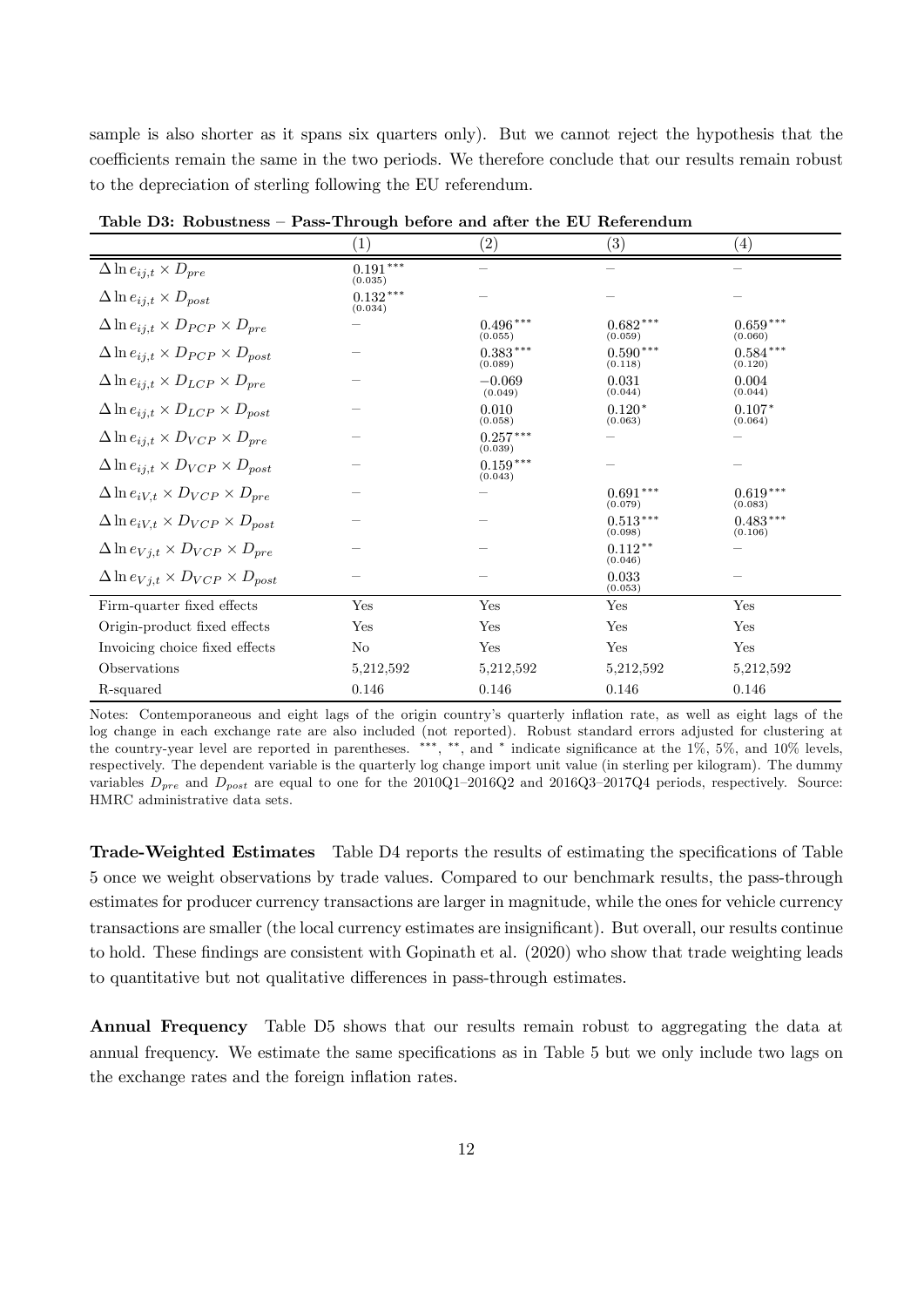|                                      | $1^{\circ}$           | (2)                   | $\left( 3\right)$     | (4)                     |
|--------------------------------------|-----------------------|-----------------------|-----------------------|-------------------------|
| $\Delta \ln e_{ij,t}$                | $0.150***$<br>(0.068) |                       |                       |                         |
| $\Delta \ln e_{ij,t} \times D_{PCP}$ |                       | $0.461***$<br>(0.166) | $0.728***$<br>(0.166) | $0.723***$<br>(0.165)   |
| $\Delta \ln e_{ij,t} \times D_{LCP}$ |                       | 0.016<br>(0.112)      | 0.095<br>(0.109)      | 0.069<br>(0.104)        |
| $\Delta \ln e_{ij,t} \times D_{VCP}$ |                       | $0.148**$<br>(0.072)  |                       |                         |
| $\Delta \ln e_{iV,t} \times D_{VCP}$ |                       |                       | $0.600***$<br>(0.128) | $0.541\,***$<br>(0.120) |
| $\Delta \ln e_{Vj,t} \times D_{VCP}$ |                       |                       | 0.089<br>(0.073)      |                         |
| Firm-quarter fixed effects           | Yes                   | Yes                   | Yes                   | Yes                     |
| Origin-product fixed effects         | Yes                   | Yes                   | Yes                   | Yes                     |
| Invoicing choice fixed effects       | No                    | Yes                   | Yes                   | Yes                     |
| Observations                         | 5,212,592             | 5,212,592             | 5,212,592             | 5,212,592               |
| R-squared                            | 0.378                 | 0.378                 | 0.379                 | 0.378                   |

Table D4: Robustness – Trade-Weighted Pass-Through Estimates

Notes: Observations are weighted by trade values. Contemporaneous and eight lags of the origin country's quarterly inflation rate, as well as eight lags of the log change in each exchange rate are also included (not reported). Robust standard errors adjusted for clustering at the country-year level are reported in parentheses. \*\*\* and \*\* indicate significance at the 1% and 5% levels, respectively. The dependent variable is the quarterly log change import unit value (in sterling per kilogram). Source: HMRC administrative data sets.

|                                      | $\left( 1\right)$     | (2)                   | $\left( 3\right)$     | $\left( 4\right)$     |
|--------------------------------------|-----------------------|-----------------------|-----------------------|-----------------------|
| $\Delta \ln e_{ij,t}$                | $0.188***$<br>(0.039) |                       |                       | -                     |
| $\Delta \ln e_{ij,t} \times D_{PCP}$ |                       | $0.489***$<br>(0.058) | $0.728***$<br>(0.045) | $0.708***$<br>(0.046) |
| $\Delta \ln e_{ij,t} \times D_{LCP}$ |                       | $-0.069$<br>(0.045)   | $0.099**$<br>(0.039)  | $0.072*$<br>(0.039)   |
| $\Delta \ln e_{ij,t} \times D_{VCP}$ |                       | $0.201***$<br>(0.034) |                       |                       |
| $\Delta \ln e_{iV,t} \times D_{VCP}$ |                       |                       | $0.738***$<br>(0.052) | $0.701***$<br>(0.054) |
| $\Delta \ln e_{Vj,t} \times D_{VCP}$ |                       |                       | $0.056*$<br>(0.030)   |                       |
| Firm-year fixed effects              | Yes                   | Yes                   | Yes                   | Yes                   |
| Origin-product fixed effects         | Yes                   | Yes                   | Yes                   | Yes                   |
| Invoicing choice fixed effects       | No                    | Yes                   | Yes                   | Yes                   |
| Observations                         | 2,543,425             | 2,543,425             | 2,543,425             | 2,543,425             |
| R-squared                            | 0.133                 | 0.133                 | 0.133                 | 0.133                 |

Table D5: Robustness – Pass-Through Based on Annual Frequency

Notes: Contemporaneous and two lags of the origin country's annual inflation rate, as well as two lags of the log change in each exchange rate are also included (not reported). Robust standard errors adjusted for clustering at the country-year level are reported in parentheses. \*\*\*, \*\*, and \* indicate significance at the  $1\%$ ,  $5\%$ , and  $10\%$  levels, respectively. The dependent variable is the annual log change import unit value (in sterling per kilogram). Source: HMRC administrative data sets.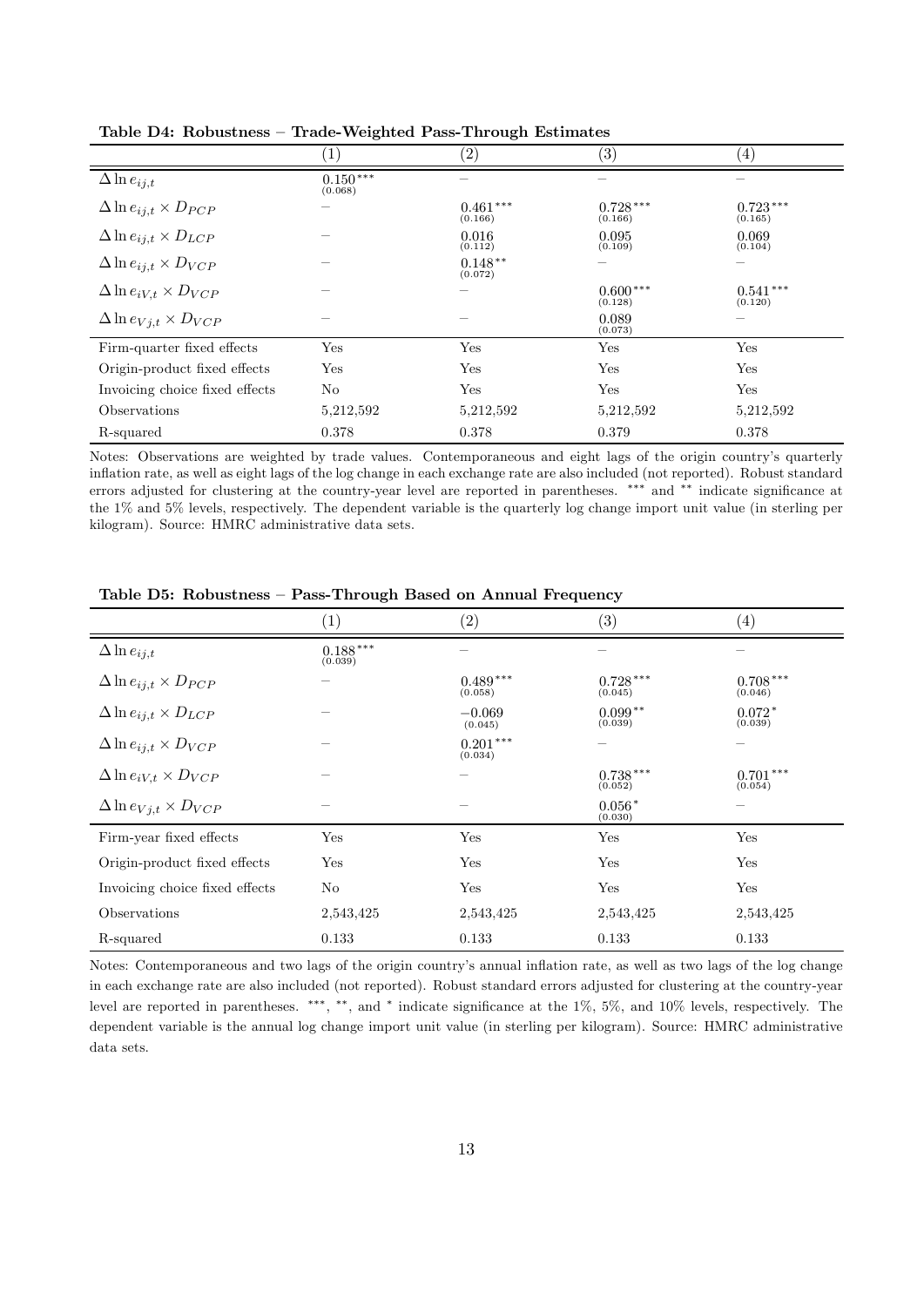Monthly Frequency Table D6 reports the results of estimating the specifications of Table 5 using monthly frequency data. We include twelve lags on the exchange rates and the foreign inflation rates. The table reports the coefficients on the contemporaneous and the first lag of each exchange rate change. All our results continue to hold, but interestingly the effects of exchange rate changes tend to kick in after one month only.

| таріс ро, тарразенськ                  | 1 ass-11 bugh Dasca on monthly requester |                       |                         |                       |  |
|----------------------------------------|------------------------------------------|-----------------------|-------------------------|-----------------------|--|
|                                        | $\left( 1\right)$                        | $\left( 2\right)$     | (3)                     | $\left( 4\right)$     |  |
| $\Delta \ln e_{ij,t}$                  | $0.068^{\,*\,*}$<br>(0.028)              |                       |                         |                       |  |
| $\Delta \ln e_{ij,t-1}$                | $0.503***$<br>(0.062)                    |                       |                         |                       |  |
| $\Delta \ln e_{ij,t} \times D_{PCP}$   |                                          | 0.123<br>(0.083)      | 0.129<br>(0.082)        | 0.128<br>(0.082)      |  |
| $\Delta \ln e_{ij,t-1} \times D_{PCP}$ |                                          | $0.787***$<br>(0.099) | $0.792***$<br>(0.098)   | $0.791***$<br>(0.099) |  |
| $\Delta \ln e_{ij,t} \times D_{LCP}$   |                                          | $0.043*$<br>(0.024)   | $0.043*$<br>(0.024)     | $0.042*$<br>(0.024)   |  |
| $\Delta \ln e_{ij,t-1} \times D_{LCP}$ |                                          | $0.162***$<br>(0.036) | $0.164***$<br>(0.037)   | $0.162***$<br>(0.037) |  |
| $\Delta \ln e_{ij,t} \times D_{VCP}$   |                                          | $0.067*$<br>(0.038)   |                         |                       |  |
| $\Delta \ln e_{ij,t-1} \times D_{VCP}$ |                                          | $0.574***$<br>(0.086) |                         |                       |  |
| $\Delta \ln e_{iV,t} \times D_{VCP}$   |                                          |                       | 0.085<br>(0.053)        | $0.084*$<br>(0.046)   |  |
| $\Delta \ln e_{iV,t-1} \times D_{VCP}$ |                                          |                       | $0.916***$<br>(0.089)   | $0.863***$<br>(0.082) |  |
| $\Delta \ln e_{Vj,t} \times D_{VCP}$   |                                          |                       | 0.004<br>(0.042)        |                       |  |
| $\Delta \ln e_{Vj,t-1} \times D_{VCP}$ |                                          |                       | $0.155\,***$<br>(0.052) |                       |  |
| Firm-month fixed effects               | Yes                                      | Yes                   | Yes                     | Yes                   |  |
| Origin-product fixed effects           | Yes                                      | Yes                   | Yes                     | Yes                   |  |
| Invoicing choice fixed effects         | N <sub>o</sub>                           | Yes                   | Yes                     | Yes                   |  |
| Observations                           | 8,059,400                                | 8,059,400             | 8,059,400               | 8,059,400             |  |
| R-squared                              | 0.030                                    | 0.030                 | 0.030                   | 0.030                 |  |

Table D6: Robustness – Pass-Through Based on Monthly Frequency

Notes: Contemporaneous and twelve lags of the origin country's monthly inflation rate, as well as twelve lags of the log change in each exchange rate are also included (not reported). Robust standard errors adjusted for clustering at the country-year level are reported in parentheses. \*\*\*, \*\*, and \* indicate significance at the  $1\%$ ,  $5\%$ , and  $10\%$  levels, respectively. The dependent variable is the monthly log change import unit value (in sterling per kilogram). Source: HMRC administrative data sets.

PPI versus CPI As in Gopinath (2016) and Gopinath et al. (2010), in order to control for foreign costs our regressions include CPI-based quarterly foreign inflation rates. Table D7 reports the same specifications as in Table 5 but using PPI inflation rates instead (we use the PPI for all commodities from the International Financial Statistics of the International Monetary Fund). Due to lack of data availability our sample size is reduced by half, but our results continue to hold.

**Products** In Table D8 we estimate the specification of column (4) in Table 5 on subsamples that distinguish between different types of goods. In column  $(1)$  we only include manufacturing industries (SITC 6–8). In column (2) we restrict the sample to the goods produced in the origin country.<sup>7</sup>

<sup>&</sup>lt;sup>7</sup>We use the variable "cooseq" which identifies the country where the goods are produced versus the country of dispatch.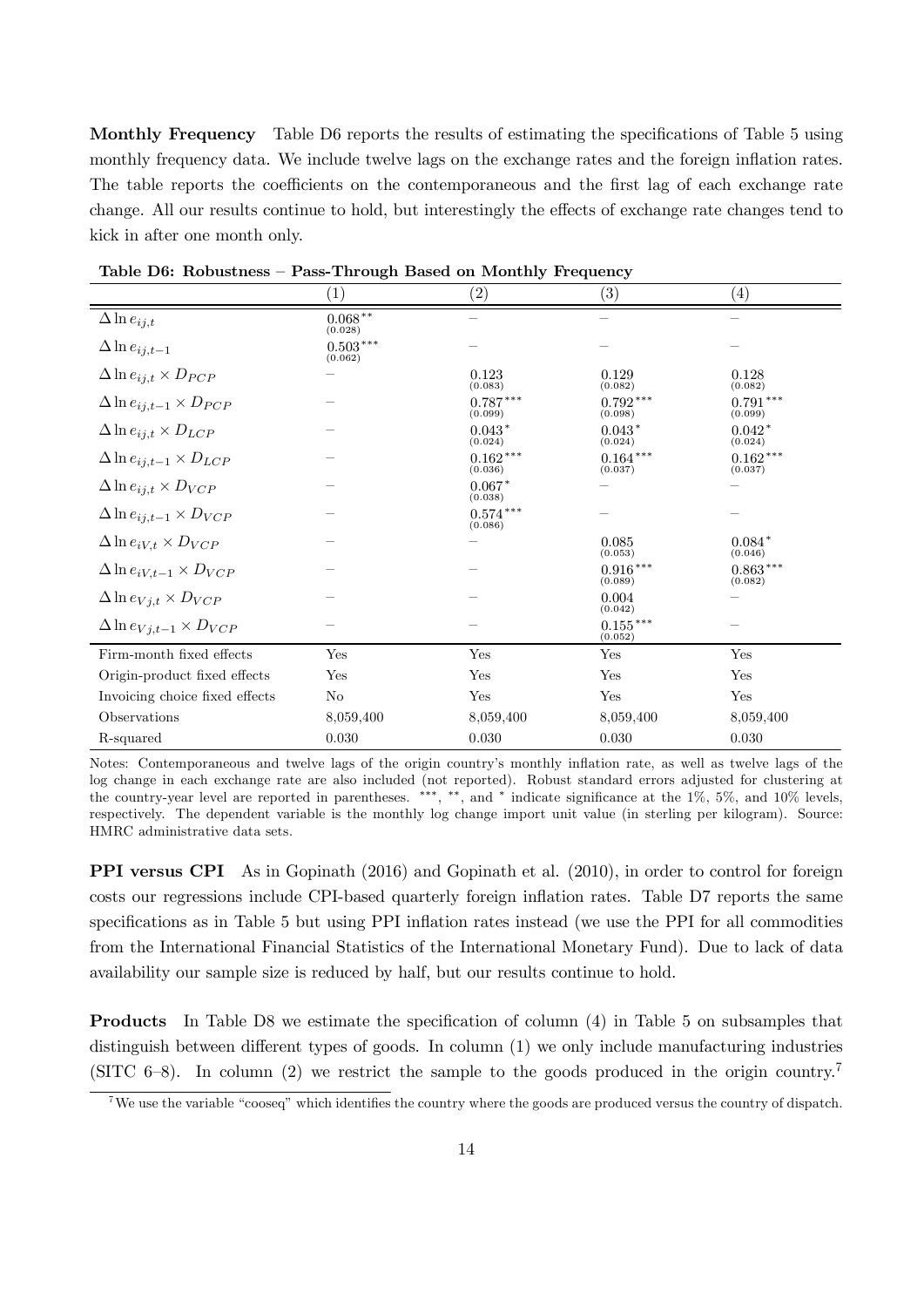|                                      |                       | $\left( 2\right)$     | $\left( 3\right)$     | (4)                   |
|--------------------------------------|-----------------------|-----------------------|-----------------------|-----------------------|
| $\Delta \ln e_{ij,t}$                | $0.217***$<br>(0.045) |                       |                       |                       |
| $\Delta \ln e_{ij,t} \times D_{PCP}$ |                       | $0.487***$<br>(0.056) | $0.668***$<br>(0.061) | $0.636***$<br>(0.062) |
| $\Delta \ln e_{ij,t} \times D_{LCP}$ |                       | $-0.058$<br>(0.056)   | 0.013<br>(0.052)      | $-0.021$<br>(0.049)   |
| $\Delta \ln e_{ij,t} \times D_{VCP}$ |                       | $0.218***$<br>(0.055) |                       |                       |
| $\Delta \ln e_{iV,t} \times D_{VCP}$ |                       |                       | $0.695***$<br>(0.079) | $0.640***$<br>(0.073) |
| $\Delta \ln e_{Vj,t} \times D_{VCP}$ |                       |                       | $0.098*$<br>(0.059)   |                       |
| Firm-quarter fixed effects           | Yes                   | Yes                   | Yes                   | Yes                   |
| Origin-product fixed effects         | Yes                   | Yes                   | Yes                   | Yes                   |
| Invoicing choice fixed effects       | No                    | Yes                   | Yes                   | Yes                   |
| Observations                         | 2,749,680             | 2,749,680             | 2,749,680             | 2,749,680             |
| R-squared                            | 0.161                 | 0.161                 | 0.161                 | 0.161                 |

Table D7: Robustness – Pass-Through Based on PPI Controls

Notes: Contemporaneous and eight lags of the origin country's quarterly PPI inflation rate, as well as eight lags of the log change in each exchange rate are also included (not reported). Robust standard errors adjusted for clustering at the country-year level are reported in parentheses. \*\*\* and \* indicate significance at the 1% and 10% levels, respectively. The dependent variable is the quarterly log change import unit value (in sterling per kilogram). Source: HMRC administrative data sets.

Using information on the end use of goods as provided by the BEC classification, columns  $(3)$ ,  $(4)$ , and (5) restrict the sample to intermediate, final, and capital goods. As firms tend to have more pricing power for differentiated goods, columns (6) and (7) distinguish between differentiated and homogeneous/reference priced products according to Rauch's (1999) conservative classification (the results are similar if we use the liberal classification). In all subsamples, our results continue to hold.

|                                      | $\left( 1\right)$     | $\left( 2\right)$     | $\left( 3\right)$     | $\left( 4\right)$     | $\left( 5\right)$     | (6)                   | $\left( 7\right)$     | $\left(8\right)$      | (9)                   |
|--------------------------------------|-----------------------|-----------------------|-----------------------|-----------------------|-----------------------|-----------------------|-----------------------|-----------------------|-----------------------|
| $\Delta \ln e_{ij,t} \times D_{PCP}$ | $0.616***$<br>(0.059) | $0.628***$<br>(0.052) | $0.638***$<br>(0.074) | $0.642***$<br>(0.087) | $0.578***$<br>(0.152) | $0.607*$<br>(0.058)   | $0.611***$<br>(0.092) | $0.575***$<br>(0.060) | $0.714***$<br>(0.105) |
| $\Delta \ln e_{ij,t} \times D_{LCP}$ | 0.019<br>(0.044)      | 0.012<br>(0.035)      | 0.001<br>(0.058)      | $-0.011$<br>(0.045)   | 0.041<br>(0.121)      | 0.009<br>(0.043)      | $-0.042$<br>(0.045)   | $-0.007$<br>(0.038)   | $-0.011$<br>(0.057)   |
| $\Delta \ln e_{iV,t} \times D_{VCP}$ | $0.586***$<br>(0.066) | $0.601***$<br>(0.050) | $0.549***$<br>(0.077) | $0.665***$<br>(0.083) | $0.621***$<br>(0.155) | $0.597***$<br>(0.066) | $0.488***$<br>(0.093) | $0.569***$<br>(0.061) | $0.573***$<br>(0.095) |
| Sample                               | Manuf.                | Origin                | Interm.               | Final                 | Capital               | Diff.                 | Hom.                  | $Mode=1$              | $\text{Mode} > 1$     |
| Firm-quarter fixed effects           | Yes                   | $_{\rm Yes}$          | Yes                   | Yes                   | Yes                   | Yes                   | Yes                   | Yes                   | Yes                   |
| Origin-product fixed effects Yes     |                       | $_{\rm Yes}$          | Yes                   | Yes                   | Yes                   | Yes                   | Yes                   | $_{\rm Yes}$          | Yes                   |
| Invoicing choice fixed effects Yes   |                       | $_{\rm Yes}$          | Yes                   | Yes                   | Yes                   | Yes                   | Yes                   | Yes                   | Yes                   |
| Observations                         | 4,403,049             | 3,447,282             | 2,042,899             | 2,210,542 681,893     |                       | 4,593,760 530,412     |                       | 3,161,380             | 1,825,327             |
| R-squared                            | 0.147                 | 0.189                 | 0.169                 | 0.176                 | 0.195                 | 0.147                 | 0.227                 | 0.177                 | 0.171                 |

Table D8: Robustness – Pass-Through for Different Product Subsamples

Notes: Contemporaneous and eight lags of the origin country's quarterly in‡ation rate, as well as eight lags of the log change in each exchange rate are also included (not reported). Robust standard errors adjusted for clustering at the country-year level are reported in parentheses. \*\*\* indicates significance at the 1% level. The dependent variable is the quarterly log change import unit value (in sterling per kilogram). Source: HMRC administrative data sets.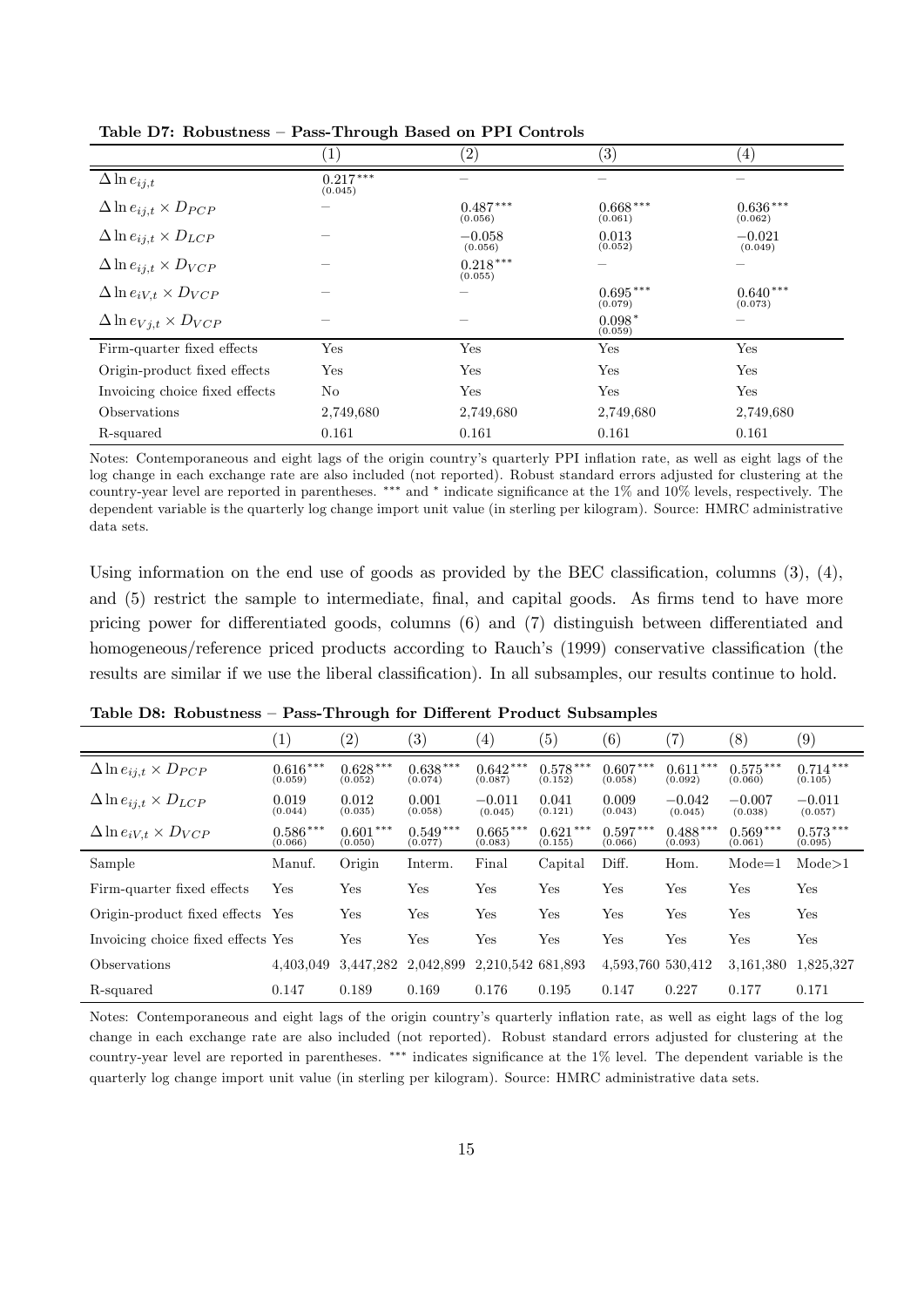Given the level of disaggregation of our data (at the 10-digit level), changes in unit values may conflate price changes with changes in the quality of traded goods. To address this issue we calculate the number of transportation modes by firm-product-country triplets (sea, rail, road, air), and we split our sample by triplets with one or more than one transportation modes. If a firm imports a given product from a given country using different modes of transportation, this might indicate that the goods have a different quality. Columns  $(8)$  and  $(9)$  show that our results remain robust to controlling for the number of transportation modes at the firm-product-country level (see column  $4$  of Table D10).

Excluding Commodities Table D9 shows that once we exclude homogeneous commodities such as "Crude materials" (SITC 2) and "Mineral fuels" (SITC 3) from the sample, the sign and the magnitude of our estimates remain similar to those in Table 5.

|                                      | $1^{\circ}$           | $\left( 2\right)$     | $\left( 3\right)$     | $\left( 4\right)$     |
|--------------------------------------|-----------------------|-----------------------|-----------------------|-----------------------|
| $\Delta \ln e_{ij,t}$                | $0.179***$<br>(0.029) |                       |                       |                       |
| $\Delta \ln e_{ij,t} \times D_{PCP}$ |                       | $0.443***$<br>(0.044) | $0.648***$<br>(0.050) | $0.619***$<br>(0.052) |
| $\Delta \ln e_{ij,t} \times D_{LCP}$ |                       | $-0.068*$<br>(0.041)  | 0.030<br>(0.035)      | 0.001<br>(0.037)      |
| $\Delta \ln e_{ij,t} \times D_{VCP}$ |                       | $0.245***$<br>(0.033) |                       |                       |
| $\Delta \ln e_{iV,t} \times D_{VCP}$ |                       |                       | $0.653***$<br>(0.057) | $0.597***$<br>(0.059) |
| $\Delta \ln e_{Vj,t} \times D_{VCP}$ |                       |                       | $0.108***$<br>(0.038) |                       |
| Firm-quarter fixed effects           | Yes                   | Yes                   | Yes                   | Yes                   |
| Origin-product fixed effects         | Yes                   | Yes                   | Yes                   | Yes                   |
| Invoicing choice fixed effects       | No                    | Yes                   | Yes                   | Yes                   |
| Observations                         | 5, 131, 177           | 5, 131, 177           | 5, 131, 177           | 5, 131, 177           |
| R-squared                            | 0.146                 | 0.146                 | 0.146                 | 0.146                 |

Table D9: Robustness – Pass-Through Excluding Commodities

Notes: Contemporaneous and eight lags of the origin country's quarterly in‡ation rate, as well as eight lags of the log change in each exchange rate are also included (not reported). Robust standard errors adjusted for clustering at the country-year level are reported in parentheses. \*\*\* and \* indicate significance at the 1% and 10% levels, respectively. The dependent variable is the quarterly log change import unit value (in sterling per kilogram). Source: HMRC administrative data sets.

**Product-Specific Controls** Apart from the origin country-product fixed effects, our regressions do not include any product-specific characteristics. To control for additional variation across products, we use annual frequency data at the 6-digit HS level from UN Comtrade to measure the growth over our sample period of each country's total exports by product category (excluding exports to the UK). This aims to control for the effects of productivity gains in each origin country that may shift export prices to all destinations. Column  $(1)$  of Table D10 shows that adding this variable to the specification of column (4) in Table 5 does not alter our conclusions.

We control for alternative sets of product fixed effects. Columns  $(2)$  to  $(5)$  include country-productyear fixed effects (to control for the time-varying demand or taste of UK importers for a country's products), country-product-quarter fixed effects (in which case pass-through can only be estimated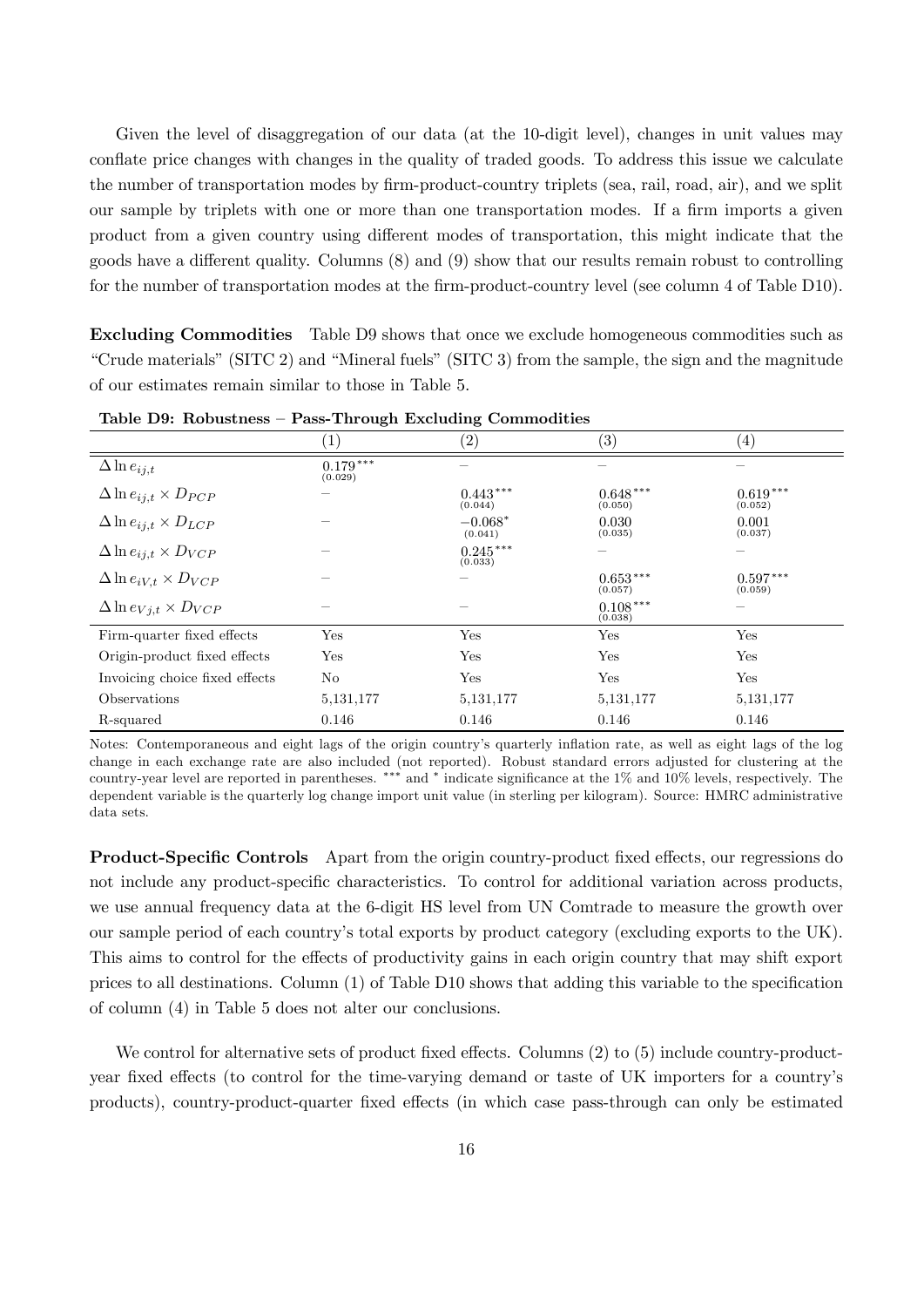for vehicle currency transactions), product-quarter fixed effects (to control for changes in the average quality of each product category over time, see also columns  $8$  and  $9$  of Table D8), and firm-countryproduct fixed effects (to account for contracts importers may have signed in some origin countries).

|                                      | $\left(1\right)$           | $\left( 2\right)$     | $\left( 3\right)$    | $\left(4\right)$      | $\left( 5\right)$     |
|--------------------------------------|----------------------------|-----------------------|----------------------|-----------------------|-----------------------|
| $\Delta \ln e_{ij,t} \times D_{PCP}$ | $0.626***$<br>(0.052)      | $0.578***$<br>(0.059) |                      | $0.627***$<br>(0.055) | $0.608***$<br>(0.059) |
| $\Delta \ln e_{ij,t} \times D_{LCP}$ | 0.005<br>(0.038)           | 0.003<br>(0.041)      |                      | 0.008<br>(0.039)      | $-0.014$<br>(0.038)   |
| $\Delta \ln e_{iV,t} \times D_{VCP}$ | $0.591^{\,***}$<br>(0.059) | $0.576***$<br>(0.066) | $0.663**$<br>(0.291) | $0.612***$<br>(0.063) | $0.589***$<br>(0.067) |
| Imported product growth              | 0.001<br>(0.001)           |                       |                      |                       |                       |
| Sample                               | Full                       | Full                  | <b>VCP</b>           | Full                  | Full                  |
| Firm-quarter fixed effects           | Yes                        | Yes                   | Yes                  | Yes                   | Yes                   |
| Origin-product fixed effects         | Yes                        | No                    | N <sub>o</sub>       | Yes                   | N <sub>o</sub>        |
| Invoicing choice fixed effects       | Yes                        | Yes                   | N <sub>o</sub>       | Yes                   | Yes                   |
| Origin-product-year fixed effects    | No                         | Yes                   | N <sub>o</sub>       | N <sub>o</sub>        | No                    |
| Origin-product-quarter fixed effects | No                         | N <sub>o</sub>        | Yes                  | No                    | No                    |
| Product-quarter fixed effects        | No                         | No                    | N <sub>o</sub>       | Yes                   | No                    |
| Firm-origin-product fixed effects    | No                         | No                    | No                   | No                    | Yes                   |
| Observations                         | 5,080,407                  | 5,132,943             | 2,210,499            | 5,147,652             | 4,843,562             |
| R-squared                            | 0.147                      | 0.173                 | 0.309                | 0.178                 | 0.206                 |

Table D10: Robustness – Pass-Through with Product-Specific Controls

Notes: Contemporaneous and eight lags of the origin country's quarterly in‡ation rate, as well as eight lags of the log change in each exchange rate are also included (not reported). Robust standard errors adjusted for clustering at the country-year level are reported in parentheses. \*\*\* and \*\* indicate significance at the  $1\%$  and  $5\%$  levels, respectively. The dependent variable is the quarterly log change import unit value (in sterling per kilogram). Source: HMRC administrative data sets.

Firm Size In Table D11 we estimate the regression of column (4) in Table 5 but in column (1) we omit the  $1\%$  of firms with the largest import shares (to proxy for firm size). Column (2) includes these firms only. Columns  $(3)$  and  $(4)$  repeat this exercise for the 5% of firms with the largest import shares.

|                                      | $\perp$               | $^{\prime}2)$         | $\left( 3\right)$     | (4)                   |
|--------------------------------------|-----------------------|-----------------------|-----------------------|-----------------------|
| $\Delta \ln e_{ij,t} \times D_{PCP}$ | $0.635***$<br>(0.059) | $0.584***$<br>(0.088) | $0.563***$<br>(0.075) | $0.635***$<br>(0.061) |
| $\Delta \ln e_{ij,t} \times D_{LCP}$ | 0.001<br>(0.046)      | $-0.009$<br>(0.045)   | 0.048<br>(0.071)      | $-0.014$<br>(0.037)   |
| $\Delta \ln e_{iV,t} \times D_{VCP}$ | $0.643***$<br>(0.067) | $0.501***$<br>(0.078) | $0.579***$<br>(0.078) | $0.590***$<br>(0.065) |
| Sample                               | Excl. top $1\%$ firms | Top $1\%$ firms       | Excl. top $5\%$ firms | Top $5\%$ firms       |
| Firm-quarter fixed effects           | Yes                   | Yes                   | Yes                   | Yes                   |
| Origin-product fixed effects         | Yes                   | Yes                   | Yes                   | Yes                   |
| Invoicing choice fixed effects       | Yes                   | Yes                   | Yes                   | Yes                   |
| Observations                         | 3,514,253             | 1,688,155             | 2,033,827             | 3,166,163             |
| R-squared                            | 0.206                 | 0.051                 | 0.276                 | 0.074                 |

Table D11: Robustness – Pass-Through by Firm Size

Notes: Contemporaneous and eight lags of the origin country's quarterly in‡ation rate, as well as eight lags of the log change in each exchange rate are also included (not reported). Robust standard errors adjusted for clustering at the country-year level are reported in parentheses. \*\*\* indicates significance at the  $1\%$  level. The dependent variable is the quarterly log change import unit value (in sterling per kilogram). Source: HMRC administrative data sets.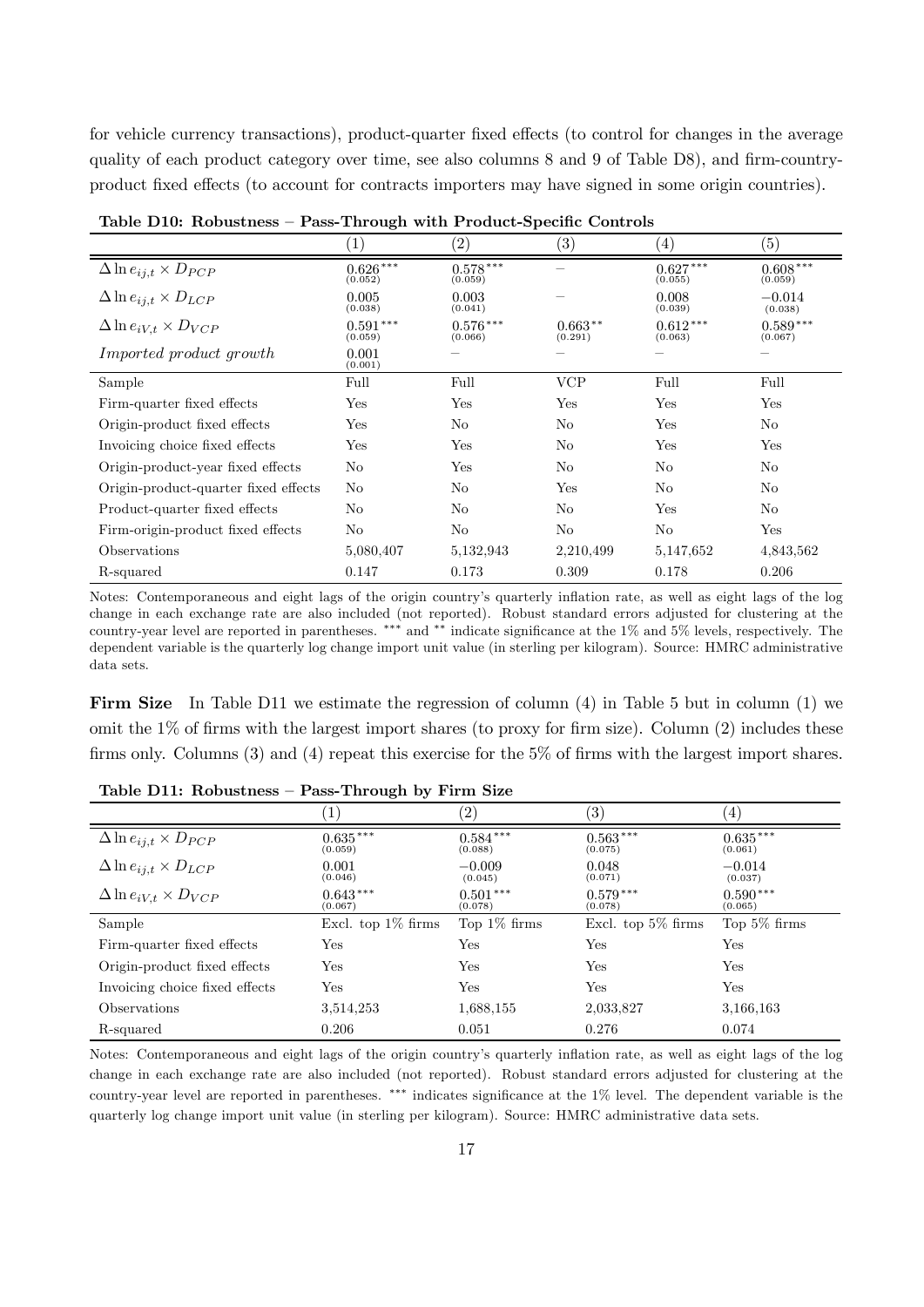Excluding Various Countries We check if our results in column (4) of Table 5 remain robust to excluding various origin countries from the sample. In column (1) of Table D12 we exclude the US as their exports are mostly in US dollars. In column (2) we exclude China due to its changing foreign exchange rate policy (in 2010 China changed its policy to a "crawl-like arrangement" relative to the US dollar, while in 2016 the flexibility of the renminbi became limited relative to a basket of currencies).

In columns  $(3)$ ,  $(4)$ ,  $(5)$ , and  $(6)$  we exclude the countries with fixed exchange rate regimes, fixed exchange rates or crawling pegs, and the countries pegging their currency to the US dollar or the euro, respectively (the exchange rate regimes are identified using the International Monetary Fund's De Facto classification). In all cases our results remain robust.

|                                      | $\left[1\right]$      | (2)                   | $\left( 3\right)$     | $\left( 4\right)$     | (5)                   | $\left( 6\right)$     |
|--------------------------------------|-----------------------|-----------------------|-----------------------|-----------------------|-----------------------|-----------------------|
| $\Delta \ln e_{ij,t} \times D_{PCP}$ | $0.609***$<br>(0.073) | $0.616***$<br>(0.055) | $0.609***$<br>(0.059) | $0.610***$<br>(0.059) | $0.609***$<br>(0.058) | $0.622***$<br>(0.051) |
| $\Delta \ln e_{ij,t} \times D_{LCP}$ | 0.004<br>(0.039)      | 0.001<br>(0.033)      | $-0.006$<br>(0.034)   | $-0.005$<br>(0.034)   | $-0.004$<br>(0.034)   | 0.001<br>(0.036)      |
| $\Delta \ln e_{iV,t} \times D_{VCP}$ | $0.610***$<br>(0.067) | $0.626***$<br>(0.059) | $0.556***$<br>(0.055) | $0.558***$<br>(0.055) | $0.563***$<br>(0.054) | $0.590***$<br>(0.058) |
| Sample excluding                     | US                    | China                 | Fixed                 | Fixed/crawl           | USD peg               | Euro peg              |
| Firm-quarter fixed effects           | Yes                   | Yes                   | Yes                   | Yes                   | Yes                   | Yes                   |
| Origin-product fixed effects         | Yes                   | Yes                   | Yes                   | Yes                   | Yes                   | Yes                   |
| Invoicing choice fixed effects       | Yes                   | Yes                   | Yes                   | Yes                   | Yes                   | Yes                   |
| Observations                         | 3,966,909             | 3,536,819             | 3,034,515             | 3,031,115             | 3,051,771             | 5,196,440             |
| R-squared                            | 0.162                 | 0.157                 | 0.159                 | 0.159                 | 0.159                 | 0.146                 |

Table D12: Robustness – Pass-Through Excluding Various Countries

Notes: Contemporaneous and eight lags of the origin country's quarterly in‡ation rate, as well as eight lags of the log change in each exchange rate are also included (not reported). Robust standard errors adjusted for clustering at the country-year level are reported in parentheses. \*\*\* indicates significance at the  $1\%$  level. The dependent variable is the quarterly log change import unit value (in sterling per kilogram). Source: HMRC administrative data sets.

Different Combinations of Fixed Effects In Table D13 we investigate how the combination of fixed effects in our main regressions (i.e., firm-quarter and origin country-product fixed effects) impact our pass-through estimates. We estimate the specification of column  $(4)$  in Table 5 and as a benchmark we include no fixed effects in column  $(1)$ . We then include origin country-product fixed effects in column  $(2)$ , or firm-quarter dummy variables in column  $(3)$ . Compared to column  $(4)$  of Table 5, the contemporaneous pass-through elasticities are marginally larger without any fixed effects, and they increase in magnitude with origin country-product fixed effects. They are similar in magnitude with firm-quarter fixed effects. Still, the pattern of our results across invoicing choices remains similar in all three columns.

Given that  $88.5\%$  of the transactions priced in a vehicle currency are in US dollars (Table 2), it is likely that in a given quarter many firms use exclusively the US dollar as a vehicle currency. For these firms, the variation in the sterling to vehicle currency exchange rate is therefore fully absorbed by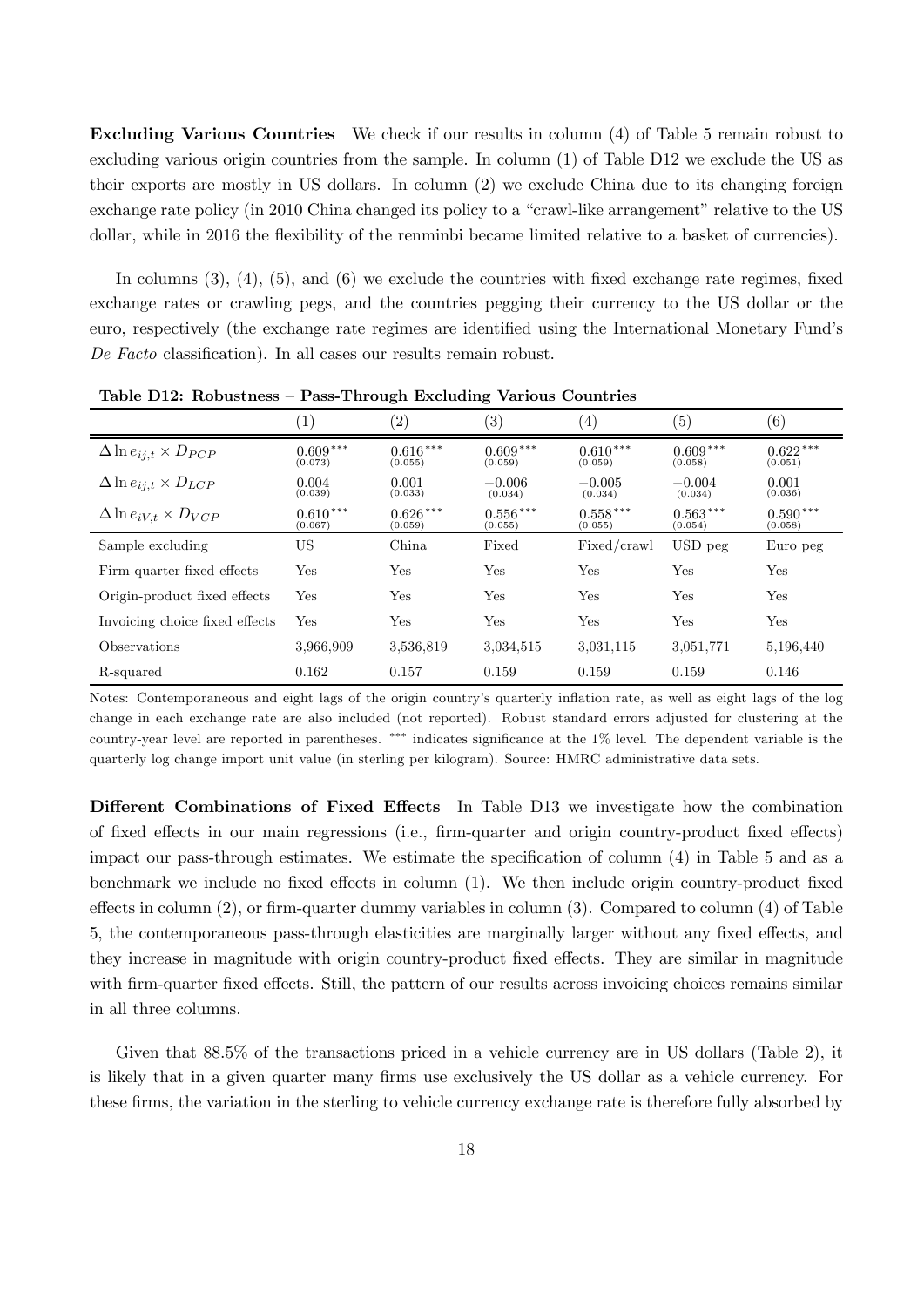|                                      | $\tilde{}$            |                       |                       |                       |                       |
|--------------------------------------|-----------------------|-----------------------|-----------------------|-----------------------|-----------------------|
|                                      | $1^{\circ}$           | $\left( 2\right)$     | $\left( 3\right)$     | $\left(4\right)$      | $\left( 5\right)$     |
| $\Delta \ln e_{ij,t} \times D_{PCP}$ | $0.684***$<br>(0.040) | $0.689***$<br>(0.039) | $0.625***$<br>(0.050) | $0.697***$<br>(0.039) | $0.735***$<br>(0.041) |
| $\Delta \ln e_{ij,t} \times D_{LCP}$ | $0.106***$<br>(0.021) | $0.118***$<br>(0.021) | 0.001<br>(0.035)      | $0.123***$<br>(0.021) | $0.122***$<br>(0.024) |
| $\Delta \ln e_{iV,t} \times D_{VCP}$ | $0.606***$<br>(0.022) | $0.622***$<br>(0.022) | $0.587***$<br>(0.056) | $0.640***$<br>(0.022) | $0.707***$<br>(0.028) |
| Firm-quarter fixed effects           | N <sub>o</sub>        | N <sub>o</sub>        | Yes                   | N <sub>o</sub>        | No                    |
| Origin-product fixed effects         | No.                   | Yes                   | No                    | Yes                   | Yes                   |
| Invoicing choice fixed effects       | Yes                   | Yes                   | Yes                   | Yes                   | Yes                   |
| Firm fixed effects                   | N <sub>o</sub>        | N <sub>o</sub>        | No                    | Yes                   | No                    |
| Fim-year fixed effects               | N <sub>o</sub>        | No                    | No                    | N <sub>o</sub>        | Yes                   |
| Observations                         | 5,792,400             | 5,769,236             | 5,237,681             | 5,745,060             | 5,674,778             |
| R-squared                            | 0.001                 | 0.011                 | 0.135                 | 0.023                 | 0.051                 |

Table D13: Robustness – Pass-Through with Different Combinations of Fixed Effects

Notes: Contemporaneous and eight lags of the origin country's quarterly in‡ation rate, as well as eight lags of the log change in each exchange rate are also included (not reported). Robust standard errors adjusted for clustering at the country-year level are reported in parentheses. \*\*\* indicates significance at the 1% level. The dependent variable is the quarterly log change import unit value (in sterling per kilogram). Source: HMRC administrative data sets.

firm-quarter fixed effects. To address this issue, in columns  $(4)$  and  $(5)$  we control for origin countryproduct and firm- or firm-year fixed effects (the specification in column 5 is thus the same as in column 6 of Table 9 in the main text). Compared to Table 5 the pass-through elasticities are somewhat larger, but across invoicing choices they remain low for local currency transactions, and large for producer and vehicle currency transactions.

Alternative Specification As suggested by a referee, another way of demonstrating that invoicing choices are driving heterogeneous pass-through is to estimate the effects of bilateral exchange rate changes on the unit values of firms importing a given product from a given country using different invoicing currencies. To do so, we estimate a modified version of equation  $(1)$ :

$$
\Delta \ln UV_{ijk,t} = \sum_{n=0}^{N} \Theta_n \Delta \ln e_{ij,t-n} + \sum_{n=0}^{N} \Lambda_n \Delta \ln e_{ij,t-n} \times D_{LCP} + \sum_{n=0}^{N} \Xi_n \Delta \ln e_{ij,t-n} \times D_{VCP}
$$
  
+ 
$$
\sum_{n=0}^{N} \Pi_n \pi_{j,t-n}^* + D_{i,T} + D_{jk,T} + D_{PCP} + D_{VCP} + \varsigma_{ijk,t},
$$
 (D1)

where we include origin country-product-year fixed effects  $D_{jk,T}$  (as origin country-product-quarter fixed effects are perfectly collinear with bilateral exchange rates) and firm-year fixed effects  $D_{i,T}$ . We expect the contemporaneous coefficients  $\Lambda_0$  and  $\Xi_0$  to be negative because pass-through based on the bilateral exchange rate is only expected to be high for producer currency pricing. As shown in Table D14, whether we exclude (column 1) or include (column 2) firm-year fixed effects, the contemporaneous pass-through of bilateral exchange rate changes is high at around 79% for producer currency transactions, while it is significantly lower for local and vehicle currency transactions.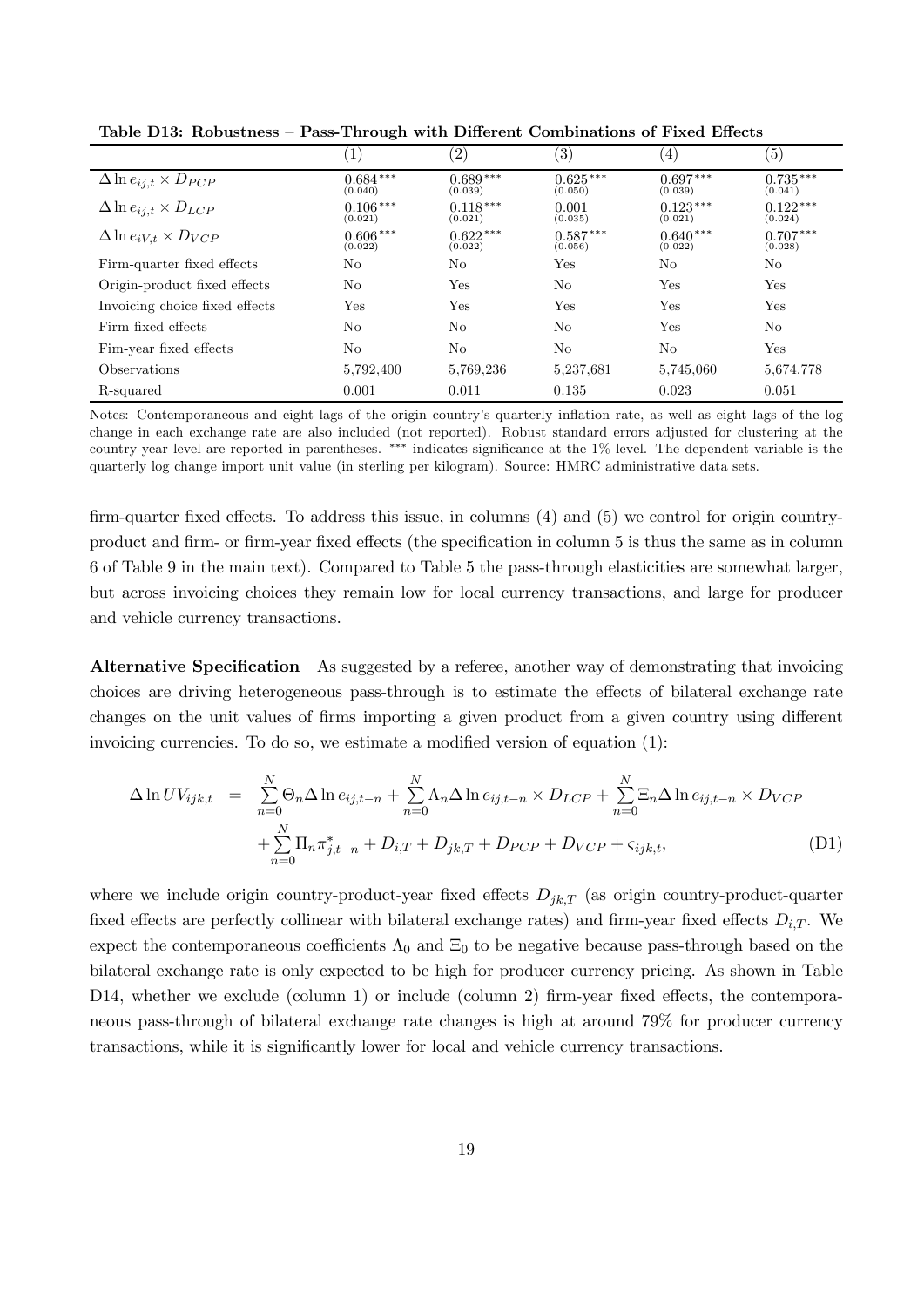|                                      | $\left( 1\right)$      | (2)                    |
|--------------------------------------|------------------------|------------------------|
| $\Delta \ln e_{ij,t}$                | $0.787***$<br>(0.043)  | $0.788***$<br>(0.048)  |
| $\Delta \ln e_{ij,t} \times D_{LCP}$ | $-0.555***$<br>(0.051) | $-0.559***$<br>(0.054) |
| $\Delta \ln e_{ij,t} \times D_{VCP}$ | $-0.212***$<br>(0.063) | $-0.191***$<br>(0.067) |
| Firm-year fixed effects              | No                     | Yes                    |
| Origin-product-year fixed effects    | Yes                    | Yes                    |
| Invoicing choice fixed effects       | Yes                    | Yes                    |
| Observations                         | 5,695,315              | 5,603,072              |
| R-squared                            | 0.035                  | 0.076                  |

Table D14: Robustness – Alternative Specification

Notes: Contemporaneous and eight lags of the origin country's quarterly in‡ation rate, as well as eight lags of the log change in each exchange rate are also included (not reported). Robust standard errors adjusted for clustering at the country-year level are reported in parentheses.  $***$  indicates significance at the  $1\%$  level. The dependent variable is the quarterly log change import unit value (in sterling per kilogram). Source: HMRC administrative data sets.

## E Export Unit Values

In this appendix we report results for export unit values. We describe our sample and proceed with the estimation of exchange rate pass-through for export unit values by invoicing choice.

#### E.1 Descriptive Statistics

Transaction-level FOB exports are obtained from HMRC. We observe a unique trader identifier, the destination country, the transaction date, the 5-digit SITC Revision 3 and the 4-digit HS Revision 2007 classifications, the 10-digit comcode product code, the value (in sterling), the mass (in kilograms), and the currency of invoicing between 2011 and 2017 for non-EU transaction values exceeding 100,000 pound sterling. In our data set, non-EU exports represent 54% of total UK exports. Export unit values are obtained by dividing the quarterly transaction value in sterling by the corresponding mass in kilograms.

Compared to our sample for imports, Table E1 shows that for exports we observe fewer firms (52,602), products (8,565), and destination countries (134), with a total of 2,675,099 observations. On average, these firms export 5.1 different products to 3.8 destination countries (at the  $5<sup>th</sup>$  and  $95<sup>th</sup>$ percentiles, the products per exporter are 1 and 17, while the destinations per exporter are 1 and 15). Exporters charge on average 232,731 pound sterling in each quarter, or 1,920.8 pound sterling per kilogram. The mean change in export unit values is equal to 0.6% per quarter.

The largest non-EU export markets of the UK are the US (34.4% of total non-EU exports between 2011 and 2017), China (9.7%), the United Arab Emirates (4.4%), Hong Kong (4.0%), Japan (3.5%), Canada  $(3.2\%)$ , and Singapore  $(3.2\%)$ .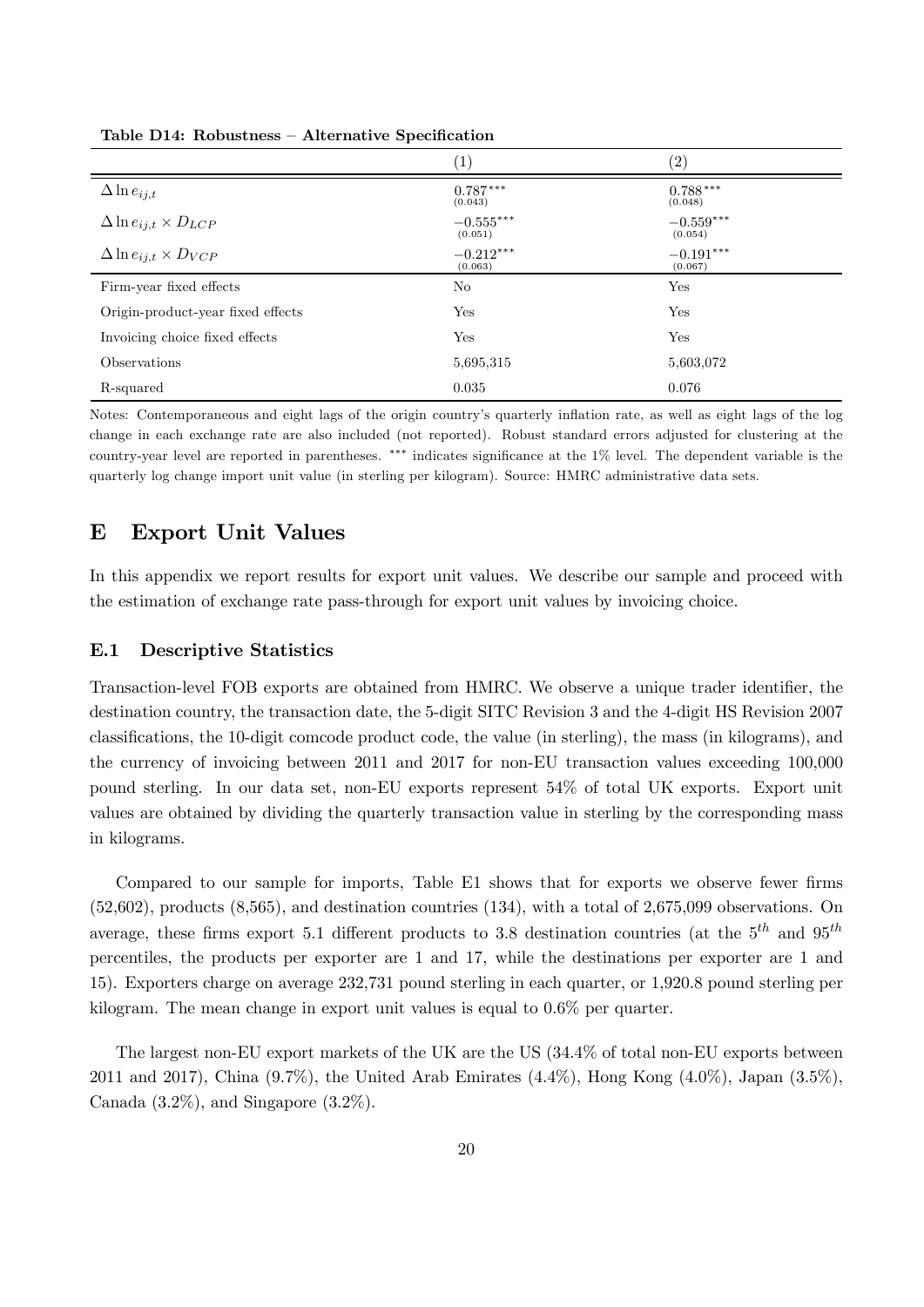|                                       | Mean    | Median         | Std. dev. | $5th$ percentile | $95^{th}$<br>percentile |
|---------------------------------------|---------|----------------|-----------|------------------|-------------------------|
| Exporters                             | 52,602  |                |           |                  |                         |
| Products                              | 8,565   |                |           |                  |                         |
| Destination countries                 | 134     |                |           |                  |                         |
| Products per exporter                 | 5.1     | 2              | 22.1      |                  | 17                      |
| Destinations per exporter             | 3.8     | $\overline{2}$ | 5.8       |                  | 15                      |
| Unit values (sterling/kg)             | 1,920.8 | 56.2           | 126.106.2 | 1.8              | 2,417.5                 |
| Change in log unit values $(^\sim\%)$ | 0.6     | 0.1            | 0.9       | $-145.1$         | 147.1                   |
| Transaction values (sterling)         | 232,731 | 12,177         | 4,094,784 | 1,110            | 504,090                 |

Table E1: Summary Statistics for Export Data

Notes: For each variable, the table reports its mean, median, standard deviation, and values at the  $5^{th}$  and  $95^{th}$  percentiles. Changes in log unit values (in  $\frac{8}{0}$ ) are calculated quarterly. Source: HMRC administrative data sets.

Table E2 reports descriptive statistics for exports by invoicing currency. The largest value share of exports is invoiced in producer currency (sterling) at 53.83%, followed by 23.99% in vehicle currency, and  $22.18\%$  in local currency. A total of 65 different vehicle currencies are used, but  $85.46\%$  of the value of transactions priced in a vehicle currency are in US dollars and 13.86% in euros. In terms of transaction counts, these correspond to shares of 73.73% and 24.47%. Unit values are highest for vehicle currency priced goods at 2,765 pound sterling per kilogram.

|              | Observations Firms |        | Products Dest. |     | Products | Dest.    | Unit     | Export  | Export |
|--------------|--------------------|--------|----------------|-----|----------|----------|----------|---------|--------|
|              |                    |        |                |     | per firm | per firm | values   | values  | shares |
| <b>PCP</b>   | 1,701,237          | 47,108 | 8,281          | 134 | 4.42     | 3.45     | 1.631.49 | 196.994 | 53.83  |
| <b>LCP</b>   | 345,354            | 14,084 | 5,562          | 56  | 4.32     | 1.30     | 1,809.53 | 399.807 | 22.18  |
| <b>VCP</b>   | 628,508            | 16,442 | 6.198          | 131 | 4.12     | 3.70     | 2.765.10 | 237.660 | 23.99  |
| VCP (USD)    | 463,399            | 12,191 | 5.497          | 127 | 4.17     | 3.65     | 3.370.02 | 275.469 | 85.46  |
| $VCP$ (Euro) | 153,822            | 8,778  | 4,633          | 123 | 2.94     | 2.52     | 872.94   | 134.542 | 13.86  |
| VCP (Other)  | 11,287             | 1,021  | 1,225          | 92  | 2.42     | 1.81     | 3,719.52 | 90.676  | 0.69   |

Table E2: Descriptive Statistics by Invoicing Currency for Export Data

Notes: For each invoicing choice, the table reports the number of observations, exporters, products, destinations, products per firm, destinations per firm, the mean unit value (in sterling per kilogram), the mean export value (in sterling), and exports as a share of total non-EU exports (in %). Source: HMRC administrative data sets.

The left panel of Table E3 reports export shares by invoicing currency and industry (at the 1-digit SITC level). Consistent with Table E2, producer currency pricing (sterling) is the dominant strategy for all industries. Its share varies from 43.05% for "Chemicals" to 69.35% for "Mineral fuels." The right panel of the table splits the data by region of destination. Producer currency pricing is the most widely used strategy for all regions except for the US where local currency pricing dominates.

#### E.2 Exchange Rate Pass-Through

To evaluate exchange rate pass-through for export unit values, we estimate the following specification:

$$
\Delta \ln UV_{ijk,t} = \sum_{n=0}^{N} \gamma_n \Delta \ln e_{ij,t-n} + \sum_{n=0}^{N} \delta_n \pi_{j,t-n}^* + \sum_{n=0}^{1} \varrho_n Y_{j,t-n}^* + D_{i,t} + D_{jk} + \varepsilon_{ijk,t},
$$
(E1)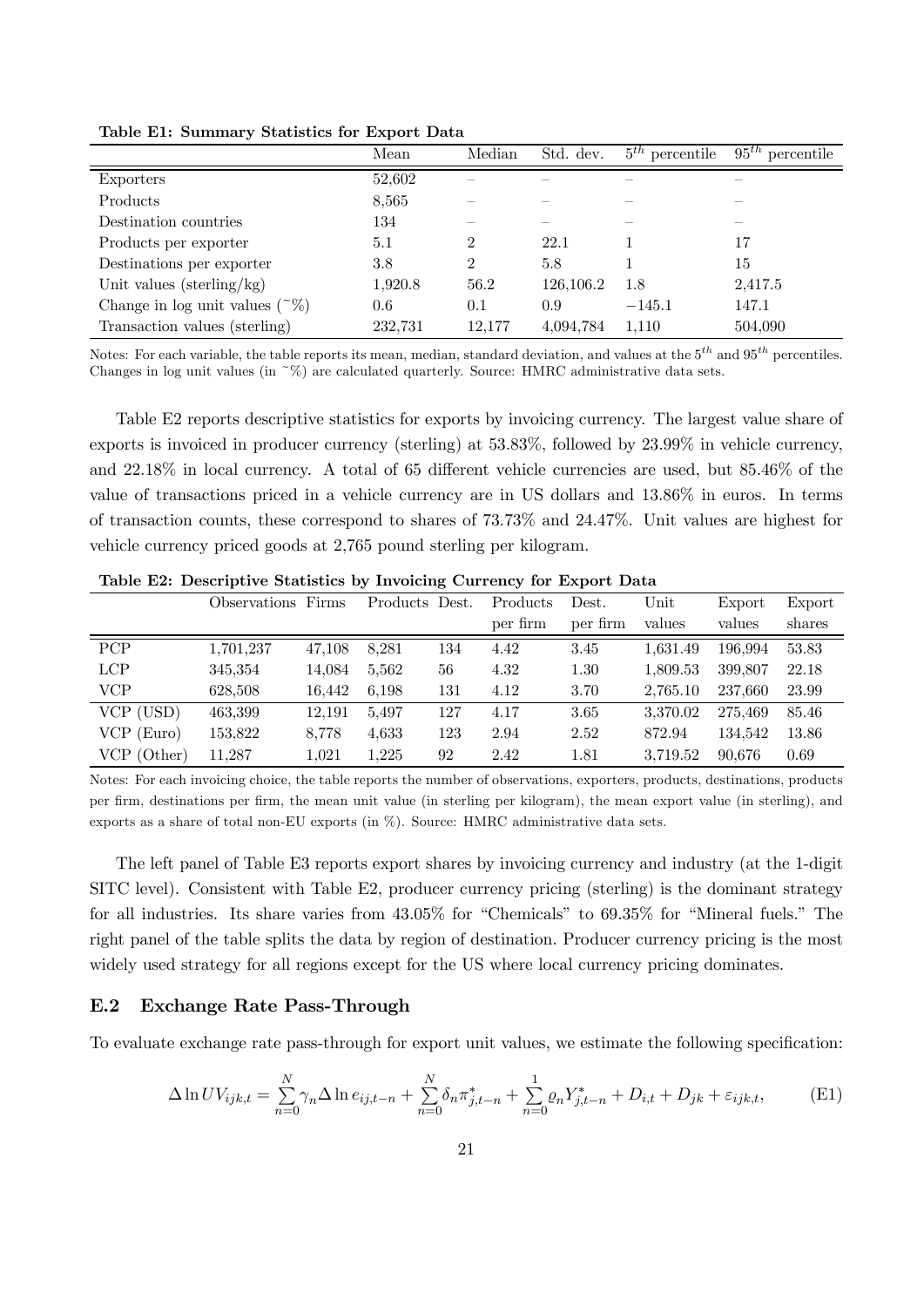Table E3: Invoicing Currency Shares by Industry and Region for Export Data

| Industry (SITC)        | PCP   | <b>LCP</b> | VCP   | <b>Share</b> | Destination       | PCP   | LCP   | VCP   | Share |
|------------------------|-------|------------|-------|--------------|-------------------|-------|-------|-------|-------|
| Food, live animals     | 63.70 | 14.80      | 21.50 | 1.87         | US                | 47.02 | 50.83 | 2.15  | 35.44 |
| Beverages, tobacco     | 49.51 | 34.76      | 15.73 | 3.44         | China             | 65.60 | 5.45  | 28.95 | 10.01 |
| Crude materials        | 64.92 | 5.00       | 30.08 | 2.94         | East/S. East Asia | 54.93 | 7.70  | 37.37 | 23.01 |
| Mineral fuels          | 69.35 | 21.98      | 8.67  | 4.67         | Europe excl. EU   | 63.65 | 6.45  | 29.90 | 10.42 |
| Animal, vegetable oils | 59.74 | 8.52       | 31.74 | 0.04         | Other Americas    | 45.00 | 11.95 | 43.05 | 6.82  |
| Chemicals              | 43.05 | 38.03      | 18.92 | 17.95        | All others        | 57.75 | 2.52  | 39.73 | 14.30 |
| Manufactured goods     | 53.78 | 12.57      | 33.65 | 9.05         |                   |       |       |       |       |
| Machinery              | 53.68 | 18.88      | 27.44 | 47.28        |                   |       |       |       |       |
| Miscellaneous          | 61.08 | 20.66      | 18.26 | 12.76        |                   |       |       |       |       |

Notes: The table reports the export share in terms of value (in %) by industry at the SITC 1-digit level, by destination country group, and by currency of invoicing. Source: HMRC administrative data sets.

where in contrast to equation (1),  $UV_{ijk,t}$  is now the unit value of product k exported by firm i to country  $j$  in quarter  $t$ , expressed in sterling per kilogram, and  $j$  denotes the destination country for exports. In addition to controlling for the quarterly foreign inflation rate  $\pi^*_{j,t}$ , we also control for the annual growth of GDP in the destination country  $Y_{j,t}^*$ , included contemporaneously and with one lag (Gopinath et al., 2010).<sup>8</sup> Again,  $e_{ij,t}$  is the bilateral exchange rate between sterling (i.e., the domestic currency of firm i) and the currency of country j in quarter t (an increase in  $e_{ij,t}$  indicates a bilateral depreciation of sterling), and we include up to eight lags for the nominal exchange rate and the foreign inflation rate. We include firm-quarter  $D_{i,t}$  and destination country-product fixed effects  $D_{jk}$ . Shortrun pass-through into export unit values is captured by the coefficient  $\gamma_0$  on the contemporaneous change in the exchange rate, whereas the cumulative estimate  $\gamma(N) \equiv \sum_{n=0}^{N} \gamma_n$  evaluates long-run pass-through. Robust standard errors are adjusted for clustering at the destination country-year level.

We estimate equation (E1) using the full sample of exports. We then interact the bilateral exchange rates (and their lagged values) with dummy variables for export transactions invoiced in producer, local, and vehicle currencies (and we further include invoicing choice fixed effects). Finally, for the transactions in vehicle currencies, we decompose the change in the bilateral exchange rate  $e_{ij,t}$  into the change in the sterling to vehicle currency exchange rate  $e_{iV,t}$  and the change in the vehicle to destination country's currency exchange rate  $e_{Vj,t}$ . We then estimate:

$$
\Delta \ln UV_{ijk,t} = \sum_{n=0}^{N} \varkappa_n \Delta \ln e_{ij,t-n} \times D_{PCP} + \sum_{n=0}^{N} \xi_n \Delta \ln e_{ij,t-n} \times D_{LCP} \n+ \sum_{n=0}^{N} \vartheta_n \Delta \ln e_{iV,t-n} \times D_{VCP} + \sum_{n=0}^{N} \zeta_n \Delta \ln e_{Vj,t-n} \times D_{VCP} \n+ \sum_{n=0}^{N} \omega_n \pi_{j,t-n}^* + \sum_{n=0}^{1} \omega_n Y_{j,t-n}^* + D_{i,t} + D_{jk} + D_{PCP} + D_{VCP} + \eta_{ijk,t}, \quad (E2)
$$

<sup>8</sup>Nominal GDPs are from the International Financial Statistics of the International Monetary Fund. We use annual growth rates since quarterly growth rates are often unavailable.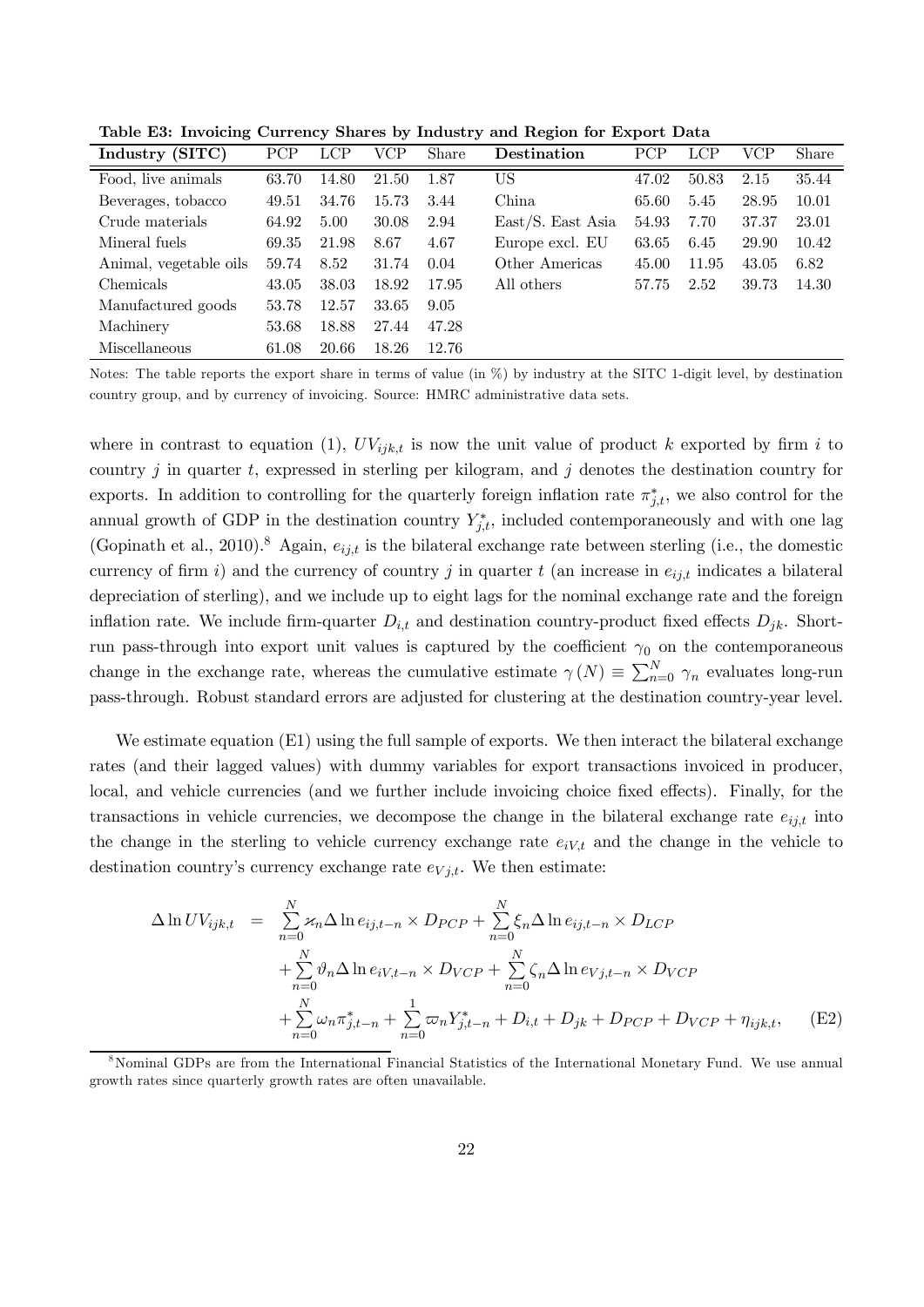where we allow for separate coefficients  $\vartheta_n$  and  $\zeta_n$  on the two exchange rates with the vehicle currency. Due to space constraints we only report and discuss the contemporaneous exchange rate elasticities. The long-run elasticities are available upon request.

Column (1) of Table E4 reports the results of estimating equation (E1) on the full sample of exports. The coefficient on the contemporaneous change in the bilateral exchange rate is equal to 0.036 but is not significant. Therefore, pass-through into import unit values is complete.

|                                      | $\left 1\right\rangle$ | $\left( 2\right)$     | $\left( 3\right)$     | (4)                   |
|--------------------------------------|------------------------|-----------------------|-----------------------|-----------------------|
| $\Delta \ln e_{ij,t}$                | 0.036<br>(0.030)       |                       |                       |                       |
| $\Delta \ln e_{ij,t} \times D_{PCP}$ |                        | $-0.010$<br>(0.039)   | 0.019<br>(0.039)      | 0.018<br>(0.038)      |
| $\Delta \ln e_{ij,t} \times D_{LCP}$ |                        | $0.349***$<br>(0.079) | $0.447***$<br>(0.085) | $0.449***$<br>(0.085) |
| $\Delta \ln e_{ij,t} \times D_{VCP}$ |                        | 0.059<br>(0.038)      |                       |                       |
| $\Delta \ln e_{iV,t} \times D_{VCP}$ |                        |                       | $0.412***$<br>(0.075) | $0.409***$<br>(0.072) |
| $\Delta \ln e_{Vj,t} \times D_{VCP}$ |                        |                       | $-0.009$<br>(0.038)   |                       |
| Firm-quarter fixed effects           | Yes                    | Yes                   | Yes                   | Yes                   |
| Destination-product fixed effects    | Yes                    | Yes                   | Yes                   | Yes                   |
| Invoicing choice fixed effects       | No                     | Yes                   | Yes                   | Yes                   |
| Observations                         | 2,432,614              | 2,432,614             | 2,432,614             | 2,432,614             |
| R-squared                            | 0.136                  | 0.136                 | 0.136                 | 0.136                 |

Table E4: Pass-Through into Export Unit Values

Notes: Contemporaneous and eight lags of the destination country's quarterly in‡ation rate, eight lags of the log change in each exchange rate, and the contemporaneous and one lag of the destination country's GDP growth rate are also included (not reported). Robust standard errors adjusted for clustering at the country-year level are reported in parentheses. \*\*\* indicates significance at the  $1\%$  level. The dependent variable is the quarterly log change export unit value (in sterling per kilogram). Source: HMRC administrative data sets.

Column (2) reports the results of estimating equation (E1) allowing for separate bilateral exchange rate coefficients for producer, local, and vehicle currency transactions. The effect of exchange rate changes varies substantially across invoicing choices. The coefficient on the bilateral exchange rate is insignificant for transactions in producer and vehicle currencies, and is equal to 0.349 for the ones in local currencies. As a result, pass-through into import unit values is complete for producer and vehicle currency transactions, and incomplete for the ones in local currencies. These findings are consistent with Corsetti et al.  $(2018)$ .

We then regress equation (E2) where we decompose the bilateral exchange rate for the vehicle currency transactions. Column (3) shows that export unit values in vehicle currencies react to changes in the sterling to vehicle currency exchange rate, but not to changes in the vehicle to destination country's currency exchange rate. Column (4) excludes the exchange rate between the vehicle and the destination country's currency, and the coefficient on the sterling to vehicle currency exchange rate is equal to 0.409. In results available upon request we show that our findings remain similar if we let the pass-through elasticities vary across industries.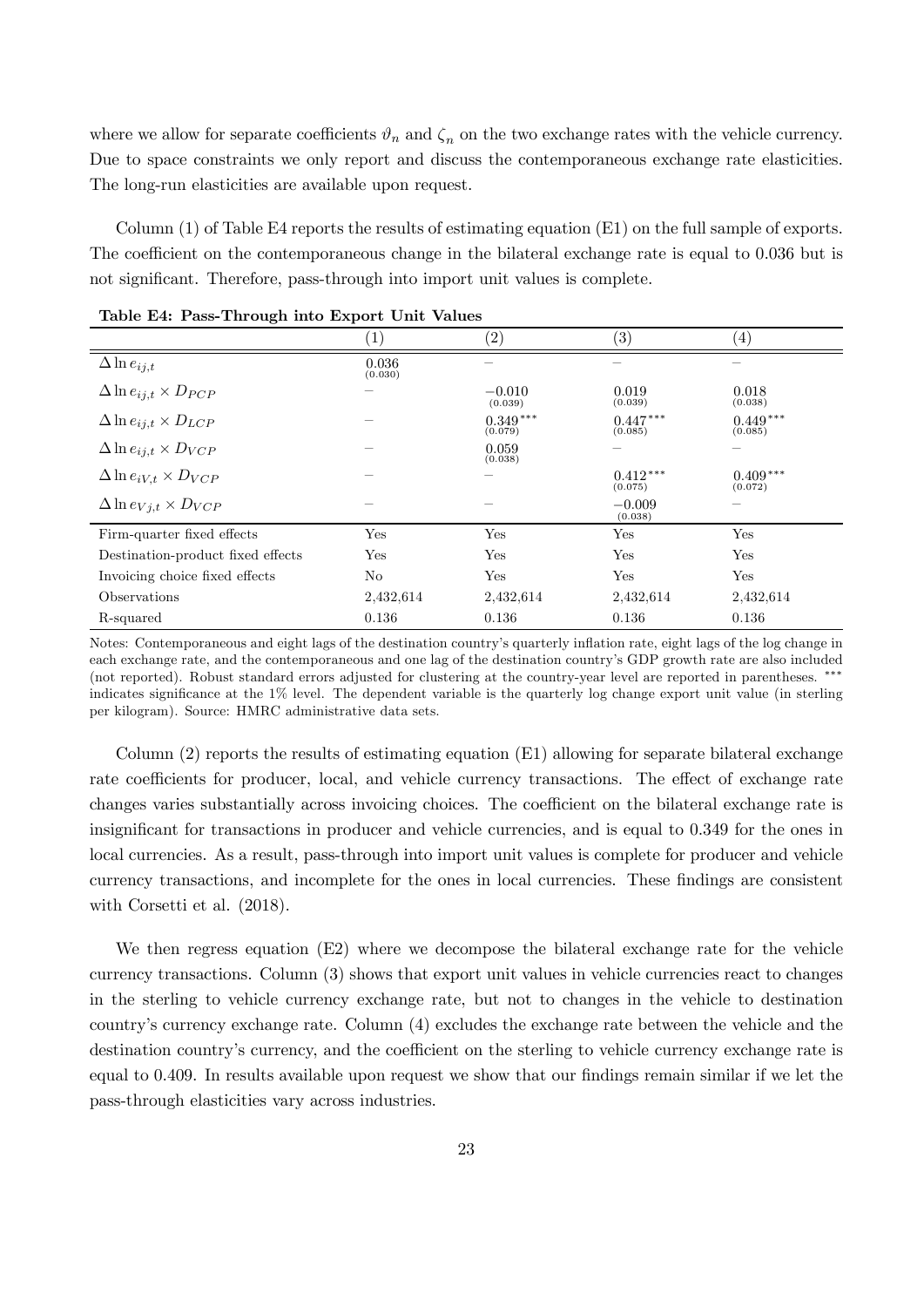# F Import and Export Quantities

The regressions for trade quantities take the same form as the pass-through regressions (1) and (3) for imports and regressions  $(E1)$  and  $(E2)$  for exports except that the dependent variable is the log change of import or export quantities (in kilograms). Also, the foreign in‡ation rates are omitted (but the results remain similar if we control for foreign inflation rates).

|                                      | $\tilde{\phantom{a}}$<br>(1) | $\left( 2\right)$   | (3)                    | $\left(4\right)$       |
|--------------------------------------|------------------------------|---------------------|------------------------|------------------------|
| <b>Imports</b>                       |                              |                     |                        |                        |
| $\Delta \ln e_{ij,t}$                | 0.039<br>(0.085)             |                     |                        |                        |
| $\Delta \ln e_{ij,t} \times D_{PCP}$ |                              | $-0.085$<br>(0.095) | $-0.070$<br>(0.107)    | $-0.054$<br>(0.103)    |
| $\Delta \ln e_{ij,t} \times D_{LCP}$ |                              | 0.203<br>(0.141)    | 0.219<br>(0.134)       | $0.232*$<br>(0.129)    |
| $\Delta \ln e_{ij,t} \times D_{VCP}$ |                              | $-0.058$<br>(0.079) |                        |                        |
| $\Delta \ln e_{iV,t} \times D_{VCP}$ |                              |                     | $-0.062$<br>(0.156)    | $-0.036$<br>(0.151)    |
| $\Delta \ln e_{Vj,t} \times D_{VCP}$ |                              |                     | $-0.073$<br>(0.079)    |                        |
| Observations                         | 5,212,648                    | 5,212,516           | 5,212,516              | 5,212,516              |
| R-squared                            | 0.156                        | 0.156               | 0.156                  | 0.156                  |
| <b>Exports</b>                       |                              |                     |                        |                        |
| $\Delta \ln e_{ij,t}$                | $-0.004$<br>(0.115)          |                     |                        |                        |
| $\Delta \ln e_{ij,t} \times D_{PCP}$ |                              | 0.020<br>(0.020)    | $-0.027$<br>(0.147)    | $-0.040$<br>(0.144)    |
| $\Delta \ln e_{ij,t} \times D_{LCP}$ |                              | $-0.245$<br>(0.164) | $-0.413**$<br>(0.176)  | $-0.423**$<br>(0.171)  |
| $\Delta \ln e_{ij,t} \times D_{VCP}$ |                              | $-0.005$<br>(0.092) |                        |                        |
| $\Delta \ln e_{iV,t} \times D_{VCP}$ |                              |                     | $-0.629***$<br>(0.184) | $-0.689***$<br>(0.188) |
| $\Delta \ln e_{Vj,t} \times D_{VCP}$ |                              |                     | 0.098<br>(0.102)       |                        |
| Observations                         | 2,432,696                    | 2,432,602           | 2,432,602              | 2,432,602              |
| R-squared                            | 0.139                        | 0.139               | 0.139                  | 0.139                  |
| Firm-quarter fixed effects           | Yes                          | Yes                 | Yes                    | Yes                    |
| Country-product fixed effects        | Yes                          | Yes                 | Yes                    | Yes                    |
| Invoicing choice fixed effects       | N <sub>o</sub>               | Yes                 | Yes                    | Yes                    |

Table F1: The Effect of Exchange Rate Changes on Import and Export Quantities

Notes: Eight lags of the log change in each exchange rate are also included (not reported). The contemporaneous and one lag of the destination country's GDP growth rate are included for exports (not reported). Robust standard errors adjusted for clustering at the country-year level are reported in parentheses. \*\*\*, \*\*, and \* indicate significance at the 1%, 5%, and 10% levels, respectively. The dependent variable is the quarterly log change of import or export quantities (in kilograms). Source: HMRC administrative data sets.

Table F1 reports contemporaneous exchange rate estimates. For imports, all exchange rate elasticities are insignificant (except for local currency transactions in column 4). For exports, the elasticities are either insignificant or negative (in columns 3 and 4 for local currency transactions and for vehicle currency transactions when the sterling to vehicle currency exchange rate changes). Our results remain similar if we measure export and import quantities in units as opposed to kilograms.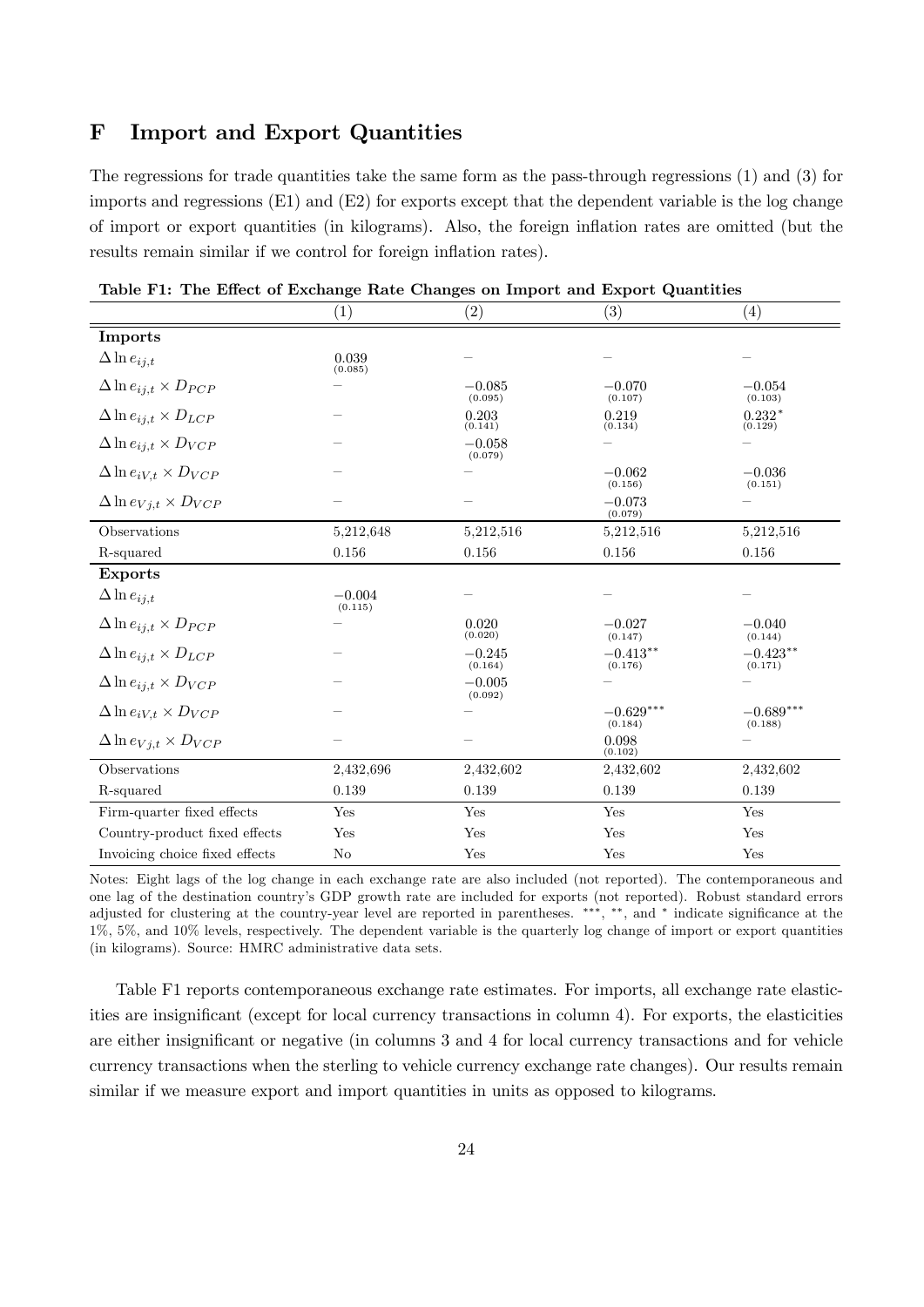# G Import Price Inflation

We explain how we calculate in Section 4 the effects of exchange rate shocks on import price inflation. We also provide additional results for the depreciation of sterling following the EU referendum.

#### G.1 Currency of Invoicing Shares of UK World Imports

In our data set, we only observe the currency of invoicing shares of UK non-EU imports. To derive the shares of world imports, we rely on aggregate data from Gopinath (2016). These data show that in 2015, total UK imports were priced in euros  $(14.78\%)$ , US dollars  $(47.16\%)$ , sterling  $(31.73\%)$ , and other currencies (6.33%). We assume that these shares do not change much over time and therefore remain valid for the 2010 to 2017 period we focus on in our analysis.<sup>9</sup> While the total LCP (sterling) share is 31.73%, the magnitude of the PCP and VCP shares is unknown as the data are unavailable by country of origin. Assuming that the US dollar and the euro are the main foreign currencies used to price UK imports, we therefore derive the PCP and VCP shares of world imports by combining the data from Gopinath (2016) with data from HMRC (for UK non-EU imports including the SITC 9 "Not classified" industry that we exclude from our regressions) and from the Direction of Trade Statistics of the International Monetary Fund (for UK world imports).<sup>10</sup> Those shares are different from HMRC's published currency of invoicing figures because they use a subsample with first differences in unit values.

To obtain the VCP share of UK world imports, we proceed as follows. First, to get the VCP share in US dollars, we subtract the import share from the US in US dollars from the total import share in US dollars  $(47.16\%)$ .<sup>11</sup> In our sample, imports from the US in US dollars represent  $14.94\%$  of total non-EU imports. As non-EU imports amount to 50.05% of total UK imports between 2010 and 2017 (IMF DOTS), the share of US imports in US dollars in total UK imports is  $7.48\%$  (0.1494  $\times$  0.5005 = 0.0748). The VCP share in US dollars is thus  $39.68\%$  (47.16 – 7.48 = 39.68). Second, we observe that 5.33% of non-EU imports are in euros. The VCP share in euros is thus  $2.67\%$   $(0.0533 \times 0.5005 = 0.0267).$ <sup>12</sup> The total VCP share of UK world imports (in euros and US dollars) is  $42.35\%$   $(39.68 + 2.67 = 42.35)$ .

| Scenario 1      |         | Scenario 2      |        |  |
|-----------------|---------|-----------------|--------|--|
| Currency choice | Share   | Currency choice | Share  |  |
| <b>PCP</b>      | 25.92\% | <b>PCP</b>      | 19.60% |  |
| LCP             | 31.73%  | LCP             | 31.73% |  |
| VCP             | 42.35%  | VCP             | 48.67% |  |

Table G1: Currency of Invoicing Shares of UK World Imports

Source: HMRC administrative data sets.

Next, we measure the PCP share of UK world imports as the import share from the US in US

<sup>&</sup>lt;sup>9</sup>Gopinath (2016) observes that aggregate invoicing shares tend to remain fairly stable over time.

 $10$ Our results remain very similar if we exclude the "Not classified" industry.

 $11$ We ignore here that some small countries use the US dollar as their main currency.

 $12$ We assume that all EU countries use the euro because our data set does not allow us to identify the currency of invoicing for the EU countries that have not adopted the euro.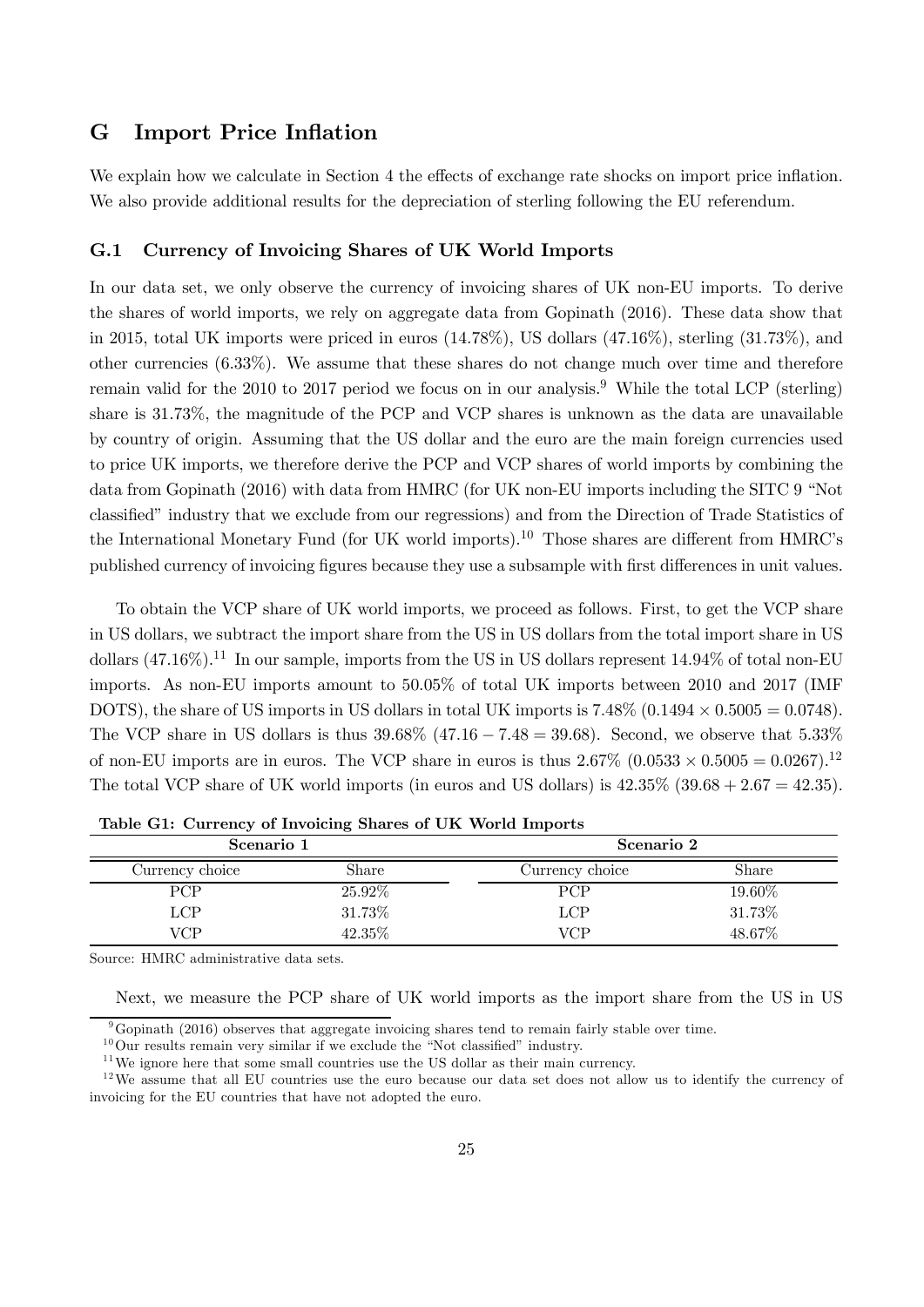dollars (7.48%), plus the import share from the EU in euros (i.e., 14.78% less 2.67%, or approximately 12.12%), which amounts to 19.60%. We then allocate the 6.33% of UK world imports invoiced in other currencies to either the VCP or PCP share, and we therefore consider two alternative scenarios for the magnitude of the invoicing shares, as reported in Table G1. See Section G.6.1 for more details.

#### G.2 Exchange Rate Changes

To measure the average appreciation or depreciation of sterling in each of the three quarterly episodes, we proceed in two steps. First, we calculate the log change of all sterling bilateral and sterling to vehicle currency exchange rates in the quarter of the exchange rate shock relative to the previous quarter. Second, we calculate weighted averages of these exchange rate changes using weights computed for UK world imports: (1) the average of bilateral exchange rate changes weighted by bilateral import shares, (2) the average of bilateral exchange rate changes weighted by LCP or PCP bilateral imports as a share of total LCP or PCP imports, and (3) the average of sterling to vehicle currency exchange rate changes weighted by imports in each vehicle currency as a share of total VCP imports.

To calculate the import weights by invoicing currency for UK world imports, we multiply the non-EU invoicing shares of each country by 0.5005 (the UK's import share from non-EU countries over the period from 2010 to 2017) to get the shares out of total UK imports. We then divide by the invoicing shares (two different scenarios) reported in Table G1 to get the shares as a proportion of total LCP or PCP imports. For the EU as a whole, the LCP and PCP shares are obtained by subtracting the sum of the shares for the other countries from 100%. For the import shares in vehicle currencies, we follow the same procedure and further assume that all VCP imports from the EU are in US dollars. According to Gopinath (2016), apart from invoicing in euros EU countries mostly invoice in US dollars.

#### G.3 Pass-Through into Import Price Inflation

For simplicity, we only explain how we calculate the estimates reported in columns (1) and (2) of Table 10 for the depreciation of sterling following the EU referendum of 2016. Based on column (1) of Table 5, where the contemporaneous bilateral exchange rate elasticity is equal to 0.179, we calculate that the 7.09% average bilateral depreciation of sterling (weighted by bilateral import shares) increases import price inflation by 1.271 percentage points on impact. This is calculated as  $(0.0709 \times 0.179) = 1.271$ percentage points, where 0.0709 is the average bilateral depreciation and 0.179 is the pass-through elasticity. After eight quarters, the pass-through elasticity increases to 0.413 such that import price inflation rises by 2.927 percentage points.

Once we account for the currency of invoicing, our estimates reported in column (4) of Table 5 imply that the depreciation of sterling increases import price inflation by 2.788 percentage points on impact, and by 3.157 percentage points after eight quarters. The contemporaneous effect is calculated as  $(0.0752 \times 0.002 \times 0.3173)+(0.0727 \times 0.620 \times 0.2592)+(0.0643 \times 0.592 \times 0.4235)=2.788$  percentage points. The values 0.0752 and 0.0727 are the average bilateral depreciations of sterling for the LCP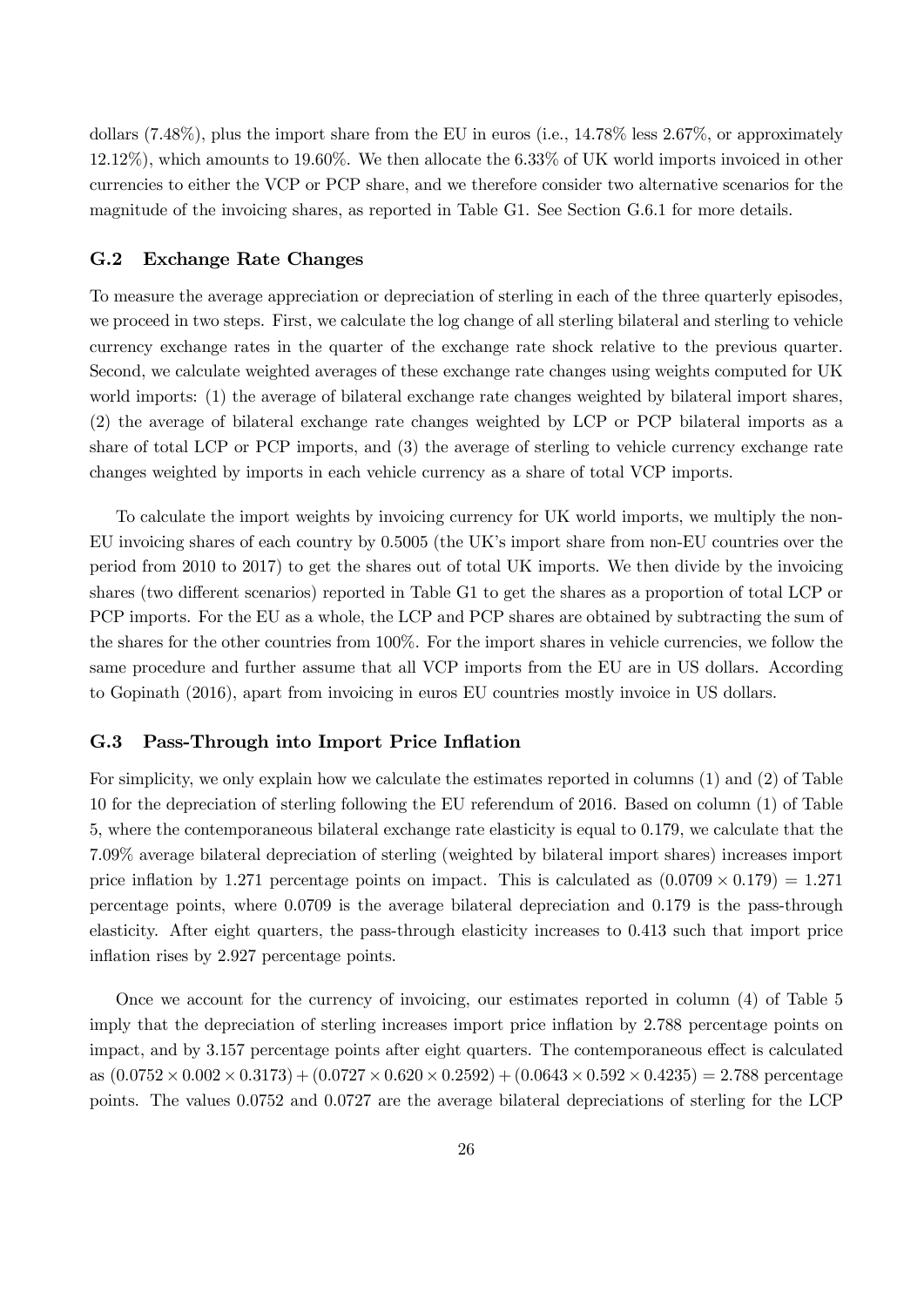|                   |                                  | (1)                    | (2)                    | (3)                    | (4)                    |
|-------------------|----------------------------------|------------------------|------------------------|------------------------|------------------------|
|                   |                                  |                        | World imports          |                        | Non-EU imports         |
| Exchange rates    | Currencies                       | $t=0$                  | $t=8$                  | $t=0$                  | $t=8$                  |
|                   | EU Referendum (2016M6-2016M8)    |                        |                        |                        |                        |
| Bilateral         | All                              | $1.271***$<br>(0.199)  | $2.927***$<br>(0.447)  | $0.588***$<br>(0.092)  | $1.354***$<br>(0.207)  |
|                   | <b>USD</b>                       | $0.105***$<br>(0.016)  | $0.243***$<br>(0.037)  | $0.103***$<br>(0.016)  | $0.237***$<br>(0.036)  |
|                   | Euro                             | $0.668***$<br>(0.104)  | $1.537***$<br>(0.235)  |                        |                        |
| Bilateral/vehicle | All                              | $2.725***$<br>(0.285)  | $3.055***$<br>(0.617)  | $1.486***$<br>(0.147)  | $1.620***$<br>(0.317)  |
|                   | <b>USD</b>                       | $2.013***$<br>(0.186)  | $2.050***$<br>(0.397)  | $1.227***$<br>(0.109)  | $1.267***$<br>(0.233)  |
|                   | Euro                             | $0.574***$<br>(0.084)  | $0.772***$<br>(0.176)  | $0.120***$<br>(0.012)  | $0.119***$<br>(0.025)  |
|                   | Great Recession (2008M11-2009M1) |                        |                        |                        |                        |
| Bilateral         | All                              | $2.321***$<br>(0.363)  | $5.343***$<br>(0.815)  | $1.213***$<br>(0.190)  | $2.792***$<br>(0.426)  |
|                   | <b>USD</b>                       | $0.323***$<br>(0.050)  | $0.744***$<br>(0.113)  | $0.315***$<br>(0.049)  | $0.725***$<br>(0.111)  |
|                   | Euro                             | $1.076***$<br>(0.168)  | $2.477***$<br>(0.378)  |                        |                        |
| Bilateral/vehicle | All                              | $7.345***$<br>(0.729)  | $7.952***$<br>(1.576)  | $4.208***$<br>(0.400)  | $4.505***$<br>(0.863)  |
|                   | <b>USD</b>                       | $6.166***$<br>(0.569)  | $6.278***$<br>(1.217)  | $3.757***$<br>(0.334)  | $3.880***$<br>(0.714)  |
|                   | Euro                             | $0.925***$<br>(0.136)  | $1.244***$<br>(0.283)  | $0.193***$<br>(0.019)  | $0.192***$<br>(0.040)  |
|                   | EU Debt Crisis (2015M1-2015M3)   |                        |                        |                        |                        |
| Bilateral         | All                              | $-0.477***$<br>(0.075) | $-1.098***$<br>(0.167) | $0.065***$<br>(0.010)  | $0.150***$<br>(0.023)  |
|                   | <b>USD</b>                       | $0.079***$<br>(0.012)  | $0.182***$<br>(0.028)  | $0.077***$<br>(0.012)  | $0.177***$<br>(0.027)  |
|                   | Euro                             | $-0.544***$<br>(0.085) | $-1.252***$<br>(0.191) |                        |                        |
| Bilateral/vehicle | All                              | $1.044***$<br>(0.098)  | $0.921***$<br>(0.197)  | $0.824***$<br>(0.075)  | $0.866***$<br>(0.161)  |
|                   | <b>USD</b>                       | $1.509***$<br>(0.139)  | $1.537***$<br>(0.298)  | $0.920***$<br>(0.082)  | $0.950***$<br>(0.175)  |
|                   | Euro                             | $-0.467***$<br>(0.069) | $-0.629***$<br>(0.143) | $-0.098***$<br>(0.010) | $-0.097***$<br>(0.020) |

Table G2: The Effects of Exchange Rate Shocks on UK Import Price Inflation

Notes: The estimates show changes in UK import price in‡ation, reported in percentage points. The estimates in columns (1) and (2) for world imports are based on scenario 2 for the invoicing shares (Table G1). The estimates reported in the rows "Bilateral" are obtained based on the regression in column (1) of Table 5. The estimates reported in the rows "Bilateral/vehicle" are obtained using the regression in column  $(4)$  of Table 5. \*\*\* indicates significance at the 1% level. Source: HMRC administrative data sets.

and PCP transactions (weighted by LCP or PCP bilateral imports as a share of total LCP or PCP imports), while 0.0643 is the average depreciation of sterling against vehicle currencies for the VCP flows (weighted by the share of each vehicle currency in total VCP imports). The values 0.002, 0.620, and 0.592 are the short-run pass-through elasticities for the LCP, PCP, and VCP transactions. The values 0.3173, 0.2592, and 0.4235 are the LCP, PCP, and VCP invoicing shares of world imports (scenario 1). To derive the individual effects of the US dollar and the euro, we weight the exchange rate changes against these two currencies by their respective shares.

Table 10 in the main text reports our estimates based on scenario 1 for the invoicing shares, while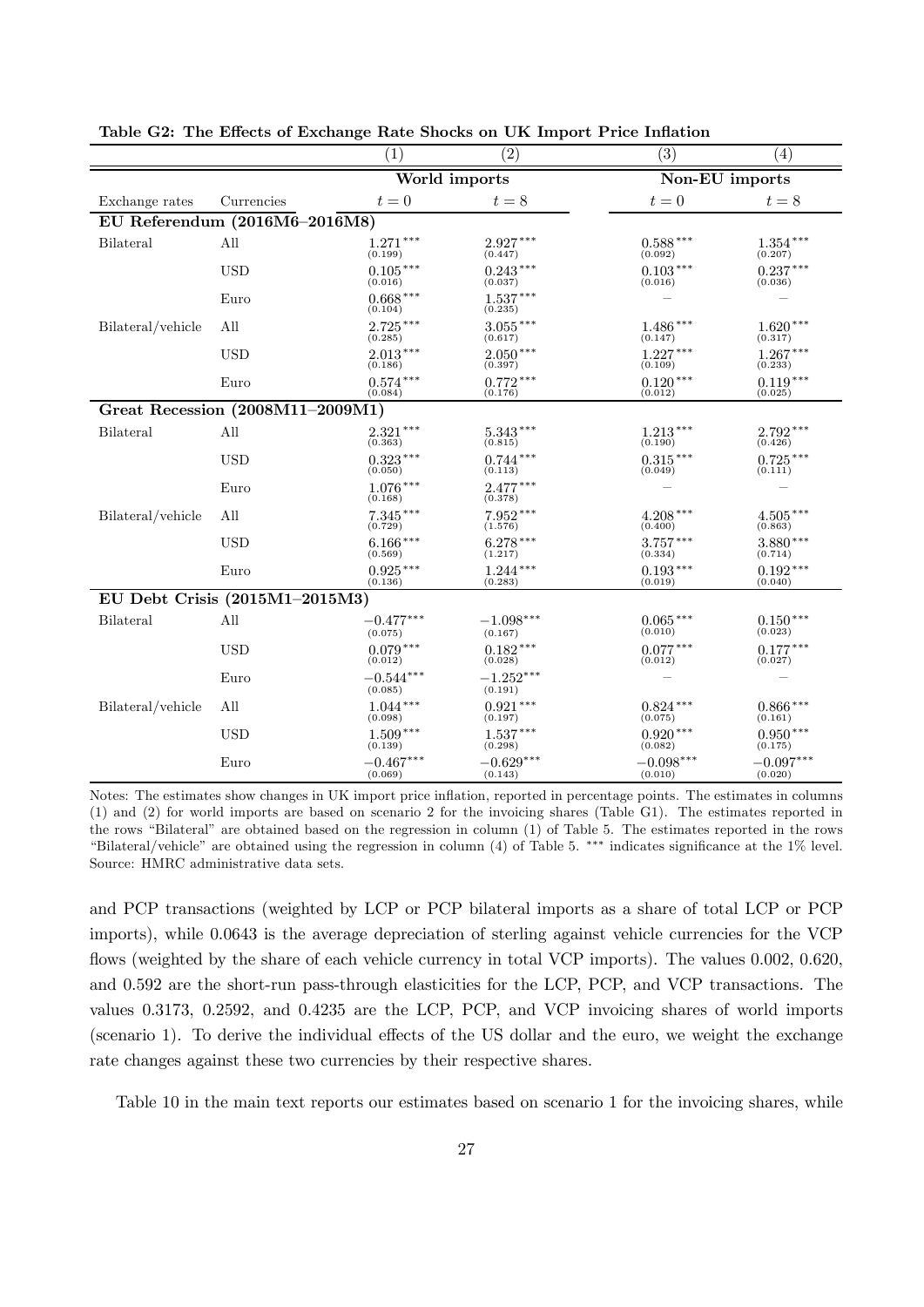columns (1) and (2) of Table G2 rely on scenario 2. Overall, the two scenarios yield very similar results (the estimates for the effects of bilateral exchange rate changes are identical for the two scenarios).

Columns (3) and (4) of Table G2 report our estimates for non-EU imports. These estimates are calculated in the same way as for world imports with two differences. First, we use the currency of invoicing shares that we observe in our sample for non-EU imports, and we compute the corresponding weighted averages of exchange rate changes with non-EU trading partners only. Second, all estimates are further multiplied by 0.5005 (which is the UK import share from non-EU countries between 2010 and 2017). The response of import price inflation to changes in exchange rates is therefore smaller in magnitude for non-EU than for world imports.

Overall, the results for non-EU imports are qualitatively similar to the ones for world imports but with a few differences. First, with bilateral exchange rates only, the euro plays no role. Second, once we consider invoicing currencies, the contribution of the euro is modest as it is only used as a vehicle currency in non-EU imports. Finally, for the European Sovereign Debt Crisis, bilateral exchange rate movements *increase* import price inflation as the effect of the appreciation against the euro is not accounted for. Once we consider invoicing currencies, fluctuations in exchange rates also increase import price inflation as the fall in inflation induced by the appreciation against the euro (only used as a vehicle currency in non-EU imports) is offset by the depreciation against the US dollar.

#### G.4 EU Referendum

In Table G3 we recalculate our back-of-the-envelope estimates for the depreciation of sterling following the EU referendum of June 2016 using the pass-through elasticities we estimate for the post-referendum period (reported in columns 1 and 4 of Table D3 in Online Appendix D) and the corresponding currency of invoicing shares for 2016Q3–2017Q4 (see Section G.6.2 for more details on those shares).

|                   |            | $\mathbf{1}$          | (2)                   | (3)                   | $\left(4\right)$      | $\left( 5\right)$     | (6)                   |
|-------------------|------------|-----------------------|-----------------------|-----------------------|-----------------------|-----------------------|-----------------------|
| Invoicing shares  |            | Scenario 1            |                       | Scenario 2            |                       | Non-EU imports        |                       |
| Exchange rates    | Currencies | $t=0$                 | $t=8$                 | $t=0$                 | $t=8$                 | $t=0$                 | $t=8$                 |
| <b>Bilateral</b>  | All        | $0.945***$<br>(0.242) | $2.333***$<br>(0.699) | $0.945***$<br>(0.242) | $2.333***$<br>(0.699) | $0.432***$<br>(0.111) | $1.066***$<br>(0.319) |
|                   | <b>USD</b> | $0.087***$<br>(0.022) | $0.215***$<br>(0.064) | $0.087***$<br>(0.022) | $0.215***$<br>(0.064) | $0.084***$<br>(0.021) | $0.206***$<br>(0.062) |
|                   | Euro       | $0.496***$<br>(0.127) | $1.225***$<br>(0.367) | $0.496***$<br>(0.127) | $1.225***$<br>(0.367) |                       |                       |
| Bilateral/vehicle | All        | $2.677***$<br>(0.533) | $3.104***$<br>(0.849) | $2.585***$<br>(0.523) | $2.915***$<br>(0.835) | $1.370***$<br>(0.268) | $1.498***$<br>(0.437) |
|                   | <b>USD</b> | $1.493***$<br>(0.297) | $1.494***$<br>(0.498) | $1.698***$<br>(0.340) | $1.688***$<br>(0.570) | $1.055***$<br>(0.202) | $1.092***$<br>(0.341) |
|                   | Euro       | $0.969***$<br>(0.226) | $1.298***$<br>(0.339) | $0.667***$<br>(0.171) | $0.908***$<br>(0.256) | $0.096***$<br>(0.021) | $0.089**$<br>(0.035)  |

Table G3: UK Import Price Inflation after the EU Referendum

Notes: The estimates show changes in UK import price inflation, reported in percentage points. The estimates reported in the rows "Bilateral" are obtained based on the regression in column (1) of Table D3 in Online Appendix D. The estimates reported in the rows "Bilateral/vehicle" are obtained using the regression in column (4) of Table D3. \*\*\* and  $*$ <sup>\*</sup> indicate significance at the  $1\%$  and  $5\%$  levels, respectively. Source: HMRC administrative data sets.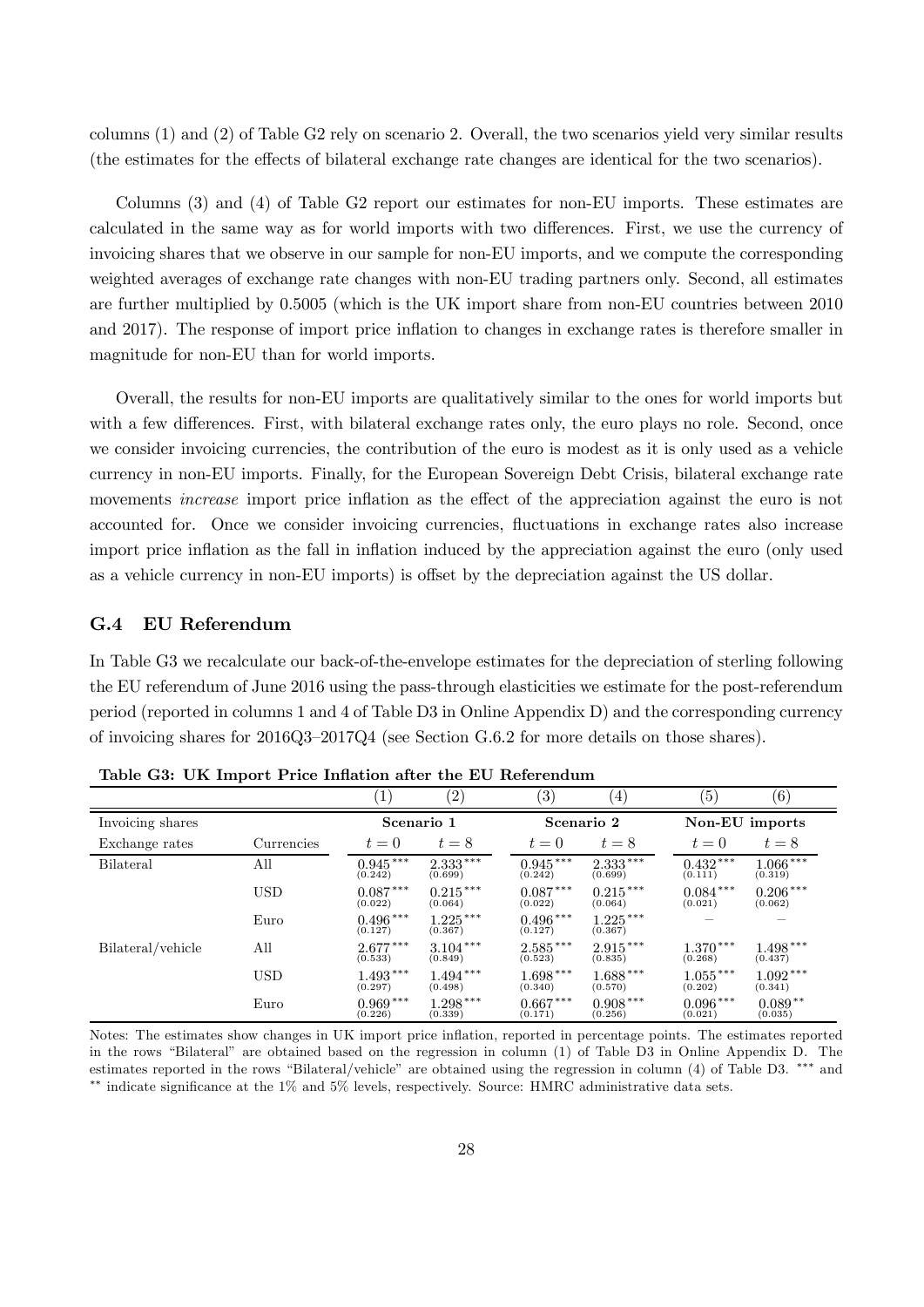As the pass-through elasticities are slightly smaller in the post-referendum period than in the full sample, the magnitude of our back-of-the-envelope estimates is smaller (compared to the estimates reported in Tables 10 and G2). But the overall patterns remain very similar.

#### G.5 EU Referendum – Out-of-Sample Predictions

Another way of demonstrating that accounting for invoicing currencies results in more accurate forecasts of exchange rate pass-through is to perform an out-of-sample prediction of UK import unit values. We calculate our back-of-the-envelope estimates for the depreciation of sterling following the EU referendum based on *pre-referendum* pass-through elasticities (see columns 1 and 4 of Table D3 in Online Appendix D) and currency of invoicing shares (see Section G.6.3 for more details on those shares).

As the pre-referendum pass-through elasticities are larger than in the full sample and the postreferendum period, Table G4 shows that the magnitude of our back-of-the-envelope estimates is larger than in Tables 10, G2, and G3. But overall, the patterns are similar.

|                   |            | $1^{\circ}$           | (2)                   | $\left( 3\right)$     | 4)                    | $\left( 5\right)$     | (6)                   |
|-------------------|------------|-----------------------|-----------------------|-----------------------|-----------------------|-----------------------|-----------------------|
| Invoicing shares  |            | Scenario 1            |                       | Scenario 2            |                       | Non-EU imports        |                       |
| Exchange rates    | Currencies | $t=0$                 | $t=8$                 | $t=0$                 | $t=8$                 | $t=0$                 | $t=8$                 |
| <b>Bilateral</b>  | All        | $1.367***$<br>(0.249) | $2.979***$<br>(0.477) | $1.367***$<br>(0.249) | $2.979***$<br>(0.477) | $0.625***$<br>(0.114) | $1.361***$<br>(0.218) |
|                   | <b>USD</b> | $0.126***$<br>(0.023) | $0.274***$<br>(0.044) | $0.126***$<br>(0.023) | $0.274***$<br>(0.044) | $0.121***$<br>(0.022) | $0.264***$<br>(0.042) |
|                   | Euro       | $0.718***$<br>(0.131) | $1.564***$<br>(0.250) | $0.718***$<br>(0.131) | $1.564***$<br>(0.250) |                       |                       |
| Bilateral/vehicle | All        | $2.933***$<br>(0.350) | $3.215***$<br>(0.781) | $2.860***$<br>(0.360) | $3.121***$<br>(0.825) | $1.518***$<br>(0.185) | $1.614***$<br>(0.431) |
|                   | USD        | $1.885***$<br>(0.223) | $1.882***$<br>(0.538) | $2.142***$<br>(0.257) | $2.135***$<br>(0.621) | $1.252***$<br>(0.142) | $1.259***$<br>(0.339) |
|                   | Euro       | $0.894***$<br>(0.125) | $1.098***$<br>(0.241) | $0.560***$<br>(0.101) | $0.746***$<br>(0.196) | $0.123***$<br>(0.016) | $0.121***$<br>(0.040) |

Table G4: UK Import Price Inflation after the EU Referendum: Out-of-Sample Predictions

Notes: The estimates show changes in UK import price inflation, reported in percentage points. The estimates reported in the rows "Bilateral" are obtained based on the regression in column (1) of Table D3 in Online Appendix D. The estimates reported in the rows "Bilateral/vehicle" are obtained using the regression in column (4) of Table D3.  $*$ indicates significance at the  $1\%$  level. Source: HMRC administrative data sets.

Column  $(1)$  shows that on impact, import price inflation increases by 1.367 percentage points when we only consider bilateral exchange rates, and by 2.933 percentage points once we account for invoicing currencies. How do these estimates compare with actual data on import price inflation? The quarterly import price index of the UK economy is equal to 94.19, 95.23, and 98.92 in December 2015–February 2016, March–May 2016, and June–August 2016, respectively (International Financial Statistics of the International Monetary Fund). Import price inflation (relative to the previous quarter) therefore rose from 1.108% in March–May 2016 to 3.767% in June–August 2016, which is a 2.659 percentage point increase.<sup>13</sup> This increase in import price inflation is comparable in magnitude to our prediction of a 2.933 percentage point increase when we account for invoicing currencies. Our prediction based on

 $13$ Those values differ from those in Figure 2 which plots the percentage change in the import price index over 12 months.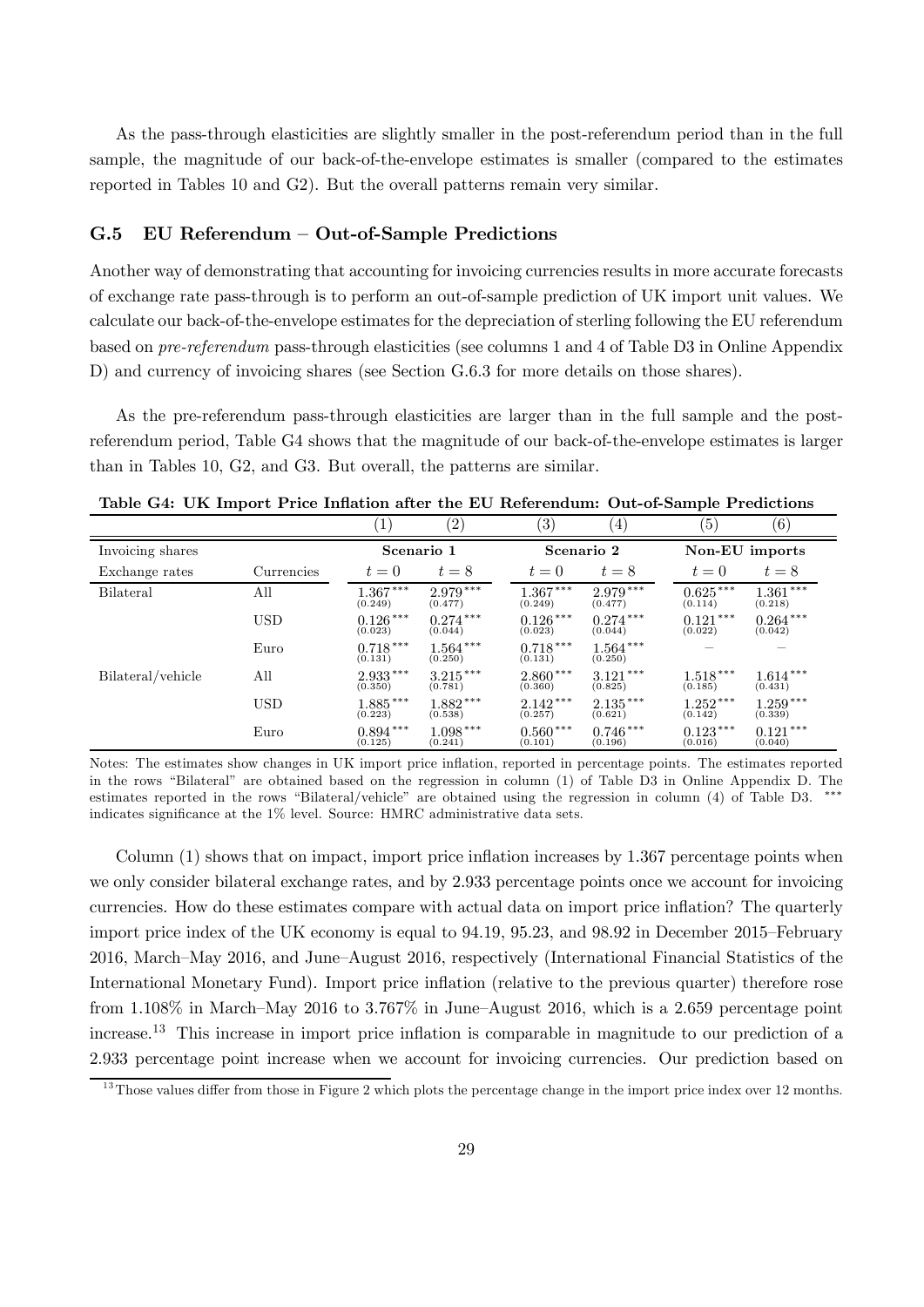bilateral exchange rates is instead less accurate as it only predicts an increase of 1.367 percentage points.<sup>14</sup> Accounting for vehicle currencies therefore results in a more accurate prediction of the effects of exchange rate changes on import price inflation.<sup>15</sup>

#### G.6 Currency of Invoicing Shares: Calculations

In this section we explain in more detail how we calculate the currency of invoicing shares of UK world imports that we use in Table 10 in the main text and in Tables G2, G3, and G4.

#### G.6.1 Tables 10 and G2: Main Results

For Tables 10 and G2, we combine the data from Gopinath (2016) with data from HMRC and from the IMF DOTS for the full sample period 2010–2017.

LCP Share The LCP share of UK world imports (in sterling) is directly taken from Gopinath (2016):

$$
LCP = 31.73\%
$$

VCP Share We define the VCP share of UK world imports as the VCP share in USD plus the VCP share in euros.

VCP Share in USD For the period 2010–2017:

$$
m_{usd}^{us}/m_{PCP}^{noneu} = 72.63\% \tag{G1}
$$

$$
m_{usd}^{us} / (0.2057 \times m^{noneu}) = 72.63\% \tag{G2}
$$

$$
m_{usd}^{us}/(0.2057 \times 0.5005 \times m) = 72.63\% \tag{G3}
$$

In (G1), the share of imports from the US in USD  $m_{usd}^{us}$  (PCP) in total non-EU PCP imports  $m_{PCP}^{noneu}$ is equal to 72.63%. In (G2), the share of total non-EU PCP imports in total non-EU imports  $m^{noneu}$ is equal to 20.57% (HMRC). In (G3), the share of non-EU imports in world imports m is equal to 50.05% (IMF DOTS). Rearranging:

$$
m_{usd}^{us}/m = 72.63 \times 0.2057 \times 0.5005
$$
  
= 7.48%  
= PCP<sub>usd</sub>

 $14$ While our predictions are obtained by aggregating pass-through estimates using constant currency of invoicing shares, the change in import price inflation is calculated using the Laspeyres import price index of the International Monetary Fund (with weights based on nominal trade shares). As a result, the two measures are not exactly comparable.

<sup>&</sup>lt;sup>15</sup>As our back-of-the-envelope estimates do not account for shocks between June–August 2016 and June–August 2018, which are likely to have impacted import price inflation over the period (for instance exchange rates have remained very volatile while the Bank of England reduced its official rate in August 2016 and then raised it in October 2017), we only compare our contemporaneous back-of-the-envelope estimates with actual data on import price inflation.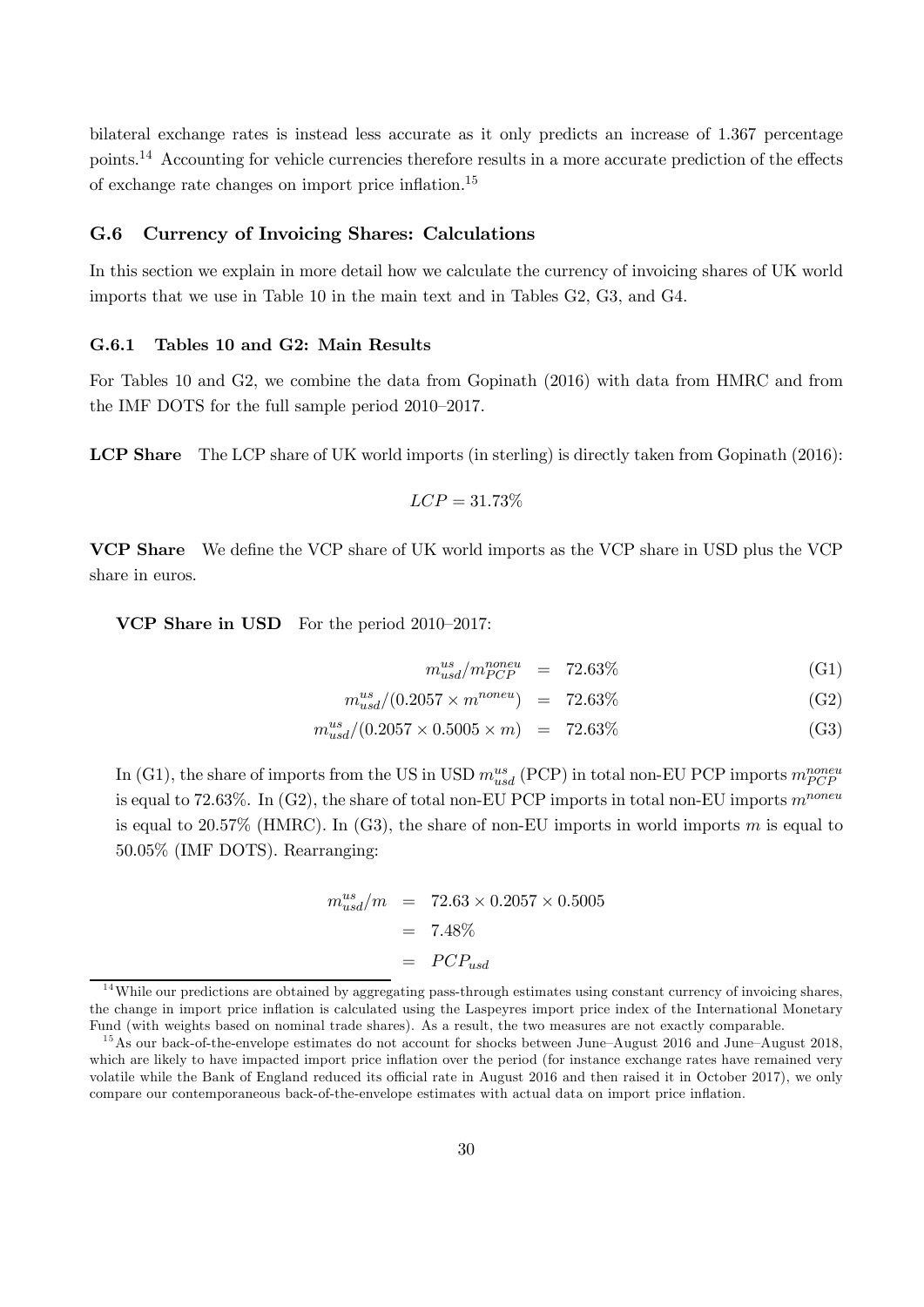which is the PCP share of UK world imports in USD.

It follows that the VCP share of UK world imports in USD is:

$$
VCP_{usd} = 47.16\% - 7.48\%
$$
  
= 39.68\%

where  $47.16\%$  is the share of UK world imports in USD (Gopinath, 2016).

VCP Share in Euros For the period 2010–2017:

$$
m_{euros}^{noneu} / m_{VCP}^{noneu} = 9.66\% \tag{G4}
$$

$$
m_{euros}^{noneu} / (0.5516 \times m^{noneu}) = 9.66\% \tag{G5}
$$

$$
m_{euros}^{noneu} / (0.5516 \times 0.5005 \times m) = 9.66\% \tag{G6}
$$

In (G4), the share of non-EU imports in euros  $m_{euros}^{noneu}$  (VCP) in total non-EU VCP imports  $m_{VCP}^{noneu}$ is equal to 9.66%. In (G5), the share of total non-EU VCP imports in total non-EU imports  $m^{noneu}$ is equal to 55.16% (HMRC). In (G6), the share of non-EU imports in world imports m is equal to 50.05% (IMF DOTS). Rearranging:

$$
m_{euros}^{noneu}/m = 9.66 \times 0.5516 \times 0.5005
$$

$$
= 2.67\%
$$

$$
= VCP_{euros}
$$

which is the VCP share of UK world imports in euros.

Total VCP Share The VCP share of UK world imports is therefore:

$$
VCP = VCP_{usd} + VCP_{euros}
$$

$$
= 39.68\% + 2.67\%
$$

$$
= 42.35\%
$$

**PCP Share** We define the PCP share of UK world imports as the PCP share in USD plus the PCP share in euros.

**PCP Share in USD** From above, the PCP share of UK world imports in USD is:

$$
PCP_{usd} = 7.48\%
$$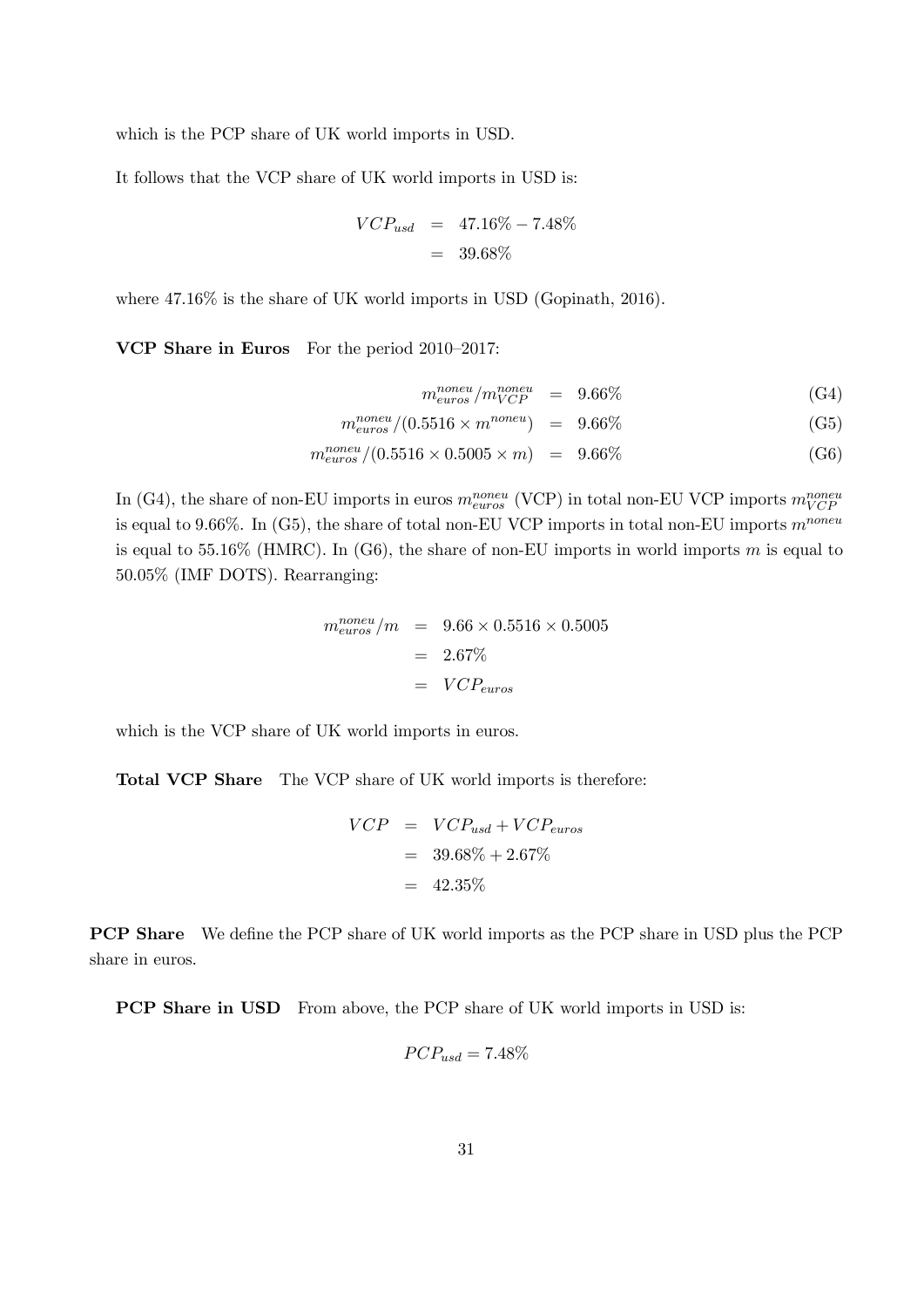**PCP Share in Euros** From Gopinath (2016), we know that the share of UK world imports in euros is equal to 14.78%. From above, the VCP share of UK world imports in euros is  $VCP_{euros} =$ 2.67%. Therefore:

$$
PCP_{euros} = 14.78\% - 2.67\%
$$
  

$$
\simeq 12.12\%
$$

Total PCP Share The PCP share of UK world imports is therefore:

$$
PCP = PCP_{usd} + PCP_{euros}
$$

$$
= 7.48\% + 12.12\%
$$

$$
= 19.60\%
$$

Other Invoicing Currencies According to Gopinath (2016), 6.33% of UK world imports are invoiced in other currencies than sterling, the USD, and the euro. As those imports can be VCP or PCP, we add their import share to either the VCP or PCP shares of UK world imports calculated above. This results in two possible scenarios for the currency of invoicing shares of UK world imports, as reported in Table G1 (in Section G.1). The shares of scenario 1 are used in Table 10 in the main text. The shares of scenario 2 are used in columns (1) and (2) of Table G2.

#### G.6.2 Table G3: EU Referendum

To calculate the currency of invoicing shares of UK world imports that we use in Table G3, we follow the same procedure as in Section G.6.1 but we combine the data from Gopinath (2016) with data from HMRC and from the IMF DOTS for the post-referendum period only (2016Q3–2017Q4).

LCP Share The LCP share of UK world imports (in sterling) is taken from Gopinath (2016):

$$
LCP = 31.73\%
$$

VCP Share

VCP Share in USD For the period 2016Q3–2017Q4:

$$
m_{usd}^{us} / m_{PCP}^{noneu} = 70.66\%
$$
  

$$
m_{usd}^{us} / (0.2293 \times m^{noneu}) = 70.66\%
$$
  

$$
m_{usd}^{us} / (0.2293 \times 0.4913 \times m) = 70.66\%
$$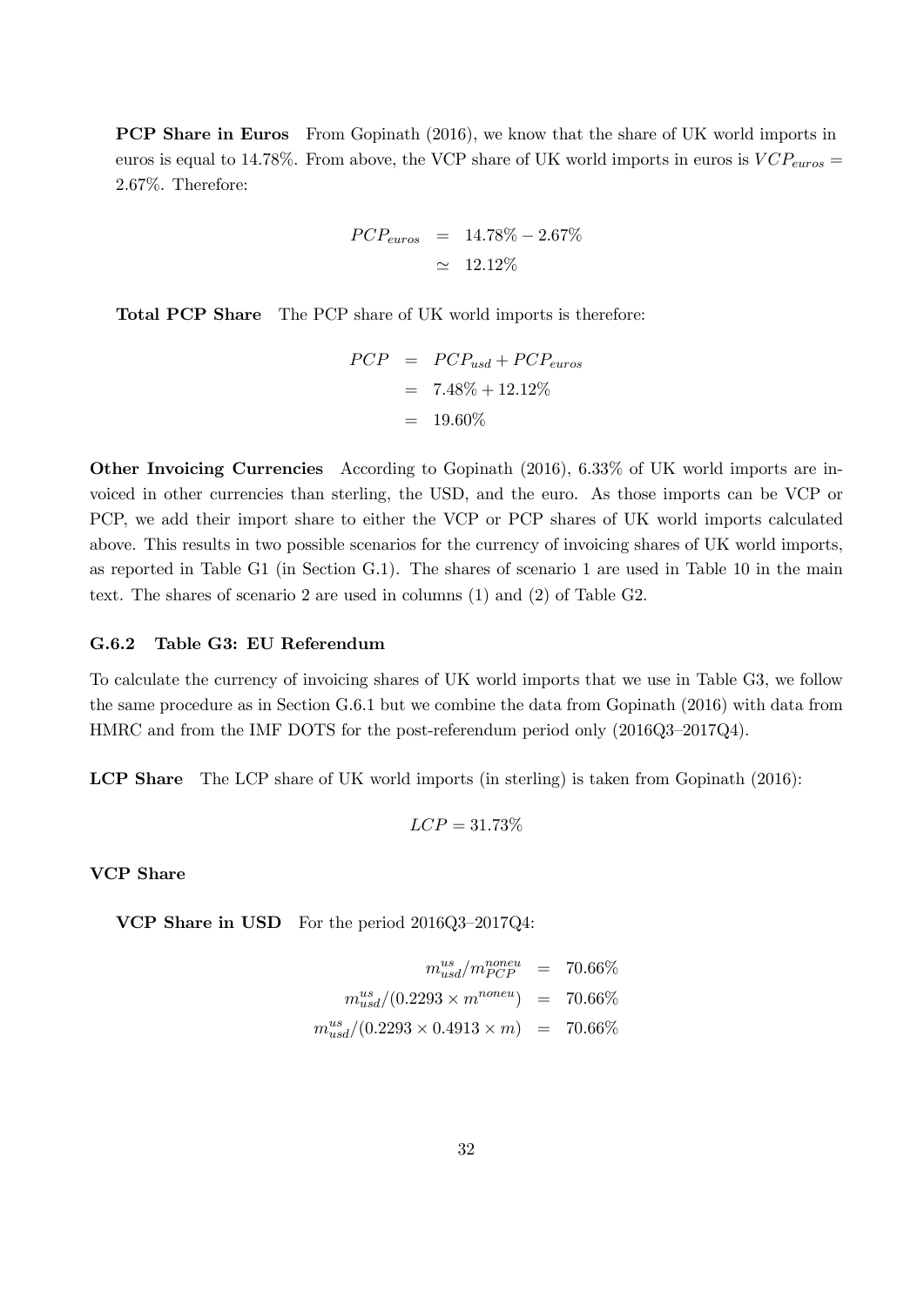The share of imports from the US in USD (PCP) in total non-EU PCP imports is equal to 70.66% and the share of total non-EU PCP imports in total non-EU imports is equal to 22.93% (HMRC). The share of non-EU imports in world imports is 49.13% (IMF DOTS).

The PCP share of UK world imports in USD is therefore:

$$
m_{usd}^{us}/m = 70.66 \times 0.2293 \times 0.4913
$$
  
= 7.96%  
= PCP<sub>usd</sub>

It follows that the VCP share of UK world imports in USD is:

$$
VCP_{usd} = 47.16\% - 7.96\%
$$
  
= 39.20\%

where  $47.16\%$  is the share of UK world imports in USD (Gopinath, 2016).

VCP Share in Euros For the period 2016Q3–2017Q4:

$$
m_{euros}^{noneu}/m_{VCP}^{noneu} = 9.01\%
$$

$$
m_{euros}^{noneu}/(0.5522 \times m^{noneu}) = 9.01\%
$$

$$
m_{euros}^{noneu}/(0.5522 \times 0.4913 \times m) = 9.01\%
$$

The share of non-EU imports in euros (VCP) in total non-EU VCP imports is equal to 9.01% and the share of total non-EU VCP imports in total non-EU imports is equal to 55.22% (HMRC). The share of non-EU imports in world imports is 49.13% (IMF DOTS).

The VCP share of UK world imports in euros is therefore:

$$
m_{euros}^{noneu}/m = 9.01 \times 0.5522 \times 0.4913
$$

$$
= 2.44\%
$$

$$
= VCP_{euros}
$$

Total VCP Share The VCP share of UK world imports is:

$$
VCP = VCP_{usd} + VCP_{euros}
$$

$$
= 39.20\% + 2.44\%
$$

$$
= 41.64\%
$$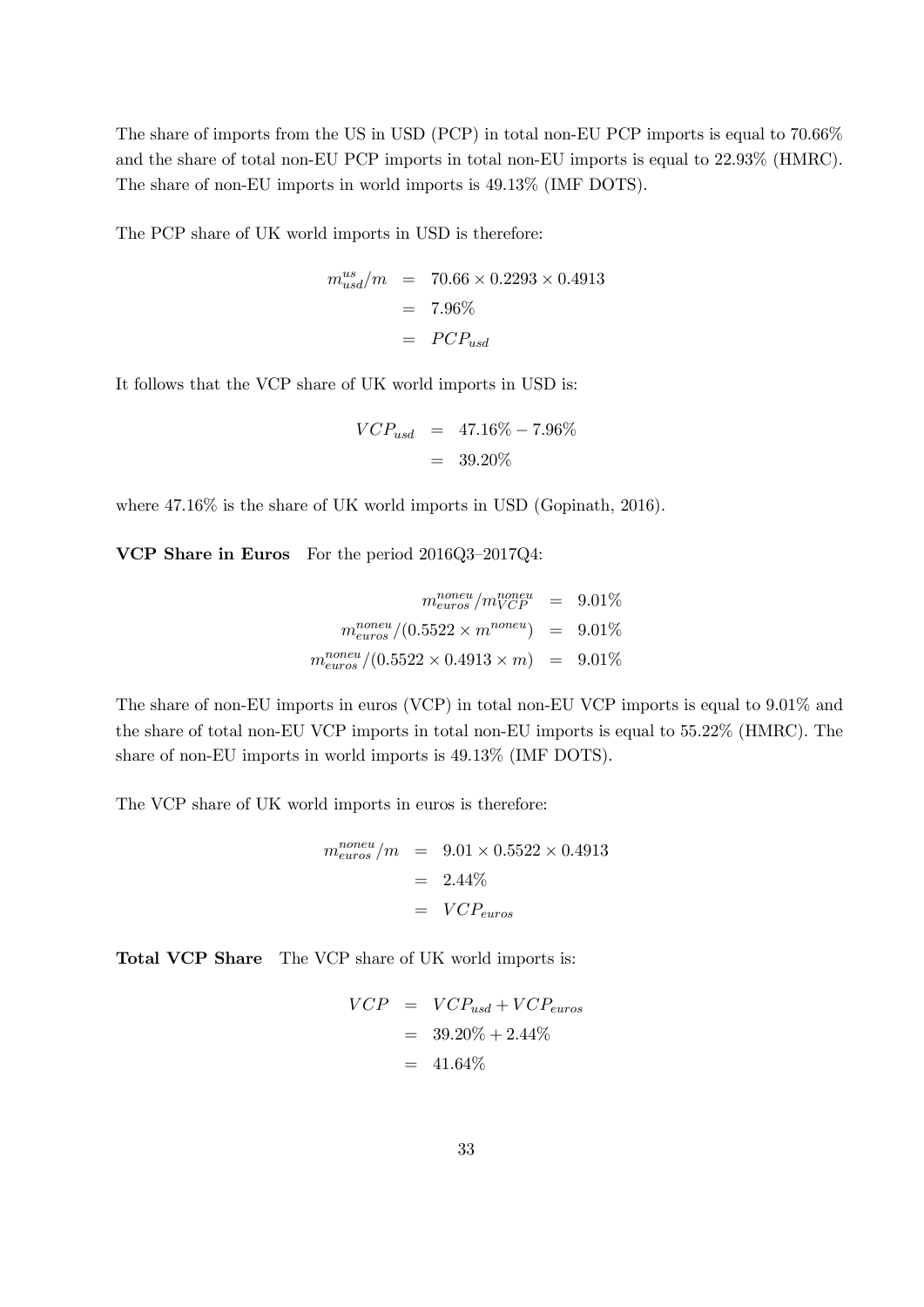#### PCP Share

PCP Share in USD From above, the PCP share of UK world imports in USD is:

$$
PCP_{usd} = 7.96\%
$$

PCP Share in Euros The PCP share of UK world imports in euros is:

$$
PCP_{euros} = 14.78\% - 2.44\%
$$
  
= 12.34\%

where  $14.78\%$  is the share of UK world imports in euros (Gopinath, 2016) and  $2.44\%$  is the VCP share of UK world imports in euros  $VCP_{euros}.$ 

Total PCP Share The PCP share of UK world imports is:

$$
PCP = PCP_{usd} + PCP_{euros}
$$

$$
= 7.96\% + 12.34\%
$$

$$
= 20.30\%
$$

Other Invoicing Currencies As shown in Table G5 we again consider two possible scenarios for the currency of invoicing shares of UK world imports. Those shares are used in columns (1) to (4) of Table G3.

| rasic con carrence of modeling shares of one world imported necessarily |           |                 |        |  |  |  |
|-------------------------------------------------------------------------|-----------|-----------------|--------|--|--|--|
| Scenario 1                                                              |           | Scenario 2      |        |  |  |  |
| Currency choice                                                         | Share     | Currency choice | Share  |  |  |  |
| PCP                                                                     | $26.63\%$ | <b>PCP</b>      | 20.30% |  |  |  |
| <b>LCP</b>                                                              | 31.73%    | LCP             | 31.73% |  |  |  |
| <b>VCP</b>                                                              | 41.64%    | VCP             | 47.97% |  |  |  |

Table G5: Currency of Invoicing Shares of UK World Imports: EU Referendum

Source: HMRC administrative data sets.

#### G.6.3 Table G4: EU Referendum – Out-of-Sample Predictions

To calculate the currency of invoicing shares of UK world imports that we use in Table G4, we follow the same procedure as in Sections G.6.1 and G.6.2 but we combine the data from Gopinath (2016) with data from HMRC and from the IMF DOTS for the pre-referendum period only (2010Q1–2016Q2).

LCP Share The LCP share of UK world imports (in sterling) is taken from Gopinath (2016):

$$
LCP = 31.73\%
$$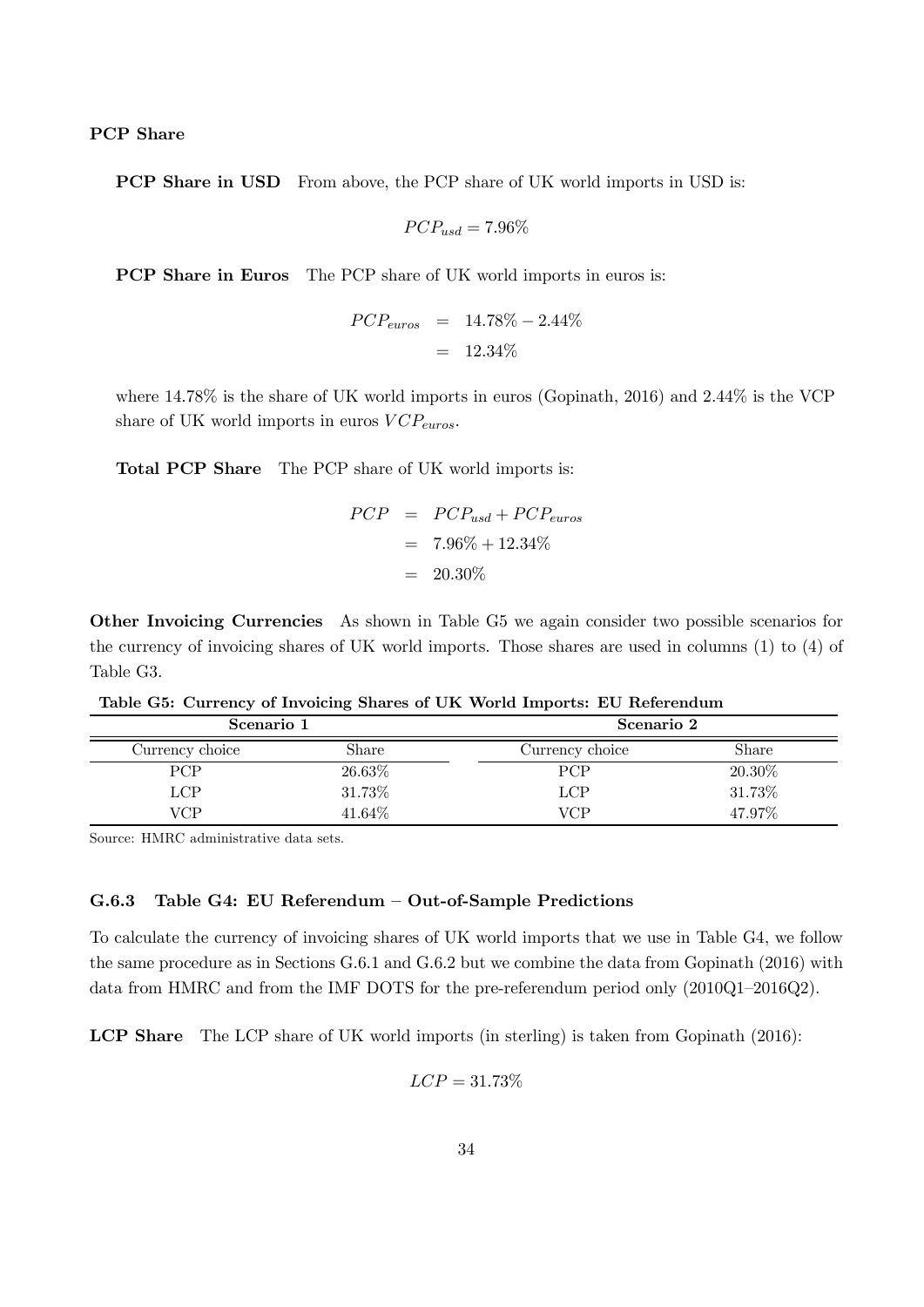#### VCP Share

VCP Share in USD For the period 2010Q1–2016Q2:

$$
m_{usd}^{us} / m_{PCP}^{noneu} = 73.35\%
$$
  
\n
$$
m_{usd}^{us} / (0.1982 \times m^{noneu}) = 73.35\%
$$
  
\n
$$
m_{usd}^{us} / (0.1982 \times 0.5027 \times m) = 73.35\%
$$

The share of imports from the US in USD (PCP) in total non-EU PCP imports is equal to 73.35% and the share of total non-EU PCP imports in total non-EU imports is equal to 19.82% (HMRC). The share of non-EU imports in world imports is 50.27% (IMF DOTS).

The PCP share of UK world imports in USD is therefore:

$$
m_{usd}^{us}/m = 73.35 \times 0.1982 \times 0.5027
$$
  
= 7.31%  
= PCP<sub>usd</sub>

It follows that the VCP share of UK world imports in USD is:

$$
VCP_{usd} = 47.16\% - 7.31\%
$$
  
= 39.85\%

where  $47.16\%$  is the share of UK world imports in USD (Gopinath, 2016).

VCP Share in Euros For the period 2010Q1–2016Q2:

$$
m_{euros}^{noneu} / m_{VCP}^{noneu} = 9.87\%
$$

$$
m_{euros}^{noneu} / (0.5514 \times m^{noneu}) = 9.87\%
$$

$$
m_{euros}^{noneu} / (0.5514 \times 0.5027 \times m) = 9.87\%
$$

The share of non-EU imports in euros (VCP) in total non-EU VCP imports is equal to 9.87% and the share of total non-EU VCP imports in total non-EU imports is equal to 55.14% (HMRC). The share of non-EU imports in world imports is 50.27% (IMF DOTS).

The VCP share of UK world imports in euros is therefore:

$$
m_{euros}^{noneu}/m = 9.87 \times 0.5514 \times 0.5027
$$

$$
= 2.73\%
$$

$$
= VCP_{euros}
$$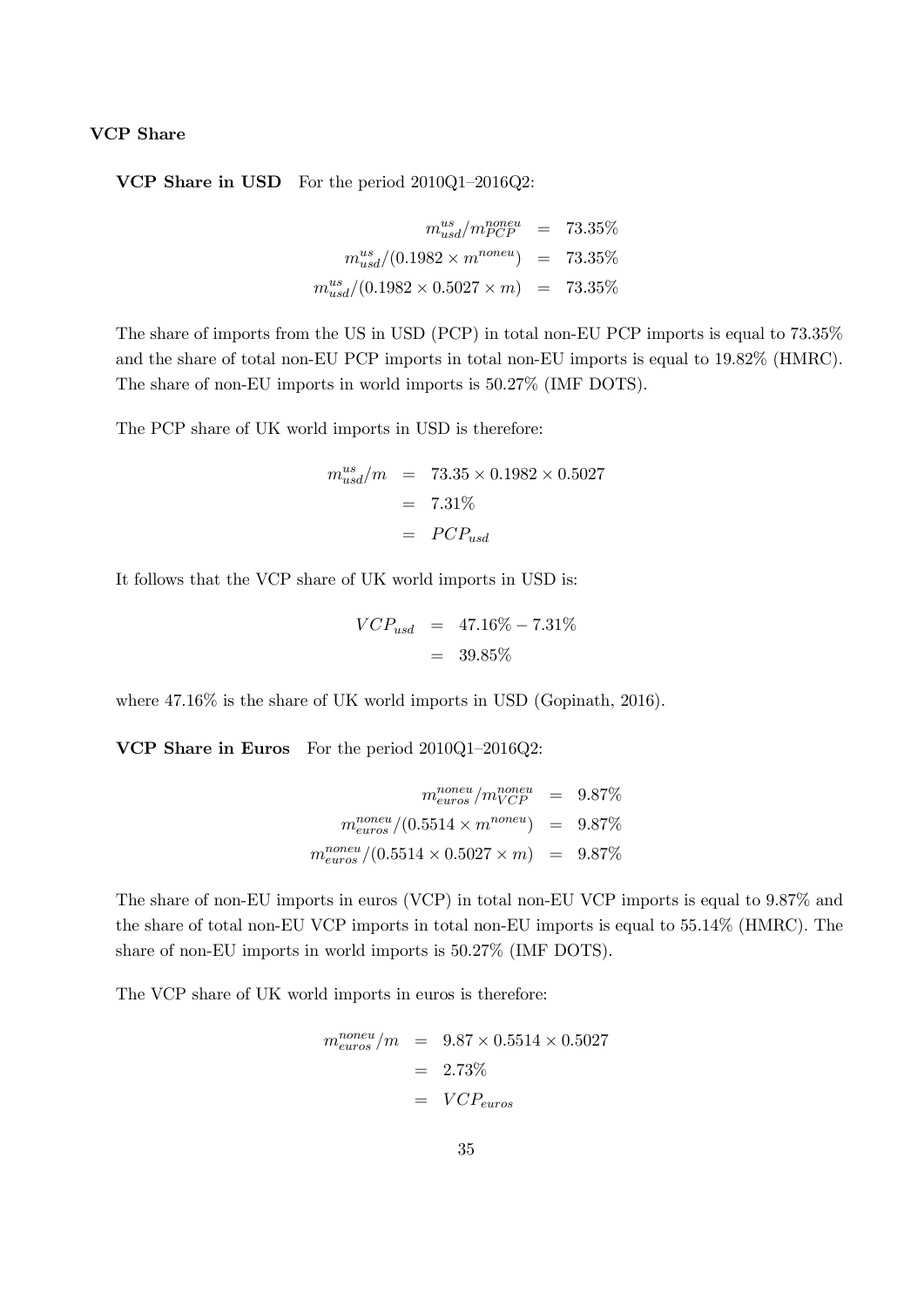Total VCP Share The VCP share of UK world imports is:

$$
VCP = VCP_{usd} + VCP_{euros}
$$

$$
= 39.85\% + 2.73\%
$$

$$
= 42.58\%
$$

PCP Share

PCP Share in USD From above, the PCP share of UK world imports in USD is:

$$
PCP_{usd}=7.31\%
$$

PCP Share in Euros The PCP share of UK world imports in euros is:

$$
PCP_{euros} = 14.78\% - 2.73\%
$$
  
= 12.05\%

where  $14.78\%$  is the share of UK world imports in euros (Gopinath, 2016) and 2.73% is the VCP share of UK world imports in euros  $VCP_{euros}.$ 

Total PCP Share The PCP share of UK world imports is:

$$
PCP = PCP_{usd} + PCP_{euros}
$$

$$
= 7.31\% + 12.05\%
$$

$$
= 19.36\%
$$

Other Invoicing Currencies The two possible scenarios for the currency of invoicing shares of UK world imports are reported in Table G6. Those shares are used in columns (1) to (4) of Table G4.

| Scenario 1      |        | Scenario 2      |        |  |
|-----------------|--------|-----------------|--------|--|
| Currency choice | Share  | Currency choice | Share  |  |
| <b>PCP</b>      | 25.69% | PCP             | 19.36% |  |
| LCP             | 31.73% | LCP             | 31.73% |  |
| VCP.            | 42.58% | VCP             | 48.91% |  |

Table G6: Currency of Invoicing Shares of UK World Imports: EU Referendum (Out-of-Sample)

Source: HMRC administrative data sets.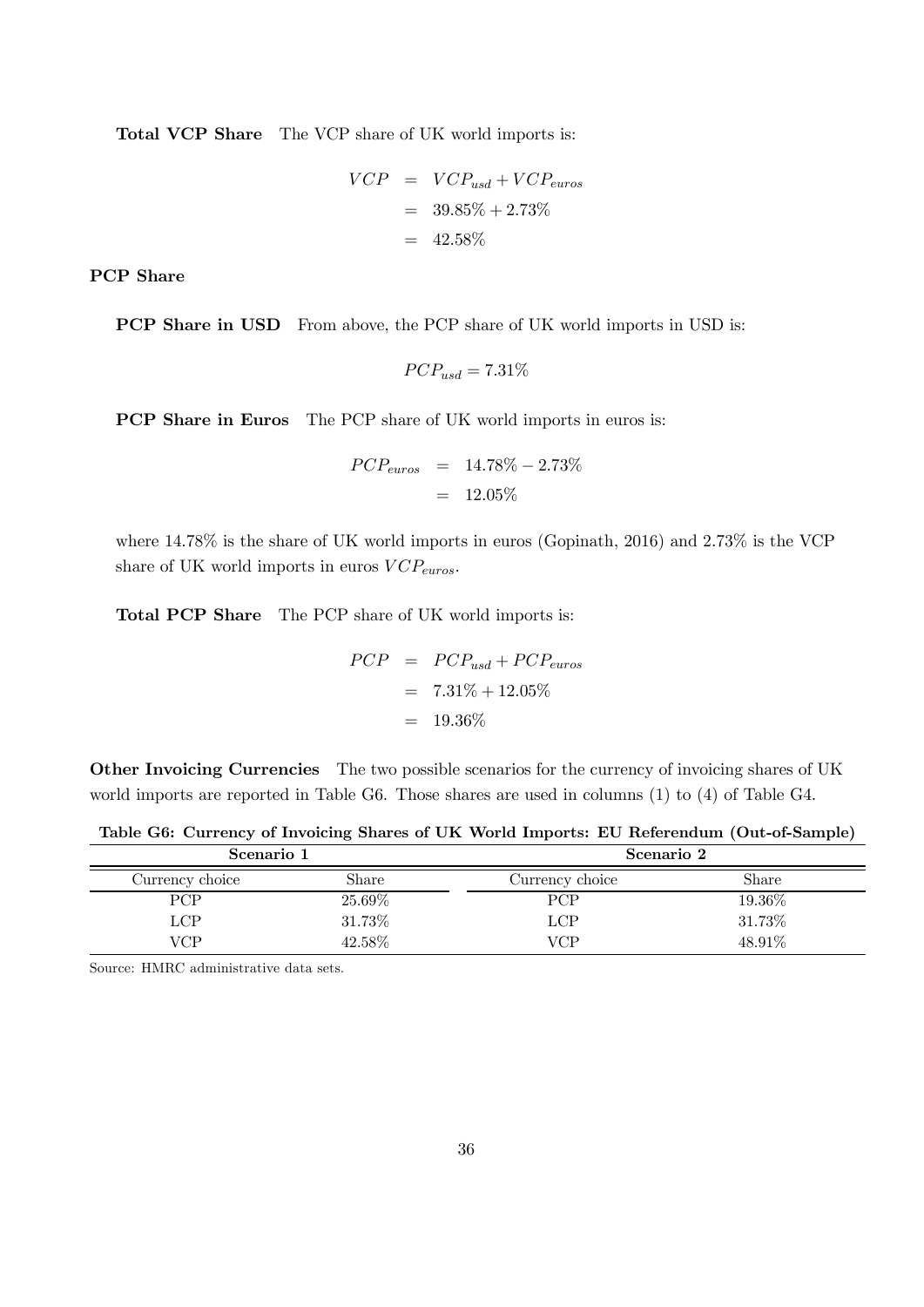### H A Conceptual Framework for Vehicle Currency Pass-Through

This appendix provides further details on the framework outlined in Section 5. We examine from a conceptual viewpoint how vehicle currency prices may depend on exchange rate movements. For this purpose, we build on the approach by Engel (2006) and extend it to vehicle currency pricing. We are interested in analyzing the pass-through behavior of firms that price in a vehicle currency. Figure 5 illustrates the setting. There are three currencies in the world: the currency of the foreign country  $j$ , the currency of the domestic country  $i$  (which is sterling), and a third-country vehicle currency  $(V)$ . We follow Engel (2006) in assuming firms can commit to setting their prices as a log-linear function of the exchange rate. That is, firms index their price to the exchange rate. Exchange rate movements are exogenous from their perspective.

As outlined in Section 5, there are two types of exporting firms depending on which exchange rate they react to. We begin by discussing the type reacting to the vehicle currency exchange rate  $e_{iV}$ . These are symmetric monopolistic firms which set the vehicle currency price  $p_V^i$ . Their log-linear index function is given as:

$$
\ln p_V^{iV} = \ln p_{0,V}^{iV} + \mu_{iV} \ln e_{iV},\tag{H1}
$$

where  $p_{0,V}^i$  is denominated in the vehicle currency and  $\mu_{iV}$  is the pass-through elasticity of the vehicle currency exchange rate into the vehicle price. Both  $p_{0,V}^{iV}$  and  $\mu_{iV}$  are chosen optimally by firms. Note that in Engel (2006) the price is set in "foreign currency," which refers to the destination country's currency. There is no vehicle currency in his paper.

Since consumers in the domestic country face prices in sterling, we have to convert  $p_V^i$  into the sterling price  $p_i^i$ , i.e.,  $\ln p_i^i$  =  $\ln p_V^i$  +  $\ln e_i$ . Substituting (H1) we obtain:

$$
\ln p_i^{iV} = \ln p_{0,V}^{iV} + (1 + \mu_{iV}) \ln e_{iV},
$$

where  $1 + \mu_{i}$  is the pass-through elasticity of the vehicle currency exchange rate into the domestic price. Intuitively, suppose firms choose the particular parameter value  $\mu_{iV} = 0$ . In that case, the vehicle currency price  $p_V^i$  would not be adjusted in response to a change in the vehicle currency exchange rate, and the exchange rate movement would therefore fully pass through into the domestic price  $p_i^i$ . In contrast, for  $\mu_{iV} = -1$  the vehicle currency price would be reduced one-for-one in response to a sterling depreciation against the vehicle currency, and the domestic price would remain constant. This would mean zero pass-through. For intermediate values of  $\mu_{iV}$  with  $-1 < \mu_{iV} < 0$ , firms would prefer incomplete pass-through. Our empirical evidence in Section 5 is consistent with  $\mu_{iV} < 0$ .

We now show how the firms' optimal choice of  $\mu_{iV}$  depends on expected profits, their cost structure, and the properties of the exchange rate. Similar to Engel (2006), firms maximize the twice-differentiable concave profit function  $\pi\left(\ln p_V^{iV}, \ln x\right)$ , where x is a cost vector of variables that affect firms' profits but are exogenous. This cost vector  $x$  may include the exchange rate  $e_iV$ . Firms have to choose the price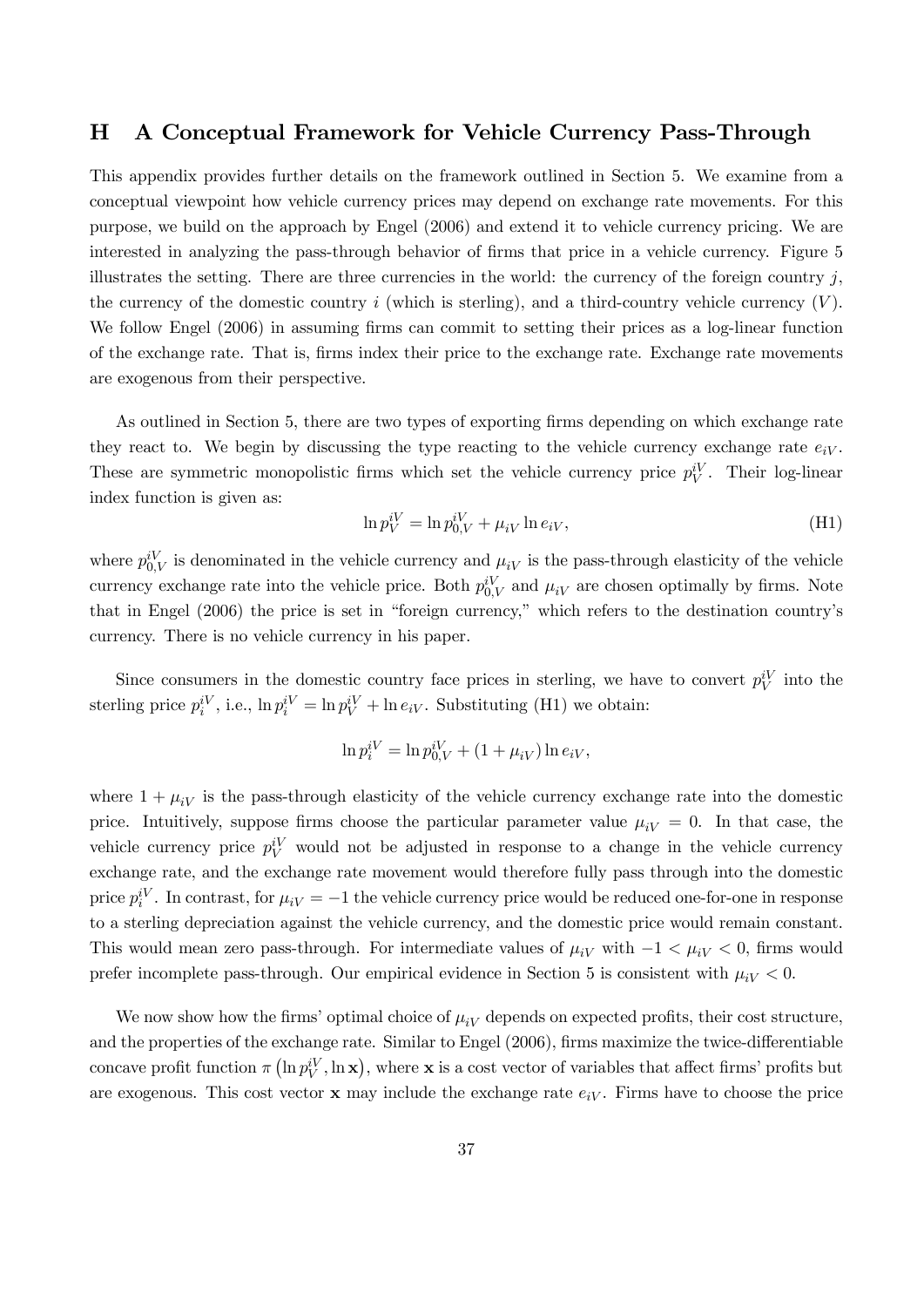for their products without knowledge of the realization of the cost vector x. However, as described above, they can commit to setting their prices as a log-linear function of the exchange rate.

Firms are assumed to maximize a second-order approximation of the profit function. We then solve for the optimal pass-through elasticity  $\hat{\mu}_{iV}$  that firms choose to achieve their optimal forecast  $\ln \hat{p}_V^{iV}$ . The result is given by:

$$
\widehat{\mu}_{iV} = \frac{-\pi_{px} \left( \ln \widehat{p}_{V}^{iV}, \ln \overline{\mathbf{x}} \right)^{\prime} \text{cov} \left( \ln e_{iV}, \ln \mathbf{x} \right)}{\pi_{pp} \left( \ln \widehat{p}_{V}^{iV}, \ln \overline{\mathbf{x}} \right)} \text{var} \left( \ln e_{iV} \right),\tag{H2}
$$

where  $\ln \tilde{p}_V^i$  is the price that satisfies  $\pi_p\left(\ln \tilde{p}_V^{i}$ ,  $\ln \bar{\mathbf{x}}\right) = 0$ , and  $\ln \bar{\mathbf{x}}$  denotes the mean of  $\ln \mathbf{x}$  around which we linearize the profit function.

The proof of the result in (H2) is as follows. We start with the first-order condition  $\pi_p\left(\ln p_V^{iV}, \ln x\right)$ 0. Using this condition and following Engel  $(2006)$  we derive a second-order approximation of the firms' expected profits given the uncertainty of  $x$ , defined as the firms' objective function  $\Pi$ :

$$
\Pi = \mathbf{E} D\pi \left( \ln p_V^{iV}, \ln \mathbf{x} \right) \approx \bar{D}\pi \left( \ln \tilde{p}_V^{iV}, \ln \bar{\mathbf{x}} \right) + \pi \left( \ln \tilde{p}_V^{iV}, \ln \bar{\mathbf{x}} \right) \mathbf{E} \left( D - \bar{D} \right) \n+ \bar{D}\pi_p \left( \ln \tilde{p}_V^{iV}, \ln \bar{\mathbf{x}} \right) \mathbf{E} \left( \ln p_V^{iV} - \ln \tilde{p}_V^{iV} \right) + \bar{D}\pi_x \left( \ln \tilde{p}_V^{iV}, \ln \bar{\mathbf{x}} \right)' \mathbf{E} \left( \ln \mathbf{x} - \ln \bar{\mathbf{x}} \right) \n+ 0.5 \n\begin{cases}\n\bar{D}\pi_{pp} \left( \ln \tilde{p}_V^{iV}, \ln \bar{\mathbf{x}} \right) \mathbf{E} \left( \ln p_V^{iV} - \ln \tilde{p}_V^{iV} \right)^2 \\
+ \bar{D} \mathbf{E} \left( \ln \mathbf{x} - \ln \bar{\mathbf{x}} \right)' \pi_{xx} \left( \ln \tilde{p}_V^{iV}, \ln \bar{\mathbf{x}} \right) \left( \ln \mathbf{x} - \ln \bar{\mathbf{x}} \right) \\
+ 2\bar{D} \mathbf{E} \left( \ln p_V^{iV} - \ln \tilde{p}_V^{iV} \right) \pi_{px} \left( \ln \tilde{p}_V^{iV}, \ln \bar{\mathbf{x}} \right)' \left( \ln \mathbf{x} - \ln \bar{\mathbf{x}} \right)\n\end{cases},
$$

where D is an exogenous discount factor. The expansion is around  $\bar{D}$  (the mean of D),  $\tilde{p}_V^{iV}$  and  $\ln \bar{\mathbf{x}}$  (the mean of ln x), and  $\pi_{px}$  (ln  $\tilde{p}_V^{iV}$ , ln  $\bar{\mathbf{x}}$ ) is a vector whose  $i^{th}$  element is  $\partial^2 \pi (\ln p_V^{iV}, \ln \mathbf{x}) / \partial \ln p_V^{iV} \partial \ln x_i$ .

Then, using  $E(D - \bar{D}) = 0$ ,  $E(\ln x - \ln \bar{x}) = 0$ , and  $\pi_p(\ln \tilde{p}_V^W, \ln \bar{x}) = 0$  the objective function can be simplified as:

$$
\Pi \propto \left\{ \begin{array}{l} \pi_{pp} \left( \ln \tilde{p}_V^{iV}, \ln \bar{\mathbf{x}} \right) \to \left( \ln p_V^{iV} - \ln \tilde{p}_V^{iV} \right)^2 \\ + \to \left( \ln \mathbf{x} - \ln \bar{\mathbf{x}} \right)' \pi_{xx} \left( \ln \tilde{p}_V^{iV}, \ln \bar{\mathbf{x}} \right) \left( \ln \mathbf{x} - \ln \bar{\mathbf{x}} \right) \\ + 2 \to \left( \ln p_V^{iV} - \ln \tilde{p}_V^{iV} \right) \pi_{px} \left( \ln \tilde{p}_V^{iV}, \ln \bar{\mathbf{x}} \right)' \left( \ln \mathbf{x} - \ln \bar{\mathbf{x}} \right) \end{array} \right\}.
$$

Replacing  $\ln p_V^{iV}$  with  $\ln p_{0,V}^{iV} + \mu_{iV} \ln e$  (and dropping the subscript of e for simplicity), we find the first-order conditions for  $p_{0,V}^{iV}$  and  $\mu_{iV}$ , respectively:

$$
\pi_{pp} \left( \ln \tilde{p}_V^{iV}, \ln \bar{\mathbf{x}} \right) \mathbf{E} \left( \ln p_{0,V}^{iV} + \hat{\mu}_{iV} \ln e - \ln \tilde{p}_V^{iV} \right) = 0,
$$
  

$$
\pi_{pp} \left( \ln \tilde{p}_V^{iV}, \ln \bar{\mathbf{x}} \right) \mathbf{E} \ln e \left( \ln p_{0,V}^{iV} + \hat{\mu}_{iV} \ln e - \ln \tilde{p}_V^{iV} \right) + \pi_{px} \left( \ln \tilde{p}_V^{iV}, \ln \bar{\mathbf{x}} \right)' \mathbf{E} \ln e \left( \ln \mathbf{x} - \ln \bar{\mathbf{x}} \right) = 0,
$$

where  $\hat{\mu}_{iV}$  is the value of  $\mu_{iV}$  that maximizes the objective function  $\Pi$ .

From the first condition above, we have  $\ln p_{0,V}^{iV} = -\hat{\mu}_{iV} \ln \bar{e} + \ln \tilde{p}_{V}^{iV}$ , where  $\ln \bar{e}$  denotes the mean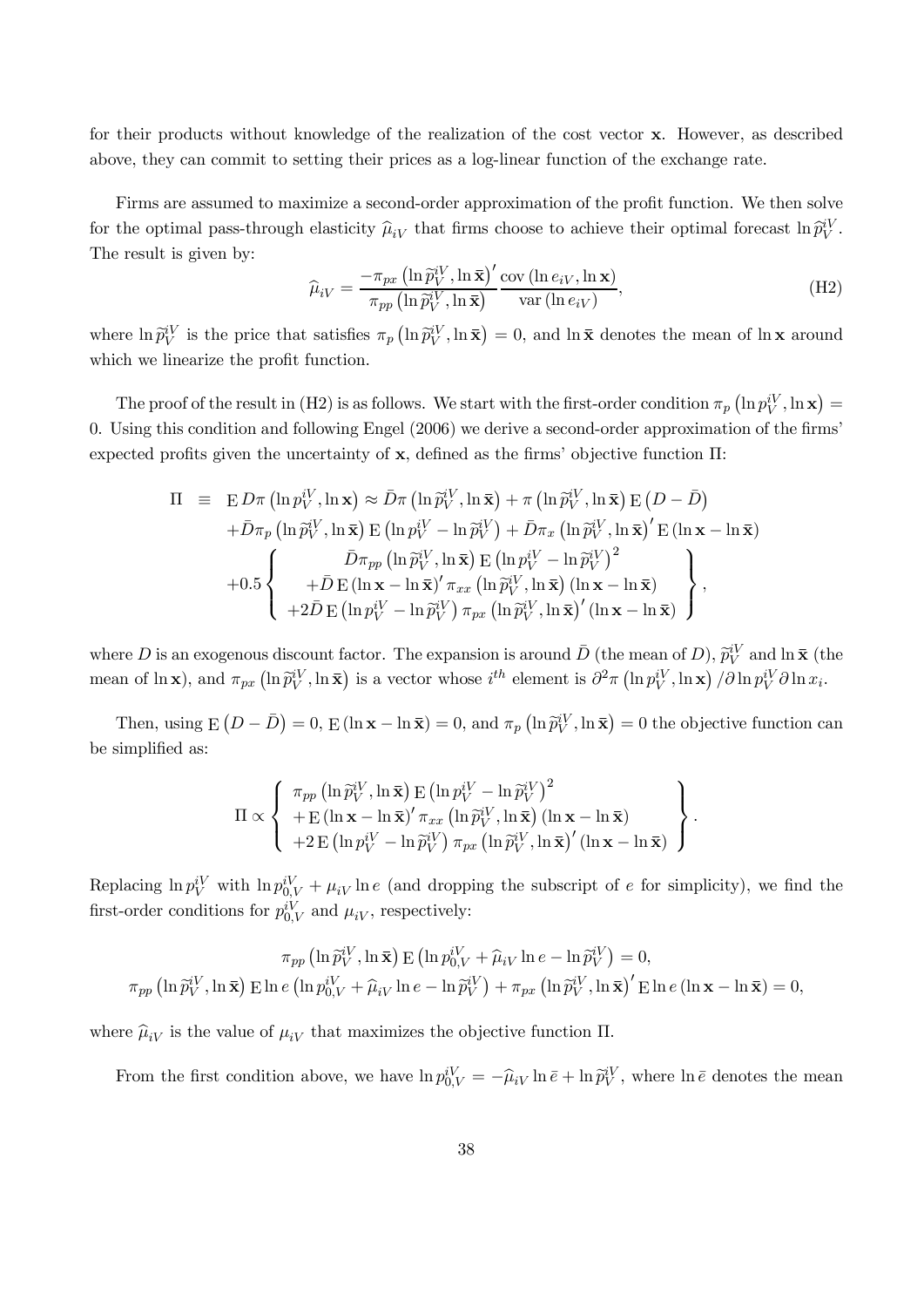of ln e. Substituting this into the second condition we obtain:

$$
\widehat{\mu}_{iV}\pi_{pp}\left(\ln\widetilde{p}_{V}^{iV},\ln\overline{\mathbf{x}}\right)\mathrm{E}\ln e\left(\ln e-\ln\overline{e}\right)+\pi_{px}\left(\ln\widetilde{p}_{V}^{iV},\ln\overline{\mathbf{x}}\right)^{\prime}\mathrm{E}\ln e\left(\ln\mathbf{x}-\ln\overline{\mathbf{x}}\right)=0.
$$

Solving for  $\hat{\mu}_{iV}$  we yield equation (H2) as:

$$
\hat{\mu}_{iV} = \frac{-\pi_{px} (\ln \tilde{p}_{V}^{iV}, \ln \bar{\mathbf{x}})' \mathrm{E} \ln e (\ln \mathbf{x} - \ln \bar{\mathbf{x}})}{\pi_{pp} (\ln \tilde{p}_{V}^{iV}, \ln \bar{\mathbf{x}}) \mathrm{E} \ln e (\ln e - \ln \bar{e})}
$$
\n
$$
= \frac{-\pi_{px} (\ln \tilde{p}_{V}^{iV}, \ln \bar{\mathbf{x}})' \mathrm{E} \ln e (\ln \mathbf{x} - \ln \bar{\mathbf{x}}) - \mathrm{E} \ln \bar{e} (\ln \mathbf{x} - \ln \bar{\mathbf{x}})}{\pi_{pp} (\ln \tilde{p}_{V}^{iV}, \ln \bar{\mathbf{x}})} \frac{\mathrm{E} \ln e (\ln e - \ln \bar{e}) - \mathrm{E} \ln \bar{e} (\ln e - \ln \bar{e})}{\mathrm{E} \ln e (\ln e - \ln \bar{e}) - \mathrm{E} \ln \bar{e} (\ln e - \ln \bar{e})}
$$
\n
$$
= \frac{-\pi_{px} (\ln \tilde{p}_{V}^{iV}, \ln \bar{\mathbf{x}})'}{\pi_{pp} (\ln \tilde{p}_{V}^{iV}, \ln \bar{\mathbf{x}})} \frac{\mathrm{E} (\ln e - \ln \bar{e}) (\ln \mathbf{x} - \ln \bar{\mathbf{x}})}{\mathrm{E} (\ln e - \ln \bar{e})^{2}}
$$
\n
$$
= \frac{-\pi_{px} (\ln \tilde{p}_{V}^{iV}, \ln \bar{\mathbf{x}})'}{\pi_{pp} (\ln \tilde{p}_{V}^{iV}, \ln \bar{\mathbf{x}})} \frac{\mathrm{cov} (\ln e, \ln \mathbf{x})}{\mathrm{var} (\ln e)},
$$

where the second line is obtained by using  $E(\ln x - \ln \bar{x}) = 0$  and  $E(\ln e - \ln \bar{e}) = 0$ .

Next, we discuss the other firm type. These are firms reacting to the bilateral exchange rate  $e_{ij}$ and setting the vehicle currency price  $p_V^{ij}$  $V^j$ . Their log-linear pricing function is given as:

$$
\ln p_V^{ij} = \ln p_{0,V}^{ij} + \mu_{ij} \ln e_{ij},\tag{H3}
$$

where  $p_0^{ij}$  $\mu_{0,V}^{ij}$  is denominated in the vehicle currency and  $\mu_{ij}$  is the pass-through elasticity of the bilateral exchange rate into the vehicle price. Both  $p_0^{ij}$  $\mu_{0,V}^{ij}$  and  $\mu_{ij}$  are chosen optimally by firms. Since consumers in the domestic country face prices in sterling, we have to convert  $p_V^{ij}$  $\psi$ <sup>ij</sup> into the sterling price  $p_i^{ij}$  $i^{ij}$ , i.e.,  $\ln p_i^{ij} = \ln p_V^{ij} + \ln e_i$ . Substituting (H3) we obtain:

$$
\ln p_i^{ij} = \ln p_{0,V}^{ij} + \mu_{ij} \ln e_{ij} + \ln e_{iV}.
$$

How do firms choose  $\mu_{ij}$ ? Similar to expression (H2) and using analogous notation, we can derive the solution as follows:

$$
\widehat{\mu}_{ij} = \frac{-\pi_{px} (\ln \widehat{p}_V^{ij}, \ln \overline{\mathbf{x}})'}{\pi_{pp} (\ln \widehat{p}_V^{ij}, \ln \overline{\mathbf{x}})} \frac{\text{cov} (\ln e_{ij}, \ln \mathbf{x})}{\text{var} (\ln e_{ij})}.
$$
\n(H4)

This gives rise to the optimal bilateral exchange rate pass-through elasticity  $\hat{\mu}_{ij}$ .

In summary, the above derivations outline the background of the log-linear first-difference pricing equations (5) and (6) in the main text. The pass-through elasticities can thus be interpreted as optimally chosen by firms.